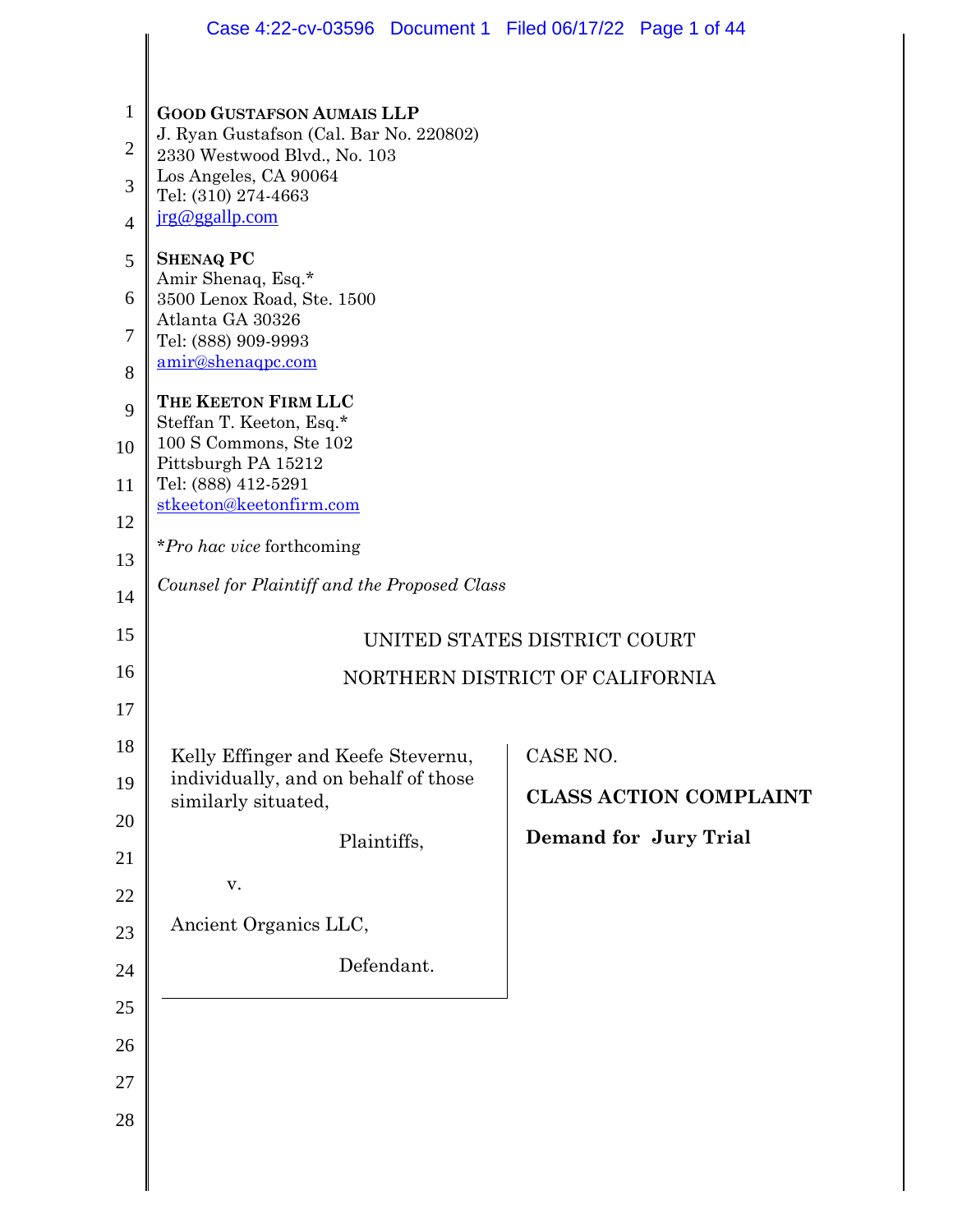**GOOD GUSTAFSON AUMAIS LLP GOOD GUSTAFSON AUMAIS LLP** 1

2

3

4

5

6

7

8

9

10

11

12

13

14

15

16

17

18

19

20

21

22

23

24

25

26

Plaintiffs Kelly Effinger and Keefe Stevernu bring this action on behalf of themselves and all others similarly situated against Defendant Ancient Organics LLC ("Ancient Organics" or "Defendant"). Plaintiffs make the following allegations pursuant to the investigation of counsel and based upon information and belief, except as to the allegations specifically pertaining to themselves, which are based on personal knowledge.

# **NATURE OF THE ACTION**

"Beware of what storytellers do not tell you. For they must of necessity leave something out . . ."

*Peter Malakoff, Co-Founder<sup>1</sup>*

1. This case arises from Defendant's deceptive and misleading practices with respect to its marketing and sale of its food products (the "Products" or "Product").

2. Defendant manufactures, sells, and distributes the Products using a marketing and advertising campaign focused on claims that appeal to healthconscious consumers.

3. Defendant engages in a deceptive marketing campaign to convince consumers that the Products are nutritious and healthful to consume, and are more healthful than similar products.

4. For example, Defendant prominently features "EAT GOOD FAT" on its Product:

27 28

 $\mathbf 1$  –

<sup>1</sup> Peter Malakoff, [https://www.petermalakoff.com/.](https://www.petermalakoff.com/)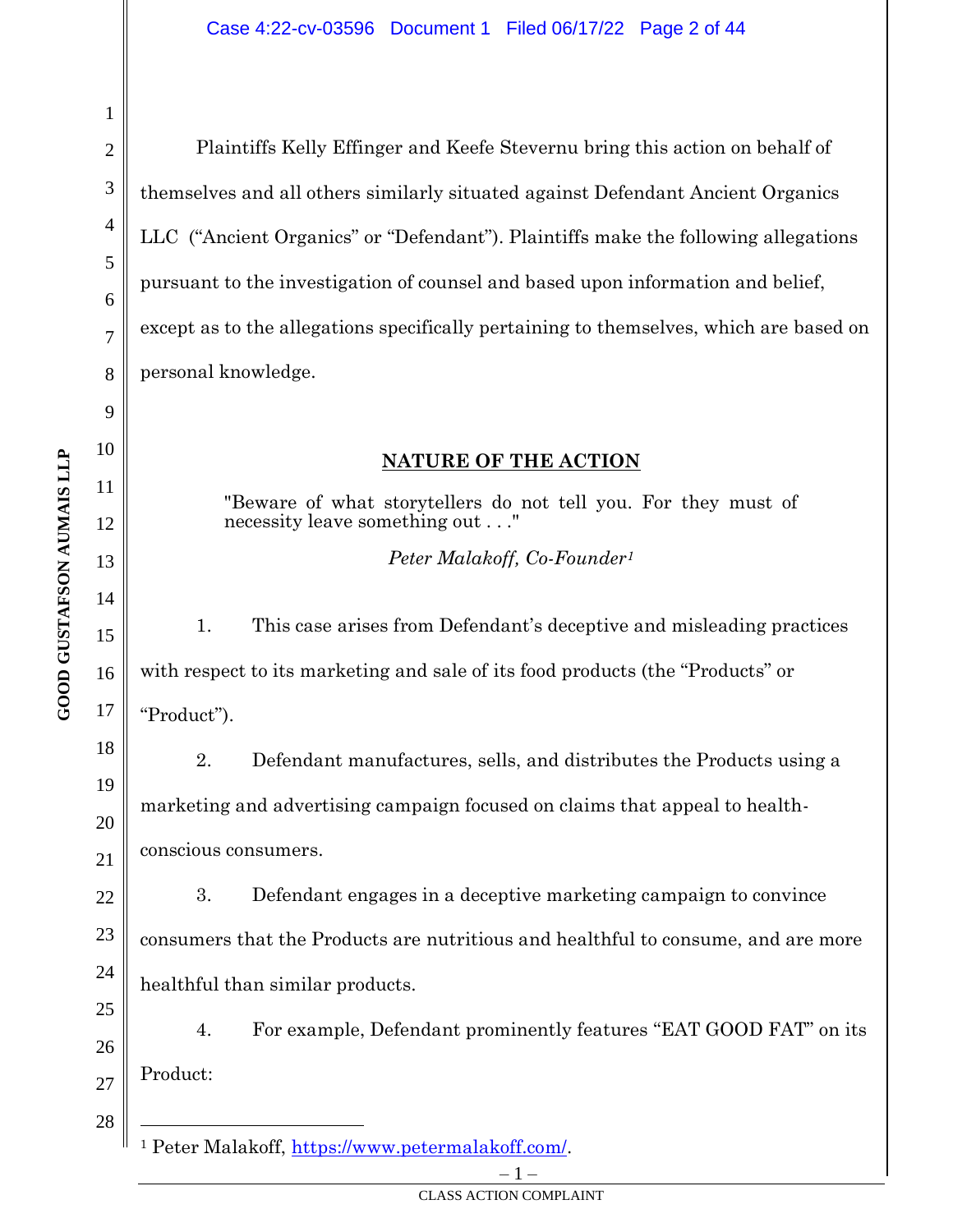#### Case 4:22-cv-03596 Document 1 Filed 06/17/22 Page 3 of 44



5. Further, the Products have the following description printed on the

label:

NCIENT ORGANICS GHEE  $\cup$  is the very best fat one can eat. Use this superfood to nourish your mind, body and soul. **SUPREME COOKING OIL** · high smokepoint 485° · cooking, baking, spreading HANDCRAFTED IN SMALL BATCHES · delicious caramelized flavor LACTOSE, CASEIN & GLUTEN FREE HIGH MCFA'S (medium chain fatty acids) · provides sustained energy levels OMEGA 3,6,9, VITAMINS A, D, E & K ...................... This artisanal Ghee is remarkably different from any other on the market today. Try it-you will love it! WWW.ANCIENTORGANICS.COM

**GOOD GUSTAFSON AUMAIS LLP GOOD GUSTAFSON AUMAIS LLP** 1

2

3

4

5

6

7

8

9

10

11

12

13

14

15

16

17

18

19

20

21

22

23

24

25

26

27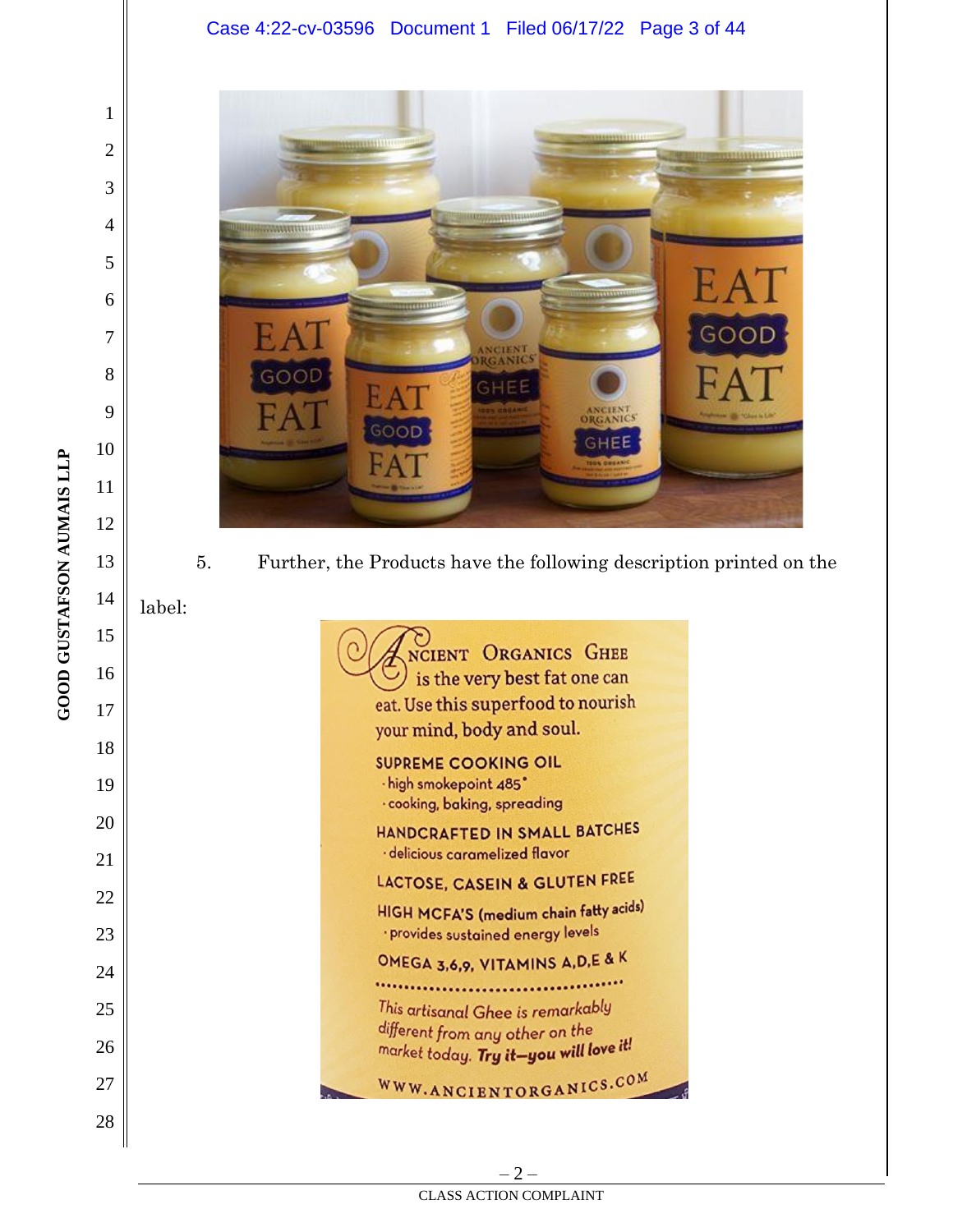6. However, this is false, misleading, and deceptive because Defendant's Products contain high amounts of unsafe fats which increase the risk of severe health issues, including coronary heart disease – the number one killer of Americans every year.

7. Moreover, in violation of federal and state regulations, Defendant attempts to perpetuate this deception by prominently making health focused nutrient content claims on the labeling of its Products, without making mandatory disclosures, in an effort to mislead and deceive consumers that its Products are healthy.

8. Reasonable consumers purchased the Products believing, among other things, that they were accurately represented. Specifically, reasonable consumers believed that the Products contained accurate label information and representations. Reasonable consumers would not have purchased the Products if they had known about the misrepresentations and omissions, or would have purchased them on different terms.

9. In stark contrast to the healthy representations, Defendant's Products contain unhealthy levels of saturated fat. In its discussion of saturated fat, the American Heart Association states, "Decades of sound science has proven it can raise your "bad" cholesterol and put you at higher risk for heart disease."<sup>2</sup>

10. Cardiovascular Disease is the leading cause of death for men and women in the United States, taking one life every 37 seconds.<sup>3</sup>

– 3 – CLASS ACTION COMPLAINT

1

2

3

4

5

6

7

8

9

10

11

12

13

14

15

16

17

18

19

20

21

22

23

<sup>25</sup> 26 <sup>2</sup> American Heart Association, *Saturated Fat*, [http://www.heart.org/en/healthy](http://www.heart.org/en/healthy-living/healthy-eating/eat-smart/fats/saturated-fats)[living/healthy-eating/eat-smart/fats/saturated-fats.](http://www.heart.org/en/healthy-living/healthy-eating/eat-smart/fats/saturated-fats)

<sup>27</sup> 28 <sup>3</sup> Heron M., *Deaths: Leading causes for 2017*, NATIONAL VITAL STATISTICS REPORTS; vol. 68 no. 6, National Center for Health Statistics. 2019 *available at* [https://www.cdc.gov/nchs/data/nvsr/nvsr68/nvsr68\\_06-508.pdf.](https://www.cdc.gov/nchs/data/nvsr/nvsr68/nvsr68_06-508.pdf)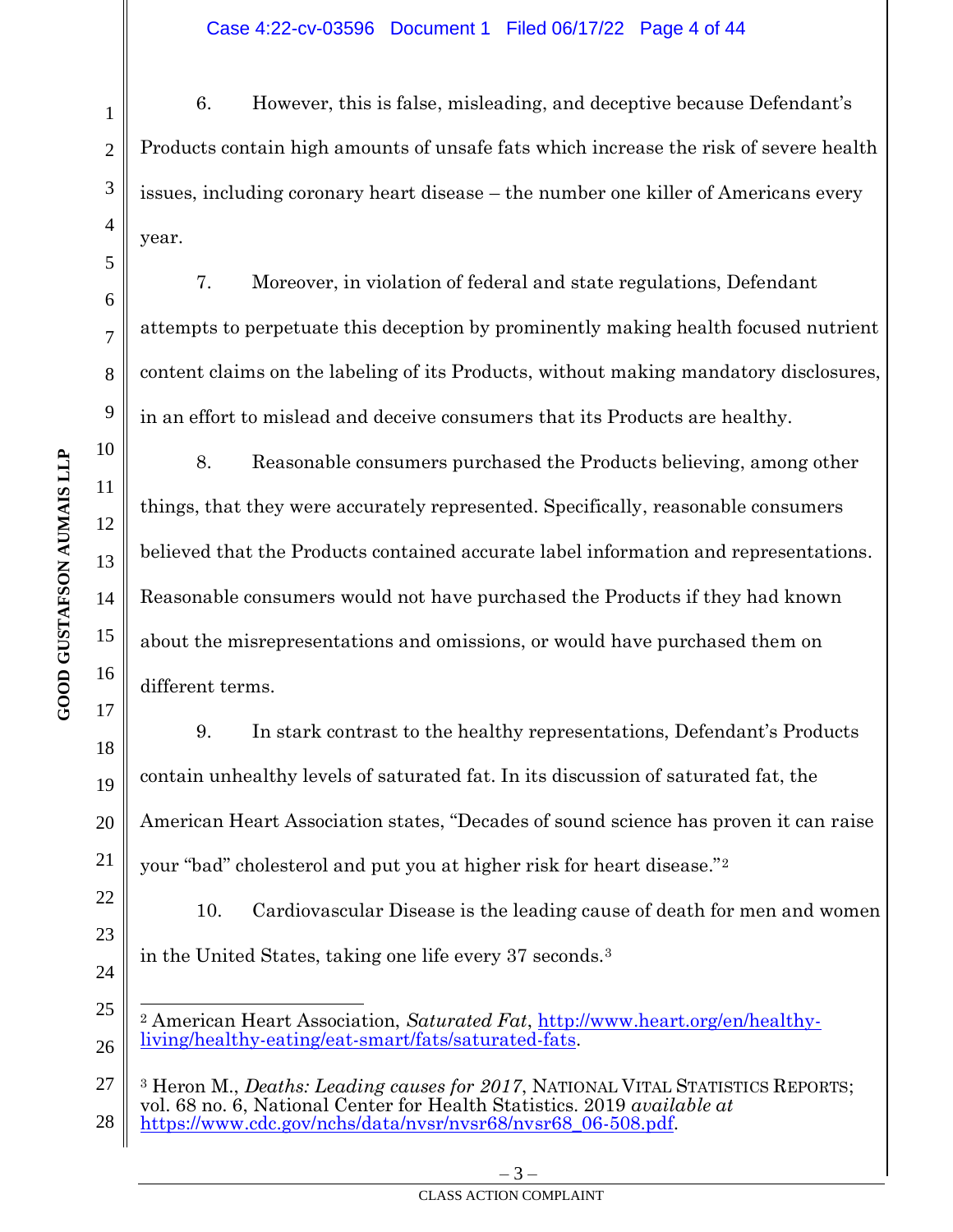11. Plaintiffs bring this action individually and on behalf of those similarly situated and seeks to represent a Nationwide Class, a Multi-State Consumer Class, and a California Class. Plaintiffs seek damages, interest thereon, reasonable attorneys' fees and costs, restitution, other equitable relief, and disgorgement of all benefits Defendant has enjoyed from its unlawful and/or deceptive business practices, as detailed herein. In addition, Plaintiffs seek injunctive relief to stop Defendant's unlawful conduct in the labeling and marketing of the Products and conduct a corrective advertising campaign.

# **JURISDICTION AND VENUE**

12. This Court has personal jurisdiction over Defendant. Defendant purposefully avails itself of the California consumer market and distributes the Products to many locations within this District and hundreds of retail locations throughout the State of California, where the Products are purchased by thousands of consumers every day. Additionally, Defendant's headquarters is located in this District.

19 20 21 22 23 24 25 26 27 13. This Court has original subject-matter jurisdiction over this proposed class action pursuant to 28 U.S.C. § 1332(d), which, under the provisions of the Class Action Fairness Act ("CAFA"), explicitly provides for the original jurisdiction of the federal courts in any class action in which at least 100 members are in the proposed Plaintiffs class, any member of the Plaintiffs class is a citizen of a State different from any defendant, and the matter in controversy exceeds the sum of \$5,000,000.00, exclusive of interest and costs. Plaintiffs allege that the total claims of individual members of the proposed Class (as defined herein) are well in excess of \$5,000,000.00 in the aggregate, exclusive of interest and costs.

1

2

3

4

5

6

7

8

9

10

11

12

13

14

15

16

17

18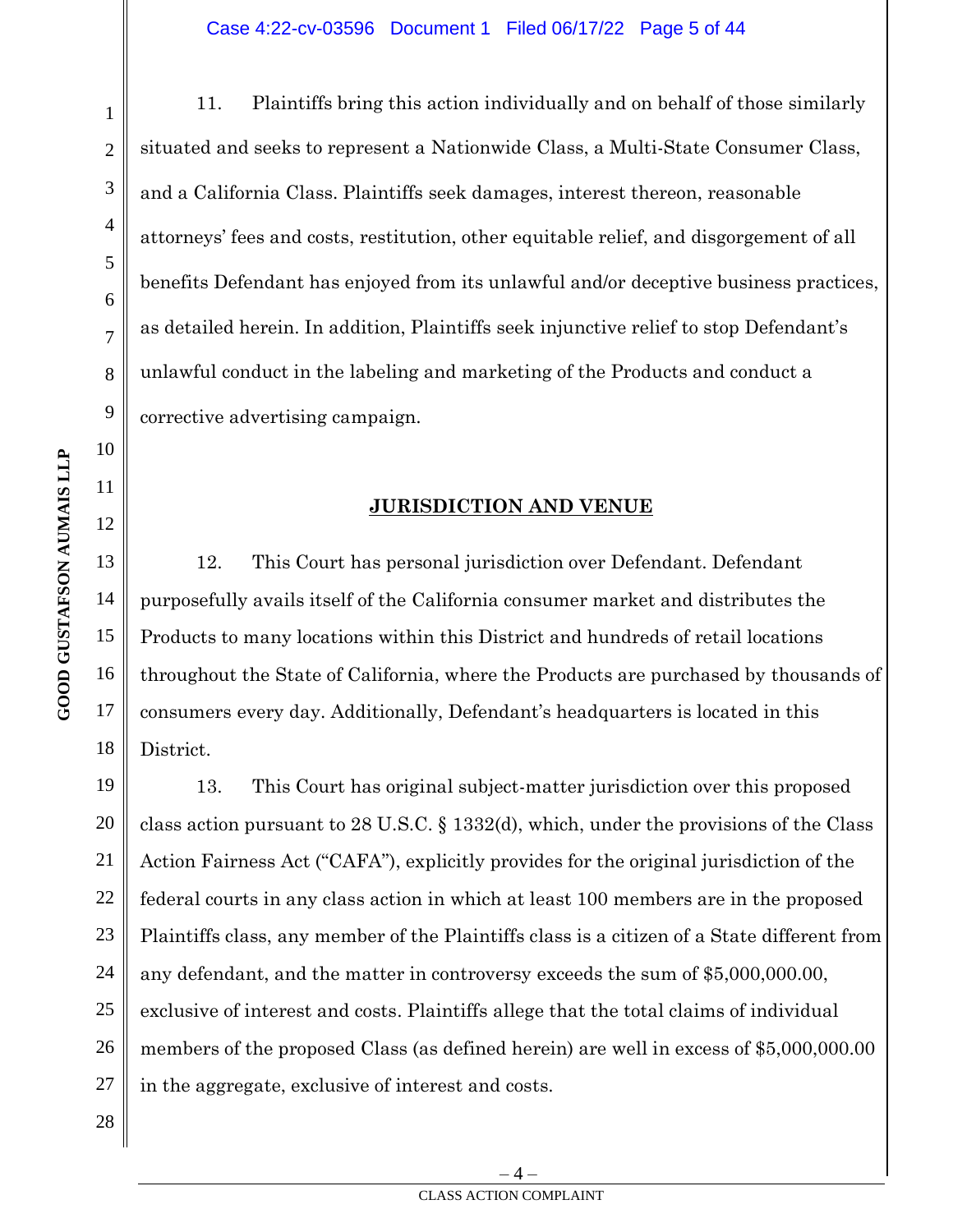14. Venue is proper in this District under 28 U.S.C. § 1391(a). Plaintiffs' purchases of Defendant's Products, substantial acts in furtherance of the alleged improper conduct, including the dissemination of false and misleading information regarding the nature, quality, and/or ingredients of the Products, occurred within this District and the Defendant conducts business through its headquarters located in this District.

## **DIVISIONAL ASSIGNMENT**

15. Pursuant to Civil Local Rule 3-2(c-d), a substantial part of the events giving rise to the claims arose in Alameda County, and this action should be assigned to the Oakland Division.

# **PARTIES**

- 16. Plaintiff Kelly Effinger is a citizen of California.
	- a. Prior to purchase, Plaintiff Effinger saw and relied on Defendant's marketing and labeling representing that the Products were healthy, healthful, better for them, and a healthier alternative to the competition.
- b. Plaintiff Effinger has purchased the Product on multiple occasions. Plaintiff Effinger's most recent purchase of the Product occurred in August 2021 from a Grocery Outlet store located in Stockton, CA.

17. Plaintiff Keefe Stevernu is a citizen of California.

a. Prior to purchase, Plaintiff Stevernu saw and relied on Defendant's marketing and labeling representing that the Products were healthy, healthful, better for them, and a healthier alternative to the competition.

1

2

3

4

5

6

7

8

9

10

11

12

13

14

15

16

17

18

19

20

21

22

23

24

25

26

27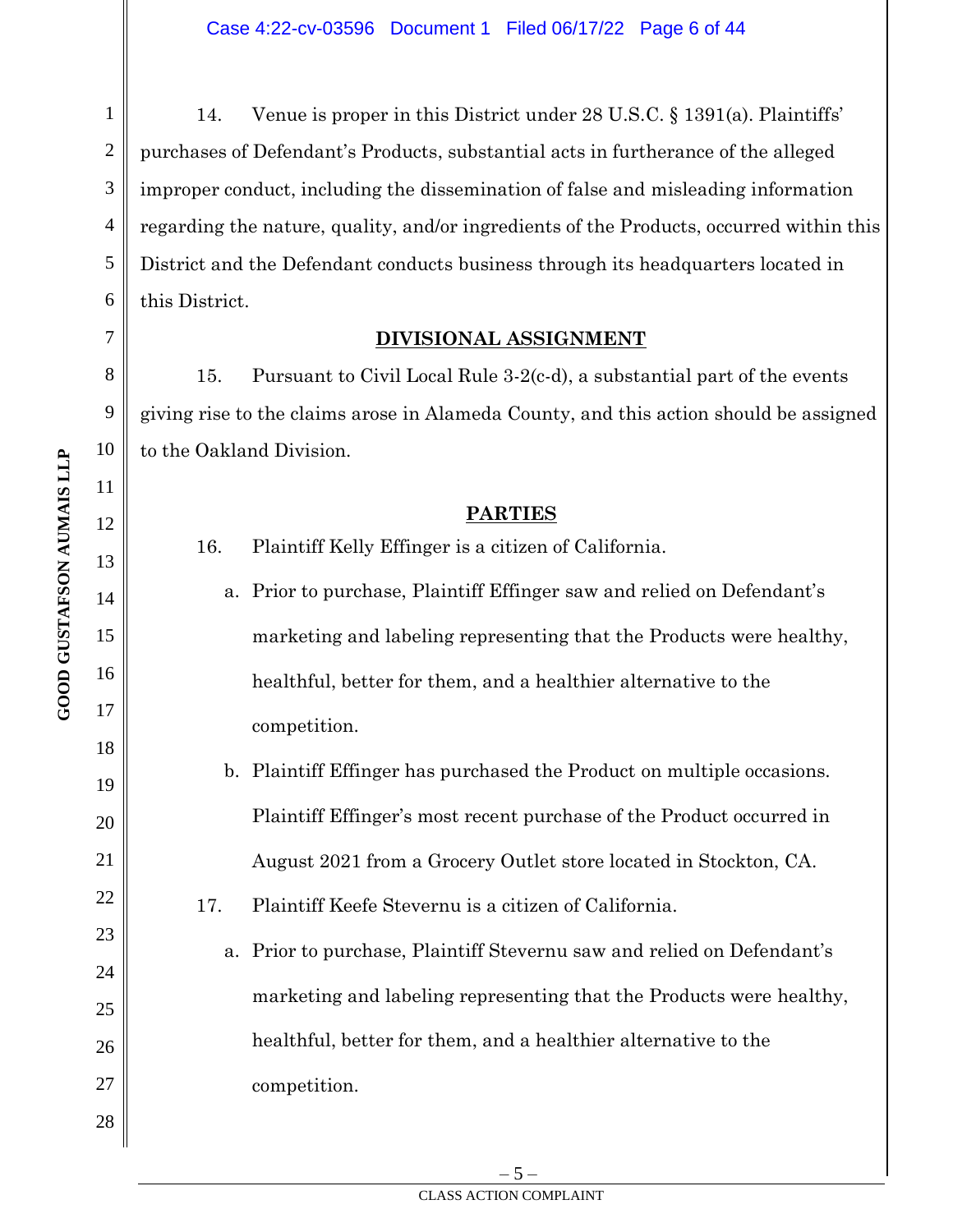b. Plaintiff Stevernu has purchased the Products on multiple occasions. Plaintiff Stevernu's most recent purchase of the Products occurred in November 2020 from a Whole Foods store located in Berkeley, CA.

18. Plaintiffs purchased the Products for personal consumption. When Plaintiffs saw Defendant's misrepresentations prior to and at the time of purchase, they relied on Defendant's prominent representations and claims about the Products. Specifically, that it was healthy, healthful, better for them, and a healthier alternative to the competition. Defendant emphasizes these representations in the marketing and on the labeling of the Product.

19. Plaintiffs relied on the Defendant's representations, including but not limited to, the "EAT GOOD FAT" representations made on the Product as well as the reference that it was a "superfood," could "nourish the mind, body, and soul," that it was the "very best fat one could eat," and the reference to the vitamins contained in it.

20. Plaintiffs understood these representations to mean that the Product was healthy, healthful, better for them, and a healthier alternative to the competition. Had Plaintiffs known the truth – that it failed to conform to those representations, and rather, it contained dangerously high levels of saturated fats – Plaintiffs would not have purchased the Product at a premium price.

21. Plaintiffs have enjoyed the Products in the past. If they could be assured through prospective injunctive relief that the Products are properly labeled, they would consider purchasing the Products in the future.

27 28 22. Plaintiffs bring the claims below seeking damages, actual and statutory, as well as injunctive relief.

1

2

3

4

5

6

7

8

9

10

11

12

13

14

15

16

17

18

19

20

21

22

23

24

25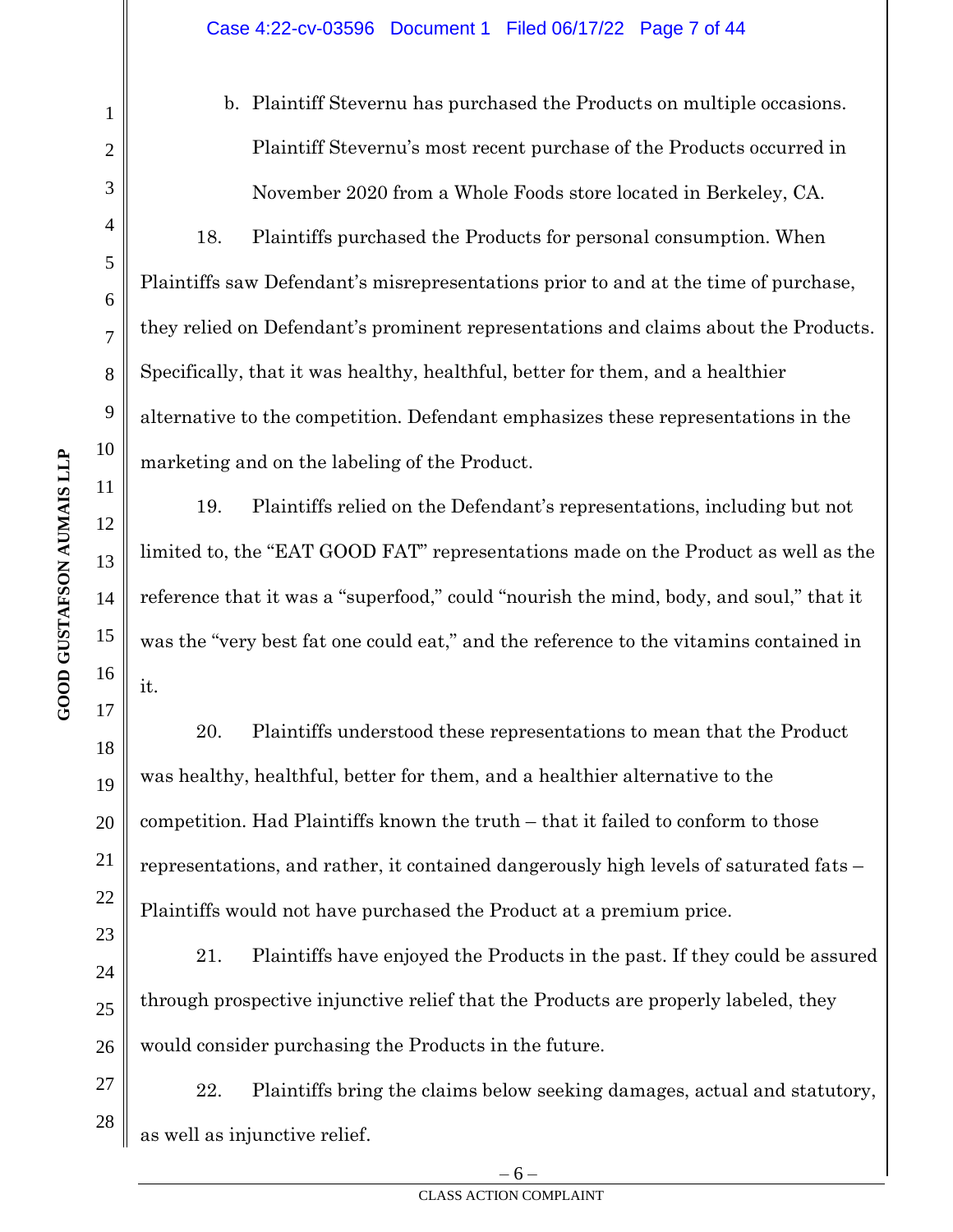23. Defendant Ancient Organics LLC is a California company with its principal place of business in Berkeley, CA. From its California headquarters, Defendant produces, markets, and distributes its consumer food products in retail stores throughout the United States.

24. Plaintiffs reserve the right to amend this Complaint to add different or additional defendants, including without limitation any officer, director, employee, supplier, or distributor of Defendant who have knowingly and willfully aided, abetted, or conspired in the false and deceptive conduct alleged herein.

# **SUBSTANTIVE ALLEGATIONS**

# **A. Defendant Makes, Markets, and Sells the Product to Consumers.**

25. Defendant manufactures, labels, distributes, advertises, and sells the Products.

26. Defendant markets and labels the Product with the representations and omissions as described herein. Specifically, the Product' s label contains: (1) fat nutrient content claim in large font stating that it contains "GOOD FAT" on the label, (2) fat nutrient content claim stating that it "is the very best fat one can eat" and "can be used to nourish your mind, body, and soul" on the label, (3) the claim that it "provides sustained energy levels" on the label, (4) the claim that it contains "OMEGA 3, 6, 9, VITAMINS A, D, E,  $\&$  K" on the label, and (5) the omission of the required disclosure statement on the label concerning saturated fat which puts the these claims in proper context.

1

2

3

4

5

6

7

8

9

10

11

12

13

14

15

16

17

18

19

20

21

22

23

24

25

26

27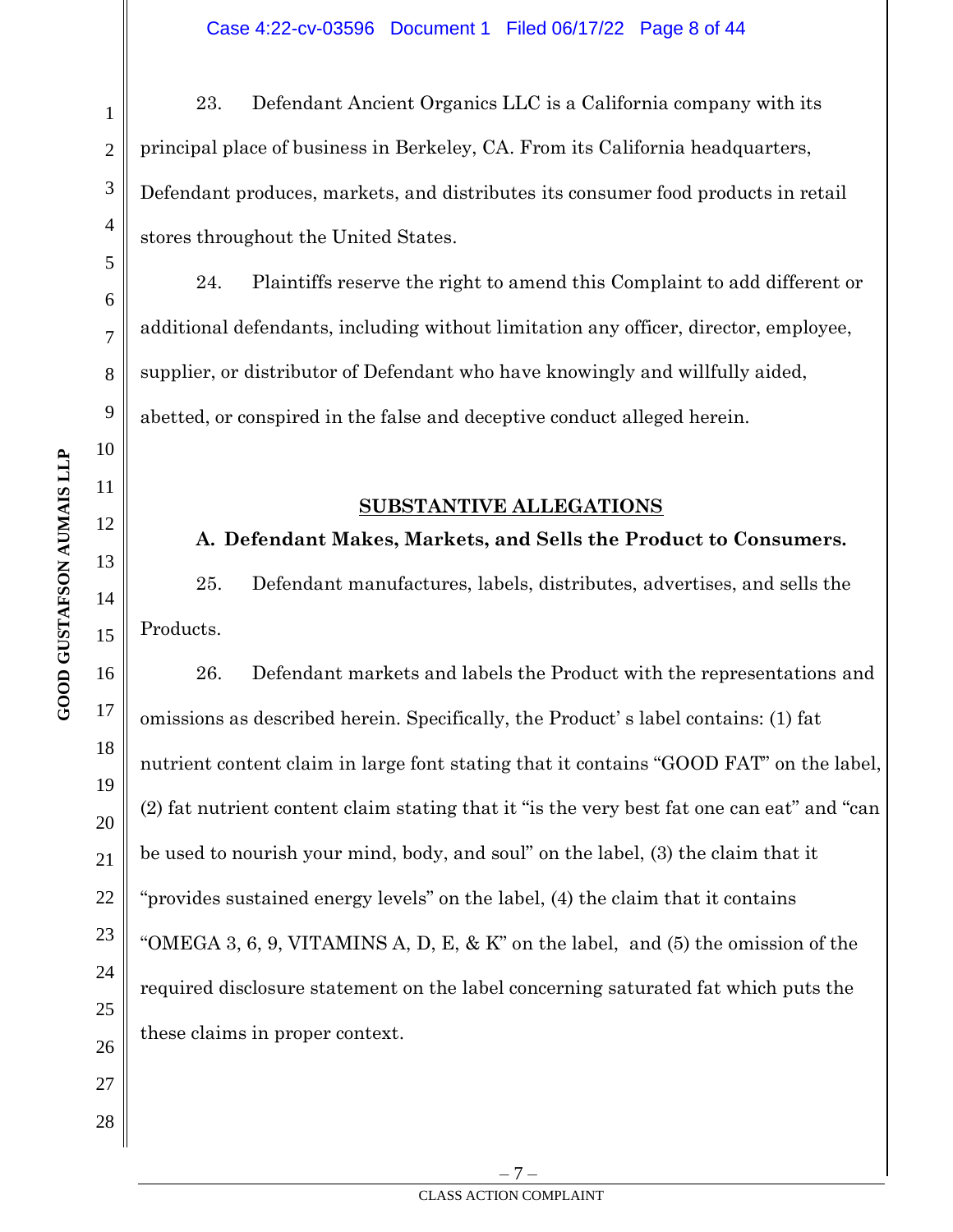#### Case 4:22-cv-03596 Document 1 Filed 06/17/22 Page 9 of 44

## 27. The Product:



# 28. Additionally, the side panel states:



**GOOD GUSTAFSON AUMAIS LLP** 

– 8 – CLASS ACTION COMPLAINT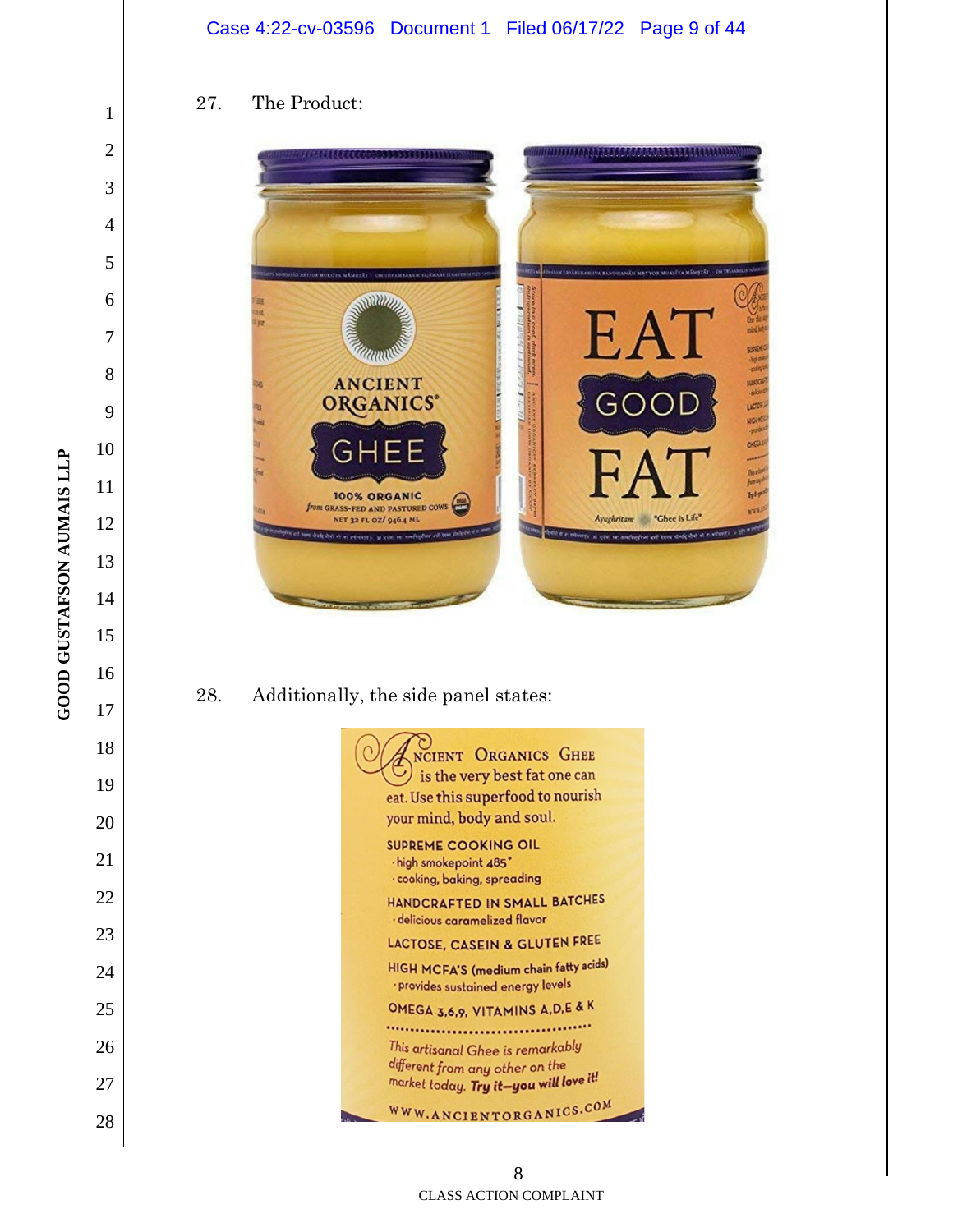1 2 3 4 5 6 7 8 9 10 12 13 14 15 16 17 18 19 20 21 22 23 24 25 26 27 29. In the above example, "EAT GOOD FAT" is presented in all capital letters and in a larger font than the Defendant's name and the Product's name. 30. This nutrient content claim represents to consumers that the fat contained in the Product is good for them, and thus the Product is healthy and healthful. 31. This representation is consistent with co-founder Matteo Girard Maxon's goal, "One of the core elements of this food foundation is healthy fat." 4 32. The Defendant notably omits the disclosure statement concerning the high levels of saturated fat as required for products that make nutrient content claims and also have high levels of saturated fat. **B. The Products Contain High Levels of Saturated Fat.** 33. Defendant's Product contains high levels of saturated fat. 34. The majority - 64% - of the fats contained within the Product are saturated fat. 35. As demonstrated by the studies cited below, consuming the Product is unhealthy as it increases risk of CHD, stroke, and other morbidity. 36. These high levels of saturated fat are present even when consumed in small amounts. 37. One serving of the Product contains 9 grams of saturated fat in just a single tablespoon. <sup>4</sup> *Healthy foods made in Berkeley build immunity — and community*, Discovered in

<sup>28</sup> Berkeley Blog (Oct. 2, 2020), [https://www.discoveredinberkeley.com/2020/10/02/healthy-foods-made-in-berkeley](https://www.discoveredinberkeley.com/2020/10/02/healthy-foods-made-in-berkeley-build-immunity-and-community/)[build-immunity-and-community/.](https://www.discoveredinberkeley.com/2020/10/02/healthy-foods-made-in-berkeley-build-immunity-and-community/)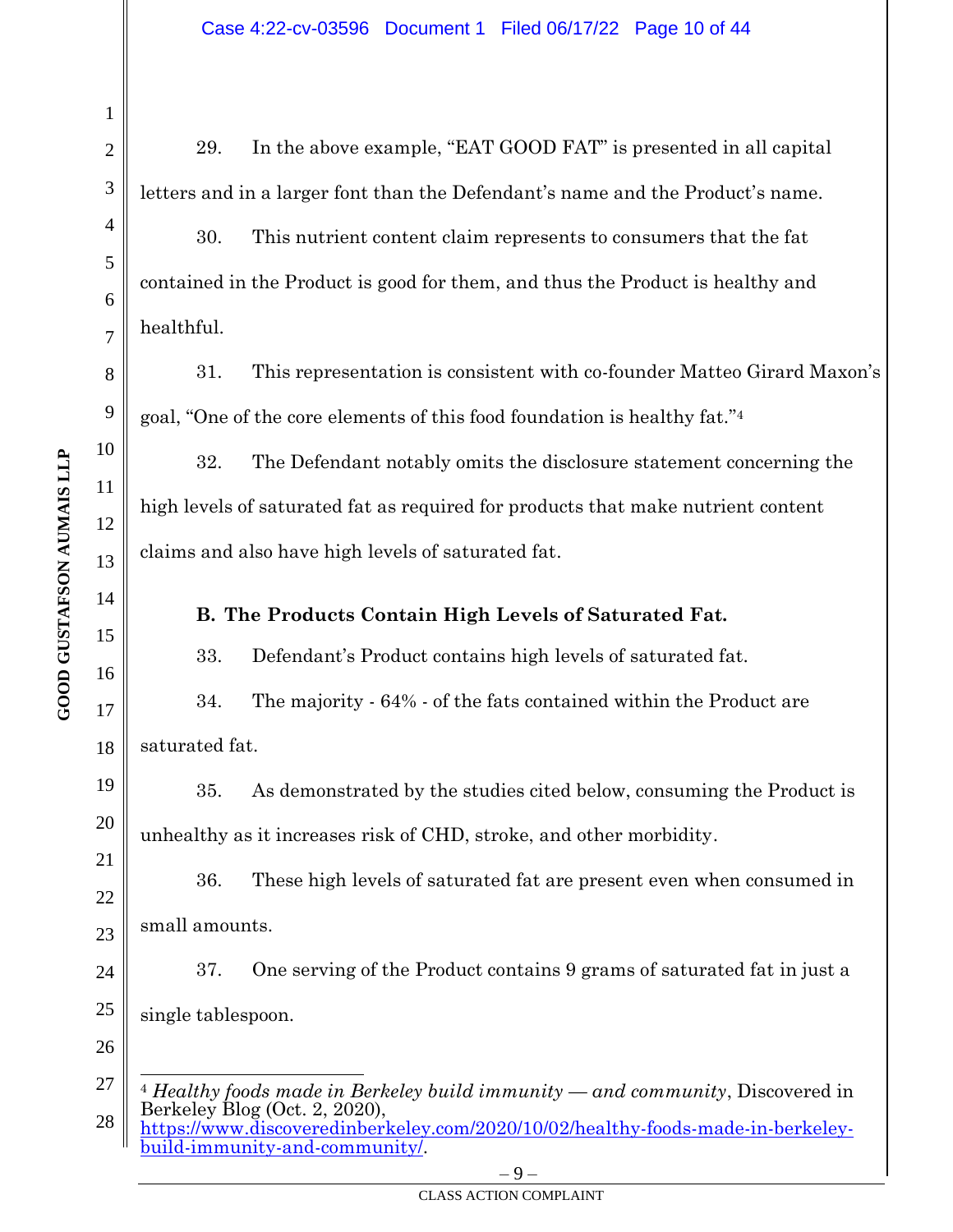38. For example, one tablespoon of the Product equals the amount of saturated fat in three large orders of McDonald's fries.<sup>5</sup>

39. Additionally, one tablespoon of the Product has more saturated fat than one KFC Fried Chicken breast and three KFC Fried Chicken drumsticks combined. 6 40. The Product contains saturated fat levels that exceed thresholds of concern as dictated by the FDA.

# **C. Saturated Fat Consumption Increases the Risk of Cardiovascular Disease and Other Morbidity**

41. Cholesterol is a waxy, fat-like substance found in the body's cell walls. The body uses cholesterol to make hormones, bile acids, vitamin D, and other substances. The body synthesizes all the cholesterol it needs, which circulates in the bloodstream in packages called lipoproteins, of which there are two main kinds—low density lipoproteins, or LDL cholesterol, and high-density lipoproteins, or HDL cholesterol.

42. LDL cholesterol is sometimes called "bad" cholesterol because it carries cholesterol to tissues, including the arteries. Most cholesterol in the blood is LDL cholesterol.

43. HDL cholesterol is sometimes called "good" cholesterol because it takes excess cholesterol away from tissues to the liver, where it is removed from the body.

26 27 <sup>5</sup> An entire large order of McDonald's fries contains 3 grams of saturated fat. McDonald's French Fries Nutritional Information, [https://www.mcdonalds.com/us/en](https://www.mcdonalds.com/us/en-us/product/large-french-fries.html)[us/product/large-french-fries.html.](https://www.mcdonalds.com/us/en-us/product/large-french-fries.html)

28

<sup>6</sup> KFC Nutrition Guide, [https://www.kfc.com/full-nutrition-guide.](https://www.kfc.com/full-nutrition-guide)

1

2

3

4

5

6

7

8

9

10

11

12

13

14

15

16

17

18

19

20

21

22

23

24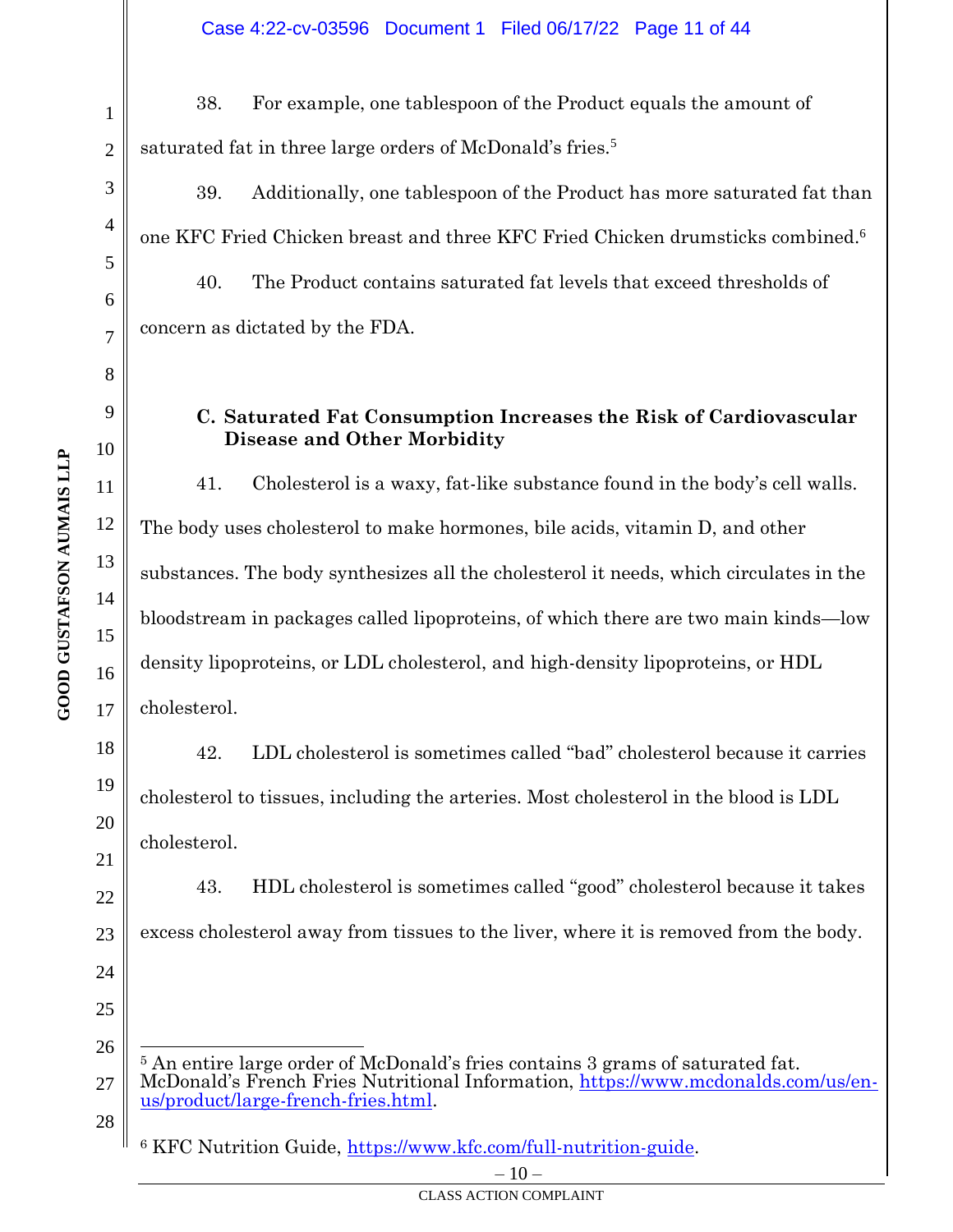44. Total and LDL cholesterol blood levels are two of the most important risk factors in predicting coronary heart disease (CHD), with higher total and LDL cholesterol levels associated with increased risk of CHD.<sup>7</sup>

45. High LDL cholesterol levels are dangerous because "[e]levated blood LDL cholesterol increases atherosclerotic lipid accumulation in blood vessels."<sup>8</sup> That is, if there is too much cholesterol in the blood, some of the excess may become trapped along artery walls. Built up formations of cholesterol on arteries and blood vessels are called plaque. Plaque narrows vessels and makes them less flexible, a condition called atherosclerosis.

46. Thus, "[f]or the health of your heart, lowering your LDL cholesterol is the single most important thing to do."<sup>9</sup>

47. The consumption of saturated fat negatively affects blood cholesterol levels because the body reacts to saturated fat by producing cholesterol. More specifically, saturated fat consumption causes coronary heart disease by, among other things, "increas[ing] total cholesterol and low-density lipoprotein (LDL) cholesterol."<sup>10</sup>

21 22 <sup>7</sup> *See*, *e.g.*, Dr. Dustin Randolph, *Coconut Oil Increases Cardiovascular Disease Risk and Possible Death Due to Heart Attacks and Stroke* (Sept. 19, 2015) ("Heart attack and stroke risk can be largely predicted based on total and LDL cholesterol levels in people" because "as cholesterol levels increase so does one's risk of symptomatic and deadly heart disease."), *available at* 

- 23 [http://www.pursueahealthyyou.com/2015/04/coconut-oil-increasescardiovascular.html.](http://www.pursueahealthyyou.com/2015/04/coconut-oil-increasescardiovascular.html)
- 24 25 <sup>8</sup> USDA Center for Nutrition Policy and Promotion, Dietary Saturated Fat and Cardiovascular Health: A Review of the Evidence, Nutrition Insight 44 (July 2011) [hereinafter, "USDA Review of the Evidence"].
- 26 27 <sup>9</sup> Pritikin Longevity Center, *Is Coconut Oil Bad for You?*, *available at* [https://www.pritikin.com/your-health/healthy-living/eating-right/1790-is-coconut-oil](https://www.pritikin.com/your-health/healthy-living/eating-right/1790-is-coconut-oil-badfor-you.html)[badfor-you.html.](https://www.pritikin.com/your-health/healthy-living/eating-right/1790-is-coconut-oil-badfor-you.html)
- 28

1

2

3

4

5

6

7

8

9

10

11

12

13

14

15

16

17

18

19

<sup>10</sup> USDA Review of the Evidence, *supra* note 8.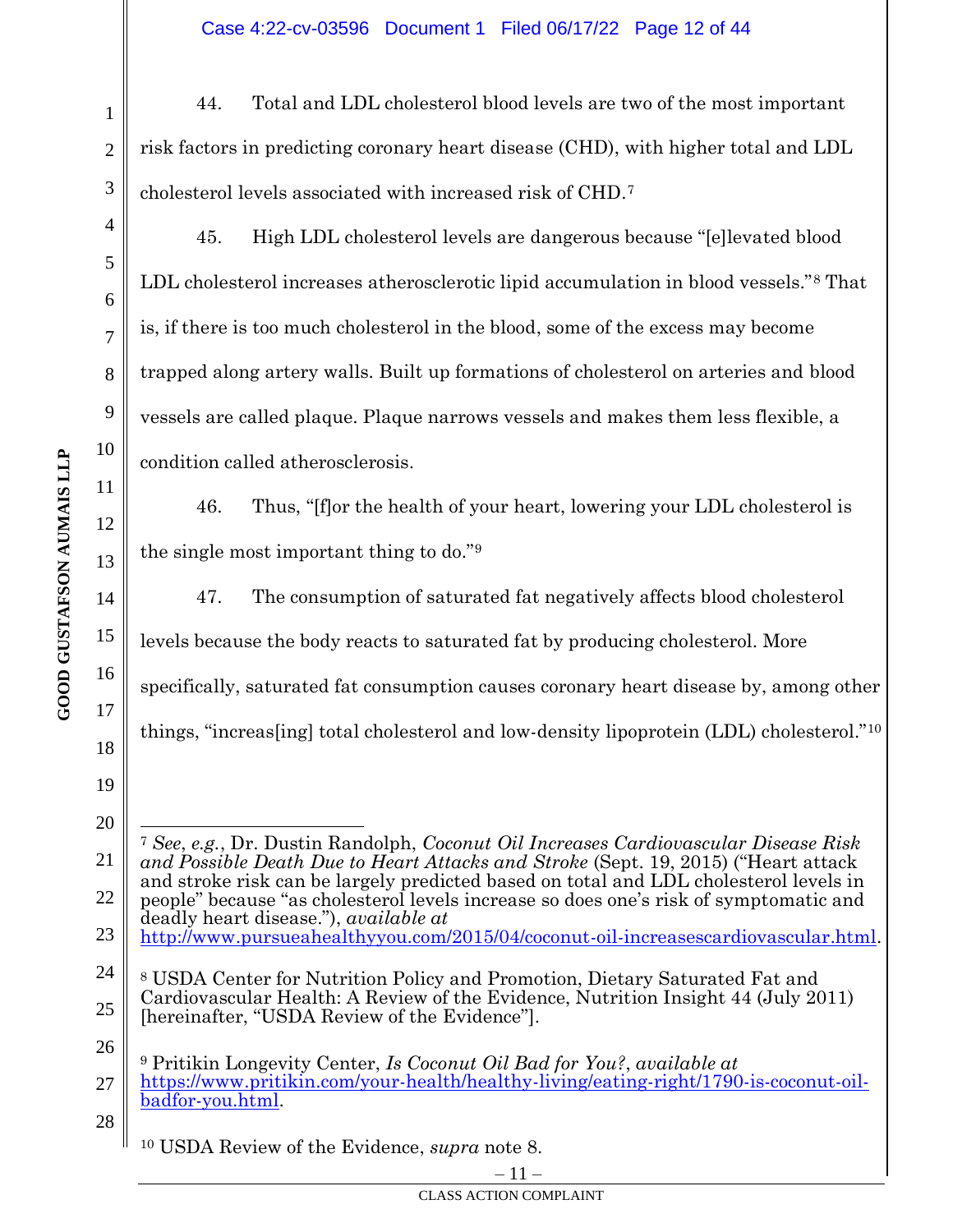48. Moreover, "[t]here is a positive linear trend between total saturated fatty acid intake and total and low-density lipoprotein (LDL) cholesterol concentration and increased risk of coronary heart disease (CHD)."<sup>11</sup>

49. This linear relationship between saturated fat intake and risk of coronary heart disease is well established and accepted in the scientific community.

50. For example, the Institute of Medicine's Dietary Guidelines Advisory Committee "concluded there is strong evidence that dietary [saturated fatty acids] SFA increase serum total and LDL cholesterol and are associated with increased risk of [cardiovascular disease] CVD."<sup>12</sup>

51. In addition, "[s]everal hundred studies have been conducted to assess the effect of saturated fatty acids on serum cholesterol concentration. In general, the higher the intake of saturated fatty acids, the higher the serum total and low density lipoprotein (LDL) cholesterol concentrations."<sup>13</sup>

52. Importantly, there is "no safe level" of saturated fat intake because "any incremental increase in saturated fatty acid intake increases CHD risk."<sup>14</sup>

53. For this reason, while the Institute of Medicine sets tolerable upper intake levels (UL) for the highest level of daily nutrient intake that is likely to pose

- 23 24 25 <sup>11</sup> Institute of Medicine, *Dietary Reference Intakes for Energy, Carbohydrate, Fiber, Fat, Fatty Acids, Cholesterol, Protein, and Amino Acids*, at 422 (2005) [hereinafter "IOM Dietary Reference Intakes"], *available at*  [http://www.nap.edu/catalog.php?record\\_id=10490.](http://www.nap.edu/catalog.php?record_id=10490)
- 26 <sup>12</sup> USDA Review of the Evidence, *supra* note 8.
- 27 28 <sup>13</sup> IOM Dietary Reference Intakes, *supra* note 11.
	- <sup>14</sup> *Id.* at 422.

1

2

3

4

5

6

7

8

9

10

11

12

13

14

15

16

17

18

19

20

21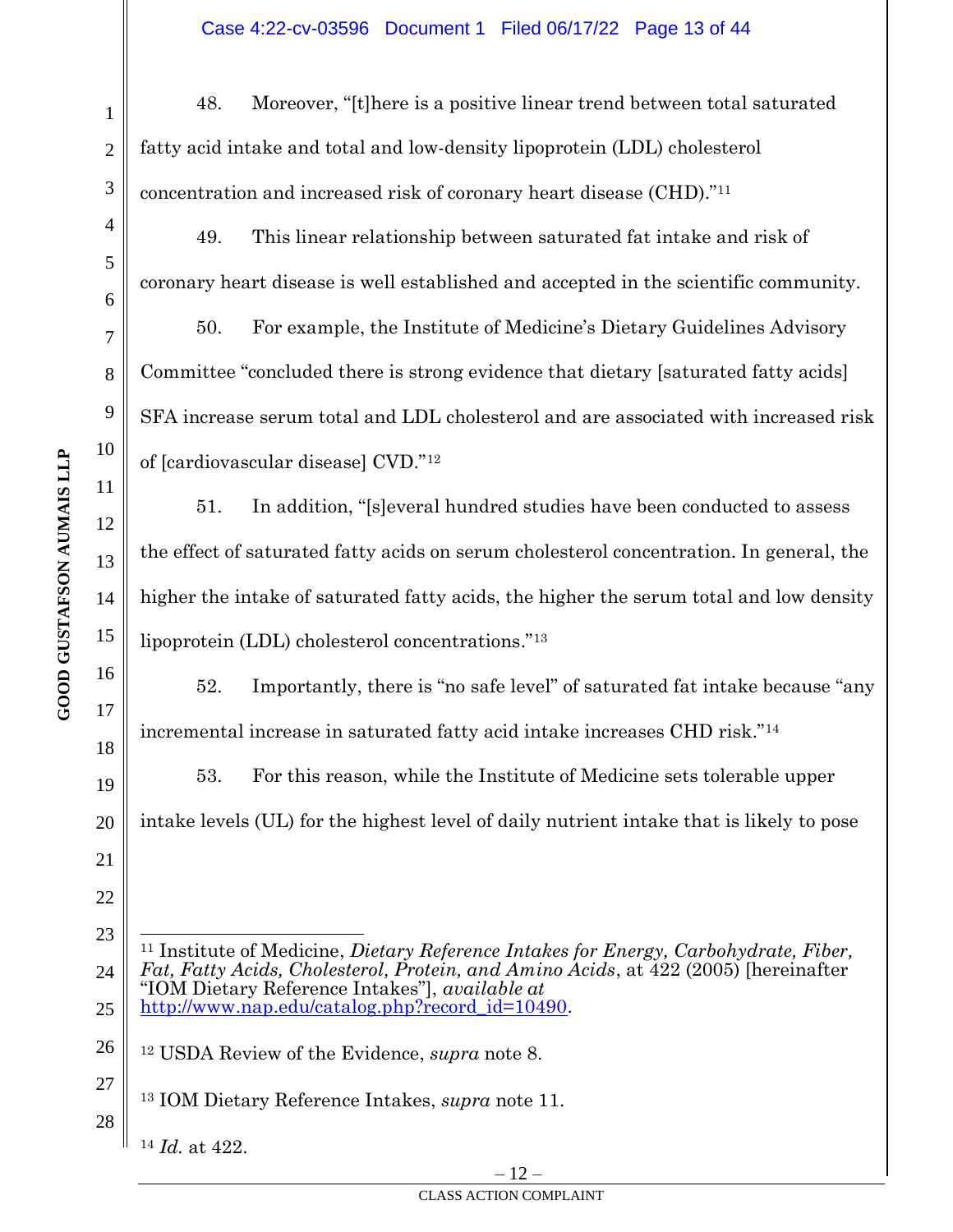no risk of adverse health effects to almost all individuals in the general population, "[a] UL is not set for saturated fatty acids."<sup>15</sup>

54. In addition, "[t]here is no evidence to indicate that saturated fatty acids are essential in the diet or have a beneficial role in the prevention of chronic diseases."<sup>16</sup>

55. Further, "[i]t is generally accepted that a reduction in the intake of SFA [saturated fatty acids] will lower TC [total cholesterol] and LDL-cholesterol."<sup>17</sup>

56. For these reasons, "reduction in SFA intake has been a key component of dietary recommendations to reduce risk of CVD."<sup>18</sup>

57. The Institute of Medicine's Dietary Guidelines for Americans, for example, "recommend reducing SFA intake to less than 10 percent of calories." And "lowering the percentage of calories from dietary SFA to 7 percent can further reduce the risk of CVD."<sup>19</sup>

58. Professor Frank Sacks from Harvard's T.H. Chan School of Public Health believes that "[t]he evidence that saturated fat causes atherosclerosis and heart disease is compelling."20

21 <sup>15</sup> *Id.*

22

23

24

26

27

<sup>16</sup> *Id.* at 460.

<sup>17</sup> Shanthi Mendis et al., *Coconut fat and serum lipoproteins: effects of partial replacement with unsaturated fats*, 85 Brit. J. Nutr. 583, 583 (2001).

25 <sup>18</sup> USDA Review of the Evidence, *supra* note 8.

<sup>19</sup> *Id.*

28 <sup>20</sup> Liebman, Bonnie, *Saturated fats: the big picture*, CENTER FOR SCIENCE IN THE PUBLIC INTEREST (Oct. 30, 2021), [https://www.cspinet.org/article/saturated-fats-big](https://www.cspinet.org/article/saturated-fats-big-picture)[picture.](https://www.cspinet.org/article/saturated-fats-big-picture)

**GOOD GUSTAFSON AUMAIS LLP** 

1

2

3

4

5

6

7

8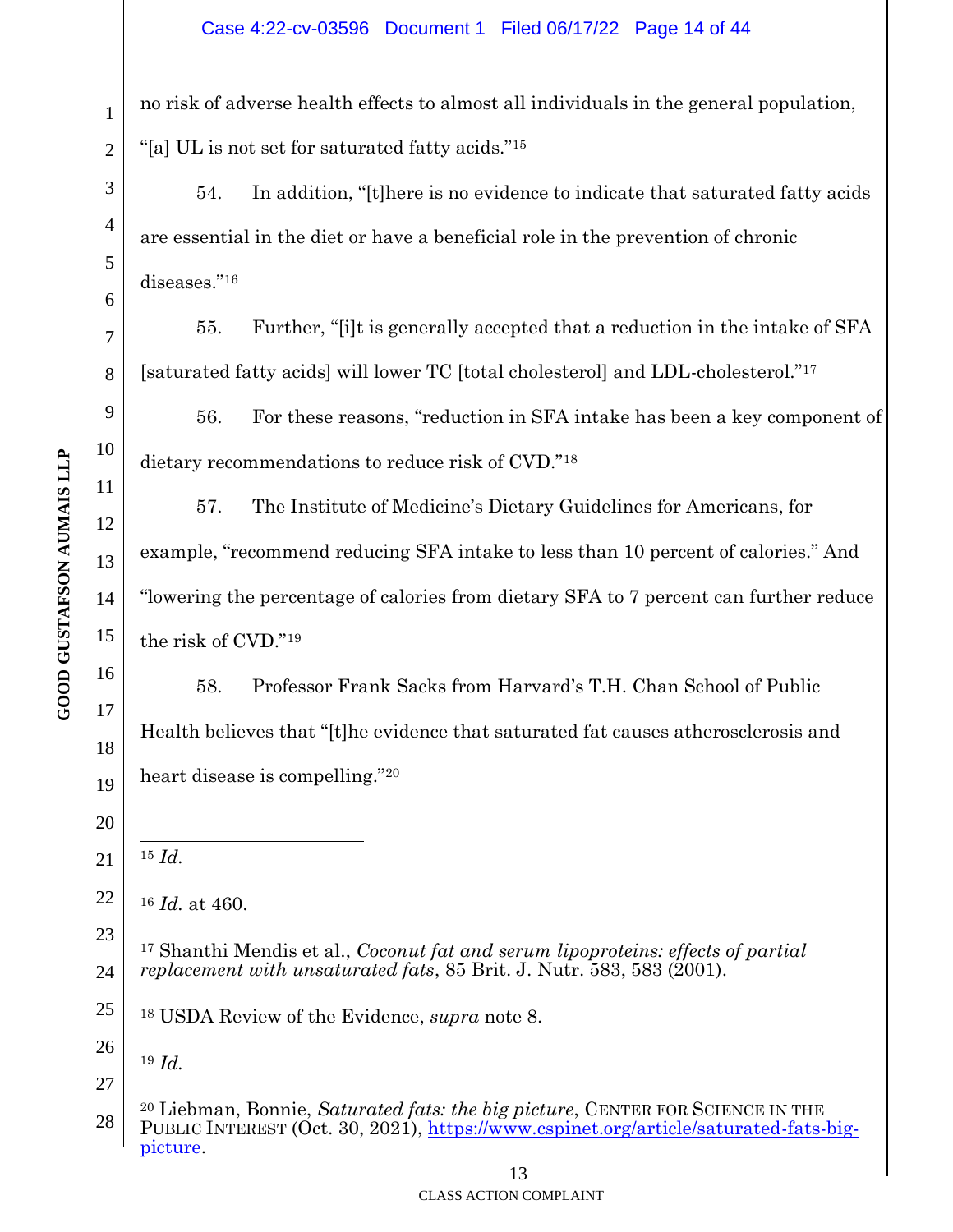59. In short, consuming saturated fat increases the risk of CHD and stroke.<sup>21</sup>

60. In other words, they are not "good fats."

# **D. Defendant Violates Identical Federal and State Regulations**

#### **a. Federal and State Regulations Are Identical**

61. The FDA oversees the regulation and labeling of food pursuant to the Federal Food, Drug and Cosmetic Act ("FDCA").

62. The Federal Food, Drug, and Cosmetic Act expressly authorizes state regulations, such as the Sherman Law, that are "identical to the requirement[s]" of the FDCA and federal regulations. *See* 21 U.S.C. § 343-1.

63. California's Sherman Food, Drug and Cosmetic Law, Cal. Heath & Saf. Code § 110765 et seq. (the "Sherman Law"), incorporates all food labeling regulations promulgated by the FDA under the FDCA. *See e.g.*, Cal. Heath & Saf. Code § 110100(a) ("All food labeling regulations and any amendments to those regulations adopted pursuant to the federal act, in effect on January 1, 1993, or adopted on or after that date shall be the food labeling regulations of this state."), § 110380 and § 110505.

64. Because the Sherman Law's requirements are identical to the requirements of the Federal Food, Drug, and Cosmetic Act and FDA regulations the Sherman law is explicitly authorized by the FDCA.

1

2

3

4

5

6

7

8

9

10

11

12

13

14

15

16

17

18

19

20

21

22

23

24

25

26

27

<sup>21</sup> Mendis, *supra* note 17.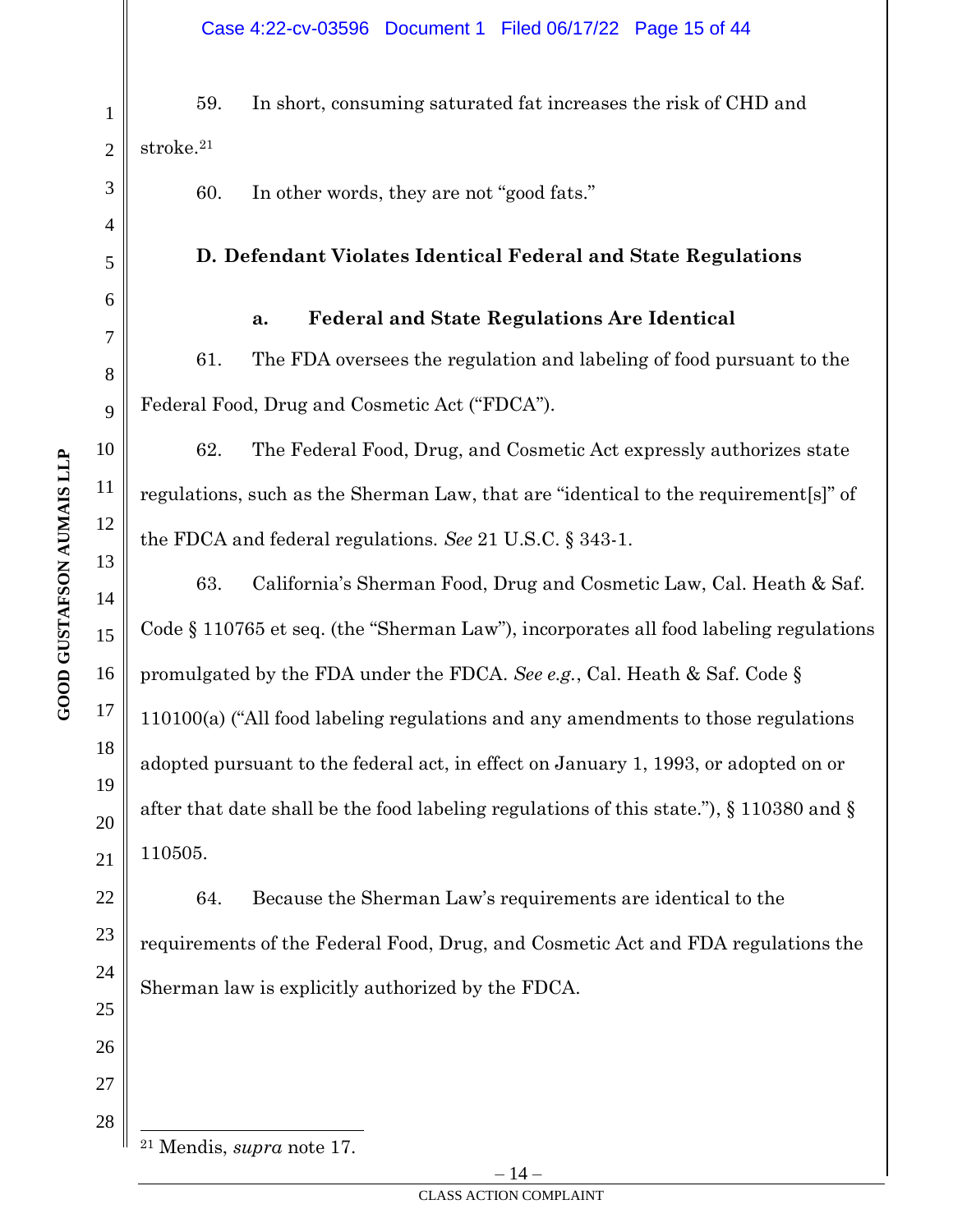**b. Regulations Governing the Labeling of Food Products**

65. Defendant's deceptive statements described herein violate Cal. Health & Safety Code § 110660 and 21 U.S.C. § 343(a), which both deem a food misbranded if its labeling is "false or misleading in any particular."

66. As described above, the Products' labeling contains numerous statements that are false or misleading because they state, suggest, or imply that it is healthful, conducive to health, and won't detriment health, which render it misbranded.

67. In addition, the Product's labeling is misleading, and thus misbranded, because "it fails to reveal facts that are material in light of other representations." 21 C.F.R § 1.21.

68. Defendant's voluntary and affirmative misrepresentations challenged herein "fail[ed] to reveal facts that are material in light of other representations made or suggested by the statement[s], word[s], design[s], device[s], or any combination thereof," in violation of 21 C.F.R.  $\S 1.21(a)(1)$ . Such omitted facts include the detrimental health consequences of consuming the Products.

69. Defendant fails to include mandatory disclosure statements that must alert consumers to examine the Nutrition Information because the Product contains high levels of fat and saturated fat. These disclosures are mandatory because the Product contains numerous nutrient content claims, and because the Product contains these high, dangerous levels, they are required so consumers can put these claims in their proper context.

70. Numerous competitors follow this regulation and provides proper disclosure statements when required. For example:

1

2

3

4

5

6

7

8

9

10

11

12

13

14

15

16

17

18

19

20

21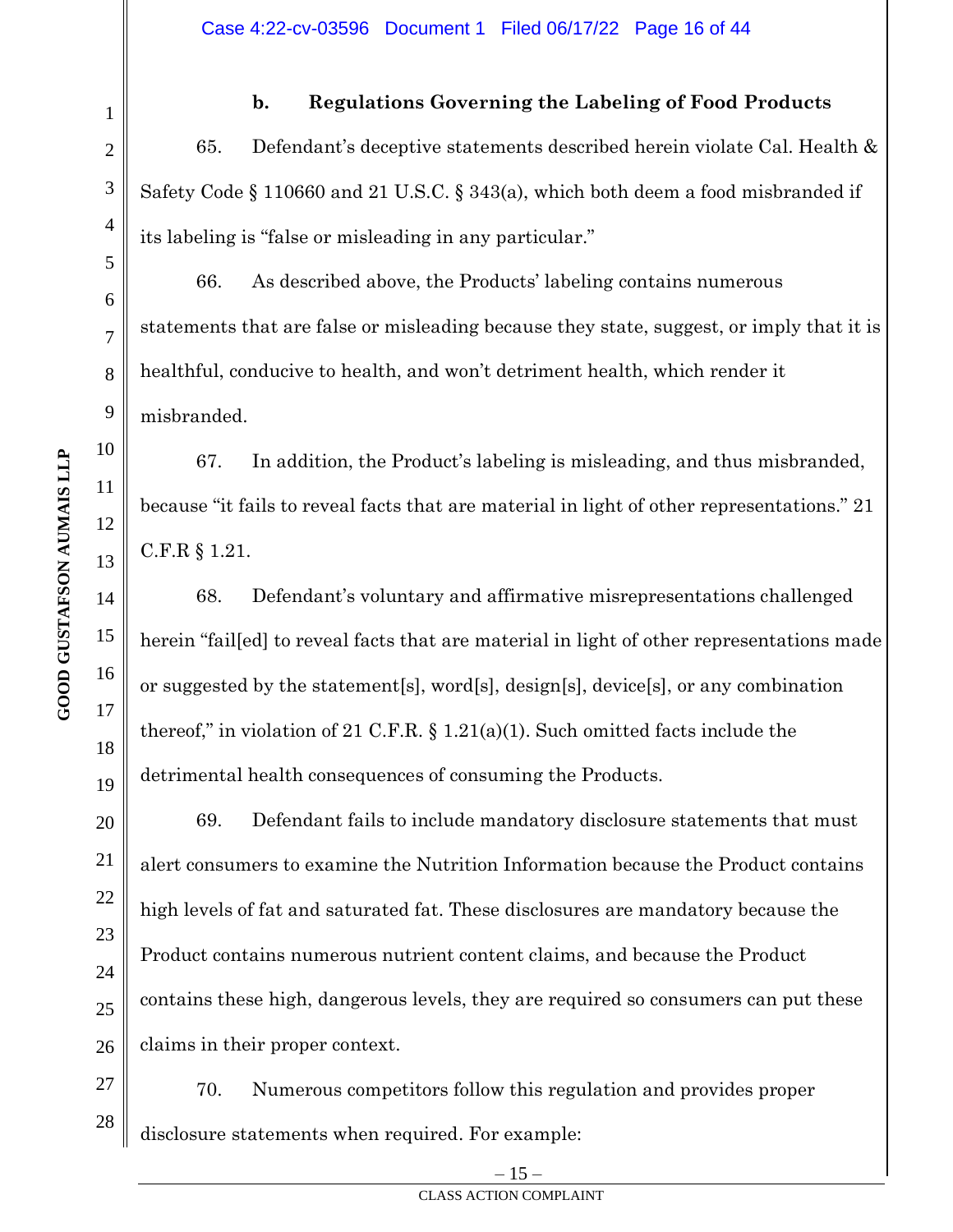

71. Defendant similarly failed to reveal facts that were "[m]aterial with respect to the consequences which may result from use of the article under" both "[t]he conditions prescribed in such labeling," and "such conditions of use as are customary or usual," in violation of  $\S 1.21(a)(2)$ . Namely, Defendant failed to disclose the presence of high levels of saturated fat, and Defendant failed to disclose the increased risk of serious chronic disease likely to result from the usual consumption of its Products.

# **c. The Products are Misbranded Because the Labeling Makes Unauthorized Nutrient Content Claims**

72. The Products are misbranded because the labeling contains unauthorized nutrient content claims.

73. Under 21 U.S.C. § 343(r)(1)(A), a claim that characterizes the level of a nutrient which is of the type required to be in the labeling of the food must be made in accordance with a regulation promulgated by the Secretary (or, by delegation, FDA) authorizing the use of such a claim. *See also* Cal. Health & Safety Code §

1

2

3

4

5

6

7

8

9

10

11

12

13

14

15

16

17

18

19

20

21

22

23

24

25

26

27

28

– 16 –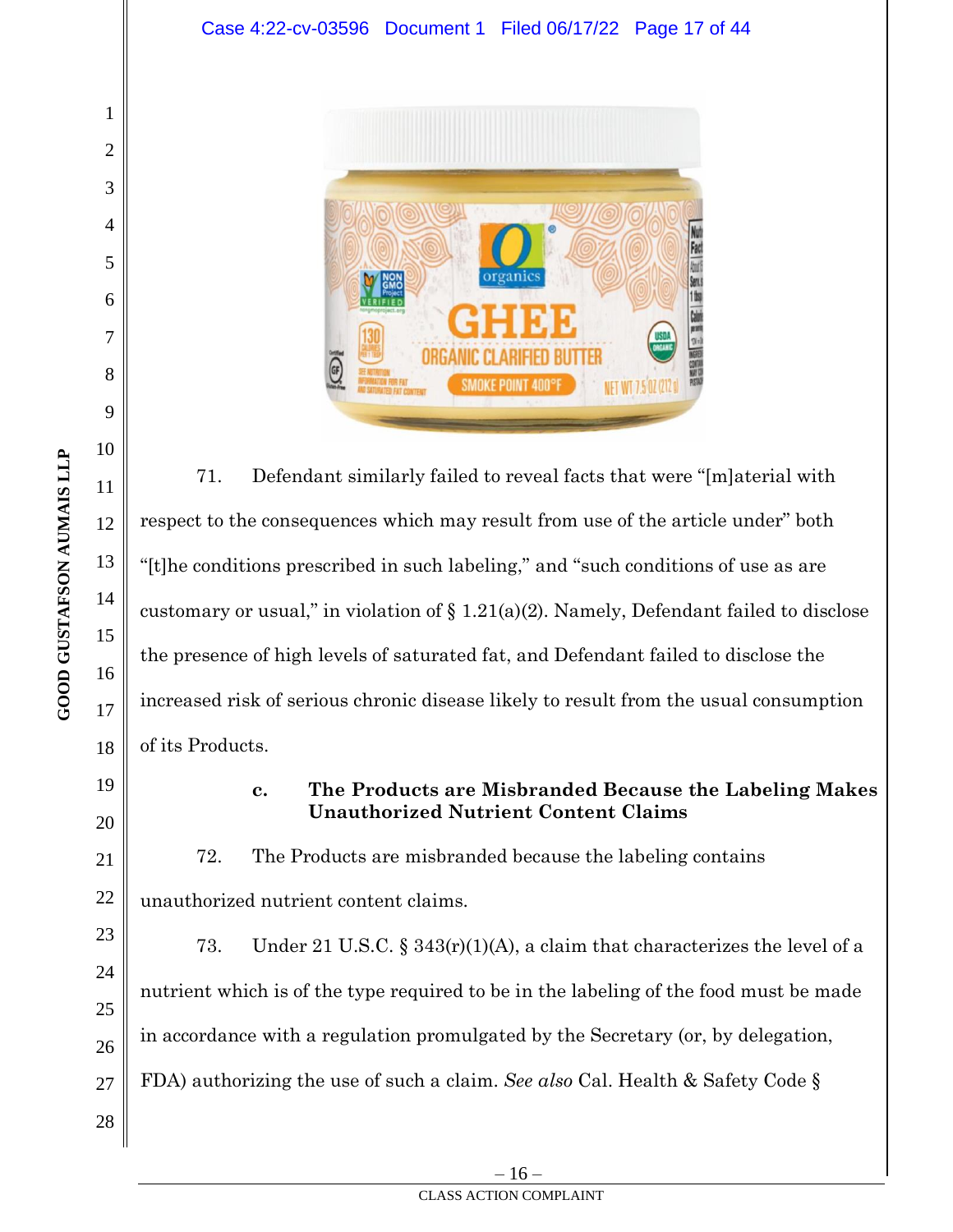110670 ("Any food is misbranded if its labeling does not conform with the requirements for nutrient content or health claims" set by federal law.).

74. Characterizing the level of a nutrient on food labels and the labeling of a product without complying with the specific requirements pertaining to nutrient content claims for that nutrient renders a product misbranded under 21 U.S.C. §  $343(r)(1)(A)$ .

75. The Products are misbranded and misleading because the labeling bears nutrient content claims that the Products contain healthy "good" fats, but the Product fails to meet the requirements for making such implied nutrient content claims as set forth in 21 C.F.R. § 101.65(d).

76. For example, on each product, the Defendant represents that the Products contain healthy "good" fats which are beneficial and help "nourish your mind, body, and soul."

77. Reasonable consumers interpret these representations to mean that the Product consists of healthy fats.

78. This is consistent with the California Dept. of Food & Agriculture's interpretation $22$  for the terms:

> a. "Good fat (may be used for unsaturated fats (monounsaturated and polyunsaturated)";

b. "Bad fat (may be used to indicate saturated and trans fats)."

27 28 <sup>22</sup> *See, e.g.,* California Dept. of Food & Agriculture, GUIDELINES ON ADVERTISING, PROMOTION AND COMMUNICATIONS FOR COMMODITY MARKETING PROGRAMS, pg. 19, [https://www.cdfa.ca.gov/mkt/mkt/pdf/ApprovedAdvertisingGuidelines-2015.pdf.](https://www.cdfa.ca.gov/mkt/mkt/pdf/ApprovedAdvertisingGuidelines-2015.pdf)

1

2

3

4

5

6

7

8

9

10

11

12

13

14

15

16

17

18

19

20

21

22

23

24

25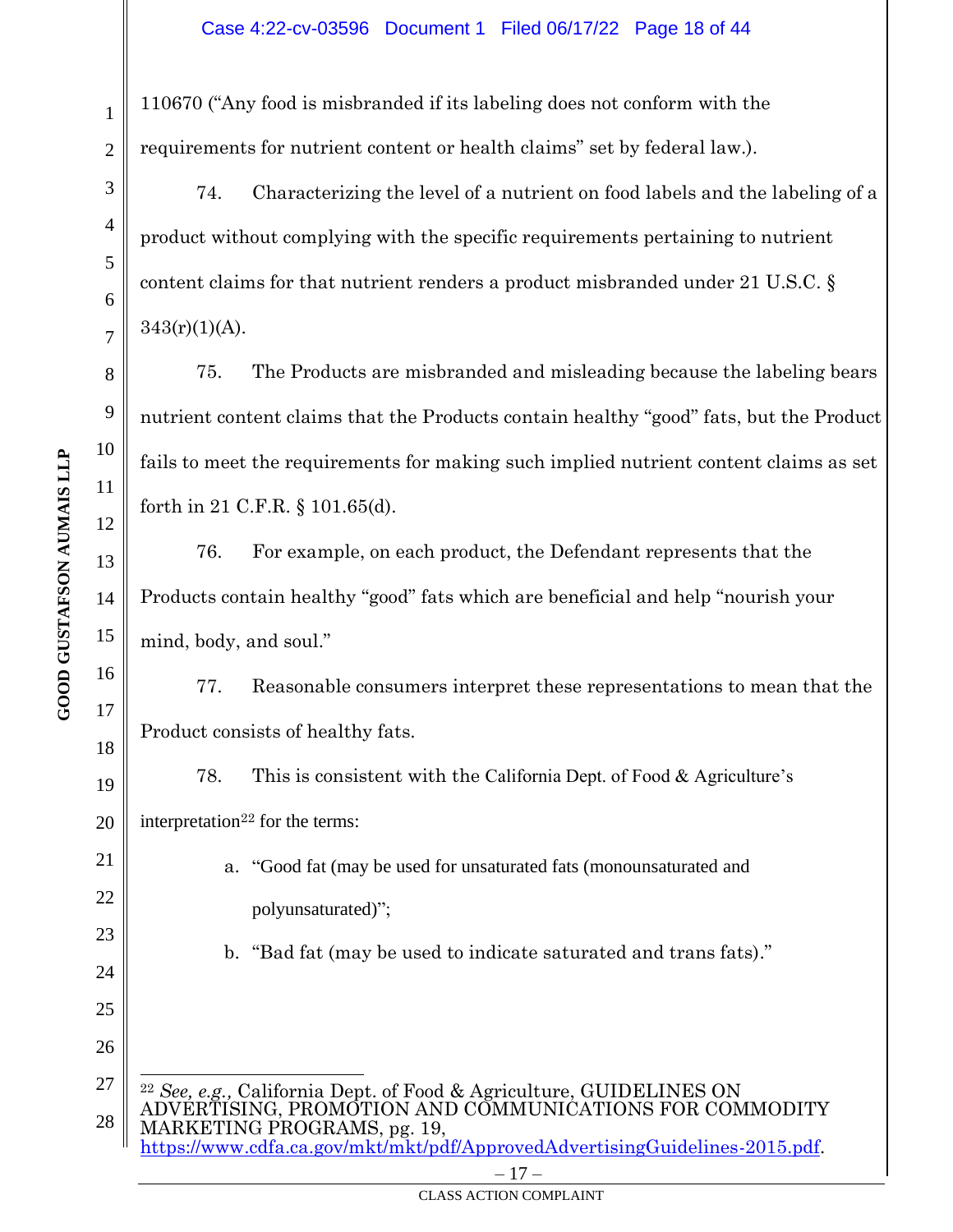79. To "use the term 'healthy' or related terms (e.g., 'health,' 'healthful,' 'healthfully,' 'healthfulness,' 'healthier,' 'healthiest,' 'healthily,' and 'healthiness') as an implied nutrient content claim on the label or in labeling of a food that is useful in creating a diet that is consistent with dietary recommendations," a food must satisfy specific "conditions for fat, saturated fat, cholesterol, and other nutrients." 21 C.F.R § 101.65(d)(2).

80. The Products are "not specifically listed" in the table contained in 21 C.F.R § 101.65(d)(2)(i), and therefore are governed by section (F) of the table. *See*  $101.65(d)(2)(i)(F)$ .

81. Under 21 C.F.R. § 101.65(d)(2)(i)(F), to use a "healthy" term, a food must (1) be "Low fat as defined in  $\S$  101.62(b)(2)," (2) be "Low saturated fat as defined in  $\S$ 101.62 $(c)(2)$ ," (3) be consistent with "The disclosure level for cholesterol specified in § 101.13(h)," and (4) contain "At least 10 percent of the RDI [recommended daily intake] or the DRV [dietary reference values] per RACC [reference amount customarily consumed] of one or more of vitamin A, vitamin C, calcium, iron, protein or fiber." *See* 21 C.F.R. § 101.65(d)(2)(i)(F) (incorporating by reference total fat requirement, 21 C.F.R. § 101.62(b)(2), and saturated fat requirement, 21 C.F.R. § 101.62(c)(2)). In addition, the food must comply "with the definition and declaration requirements in this part 101 for any specific nutrient content claim on the label or in labeling." 21 C.F.R. § 101.65(d)(2)(iii).

25 26 27 82. Section  $101.62(b)(2)(i)(A)$  provides the applicable definition of "low fat" for the Products because they have a RACC (reference amounts customarily consumed) "greater than 30 g or greater than 2 tablespoons."

1

2

3

4

5

6

7

8

9

10

11

12

13

14

15

16

17

18

19

20

21

22

23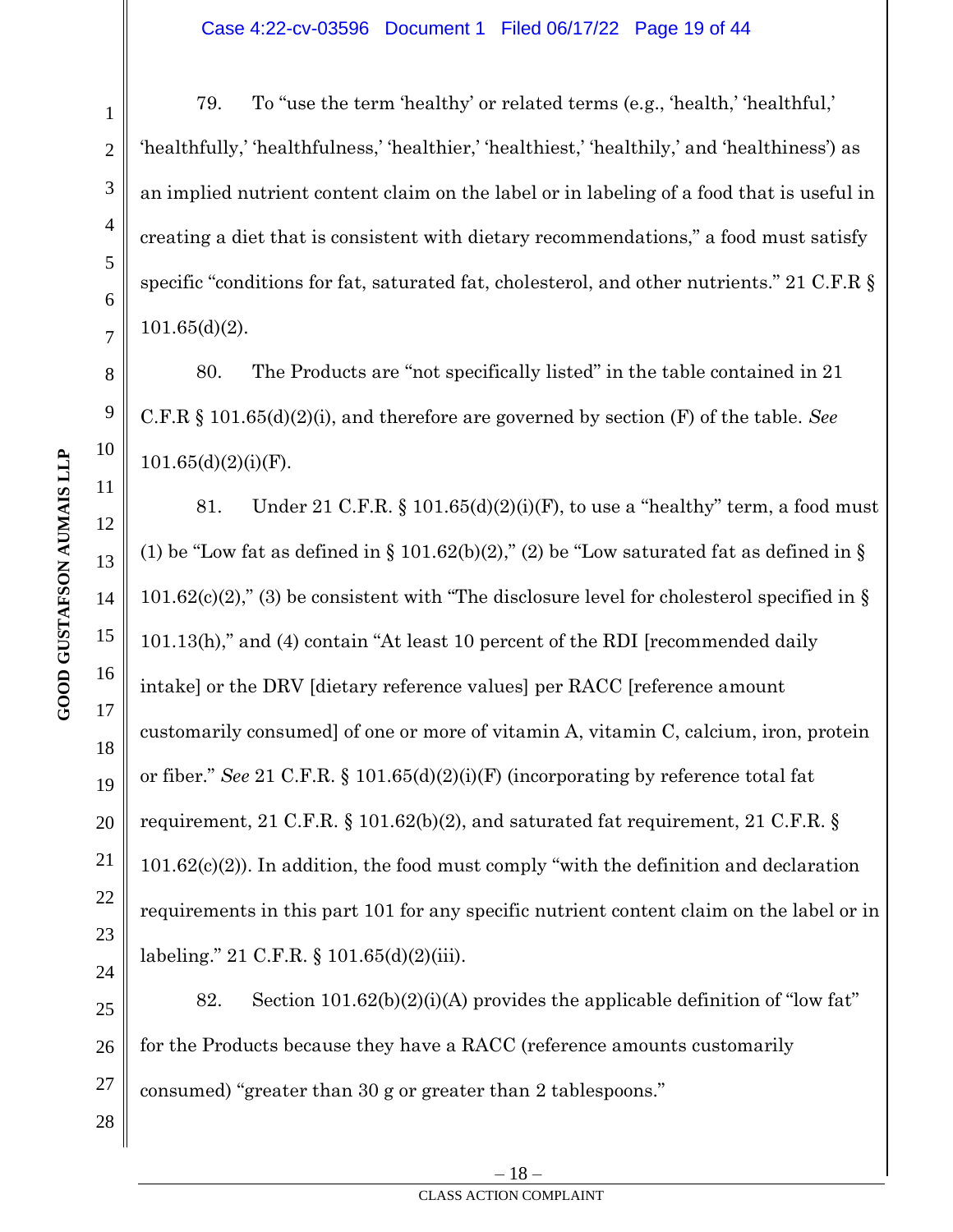83. Under section 101.62(b)(2)(i)(A), a food is low fat only if it "contains 3 g or less of fat per reference amount customarily consumed."

84. The Products all contain more than 3 grams of fat per RACC. Thus the Products do not meet the total fat requirement in section  $101.65(d)(2)(i)(F)$ , and as a result, the use of a "healthy" term renders the Products misbranded.

85. Under section  $101.62(c)(2)$ , a food is "low saturated fat" only if it "contains 1 g or less of saturated fatty acids per reference amount customarily consumed and not more than 15 percent of calories from saturated fatty acids."

86. The Products contain more than 1 gram of saturated fat per RACC. The Products therefore do not meet the saturated fat requirement in section 101.65(d)(2)(i)(F), and as a result, the use of a "healthy" term renders the Product misbranded.

87. Further, under section 101.13(h), if a food product makes a nutrient content claim, and it exceeds 13.0g of fat, 4.0g of saturated fat, or 60mg of cholesterol, "then that food must bear a statement disclosing that the nutrient exceeding the specified level is present in the food as follows: "See nutrition information for  $\equiv$ content" with the blank filled in with the identity of the nutrient exceeding the specified level, e.g., 'See nutrition information for fat content.'"

88. The Products far exceed the saturated fat and total fat amounts per serving. Moreover, the Products do not have any disclosure statements. There Products therefore do not meet the disclosure requirements under section 101.13(h), and as a result, the Products are misbranded.

27 28 89. Plaintiffs and Class Members would not have purchased the Products if they knew the Products were misbranded pursuant to California and federal

1

2

3

4

5

6

7

8

9

11

14

19

20

21

22

23

24

25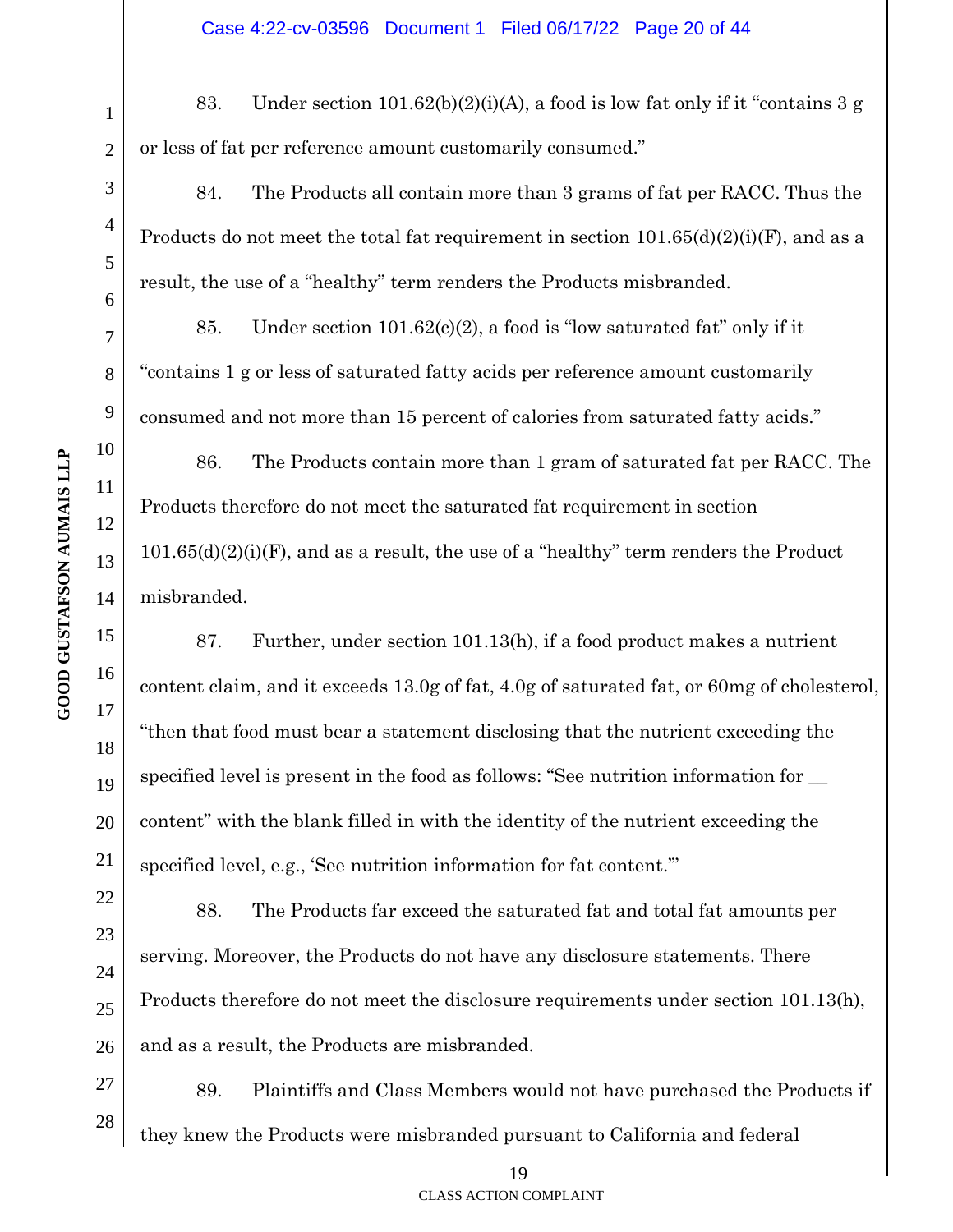regulations because its labeling made unauthorized and misleading nutrient content claims and omitted material information and disclosures.

90. To be clear, Plaintiffs does not allege any claims pursuant to the FDCA and Sherman Law and relies on these regulations only to the extent they provide a predicate basis for liability under state and common law, as set forth herein.

# **d. The Products are Misbranded Because the Defendant Omits Material Information**

91. Despite making prominent nutrient content claims on the Products, Defendant fails to make required statements that protect consumers.

92. Defendant fails to include mandatory disclosure statements that must alert consumers to examine the Nutrition Information because the Product contains high levels of saturated fat.

93. These disclosures are mandatory because the Product contains numerous nutrient content claims, and because the Product contains these high, dangerous levels, they are required so consumers can put these claims in their proper context.

94. Under section 101.13(h), if a food product makes a nutrient content claim, and it exceeds 13.0g of fat, 4.0g of saturated fat, or 60mg of cholesterol, "then that food must bear a statement disclosing that the nutrient exceeding the specified level is present in the food as follows: "See nutrition information for \_\_ content" with the blank filled in with the identity of the nutrient exceeding the specified level, e.g., 'See nutrition information for fat content.'"

95. As described herein, the Products contain high levels of saturated fat in excess of the threshold amounts.

1

2

3

4

5

6

7

8

9

10

11

12

13

14

15

16

17

18

19

20

21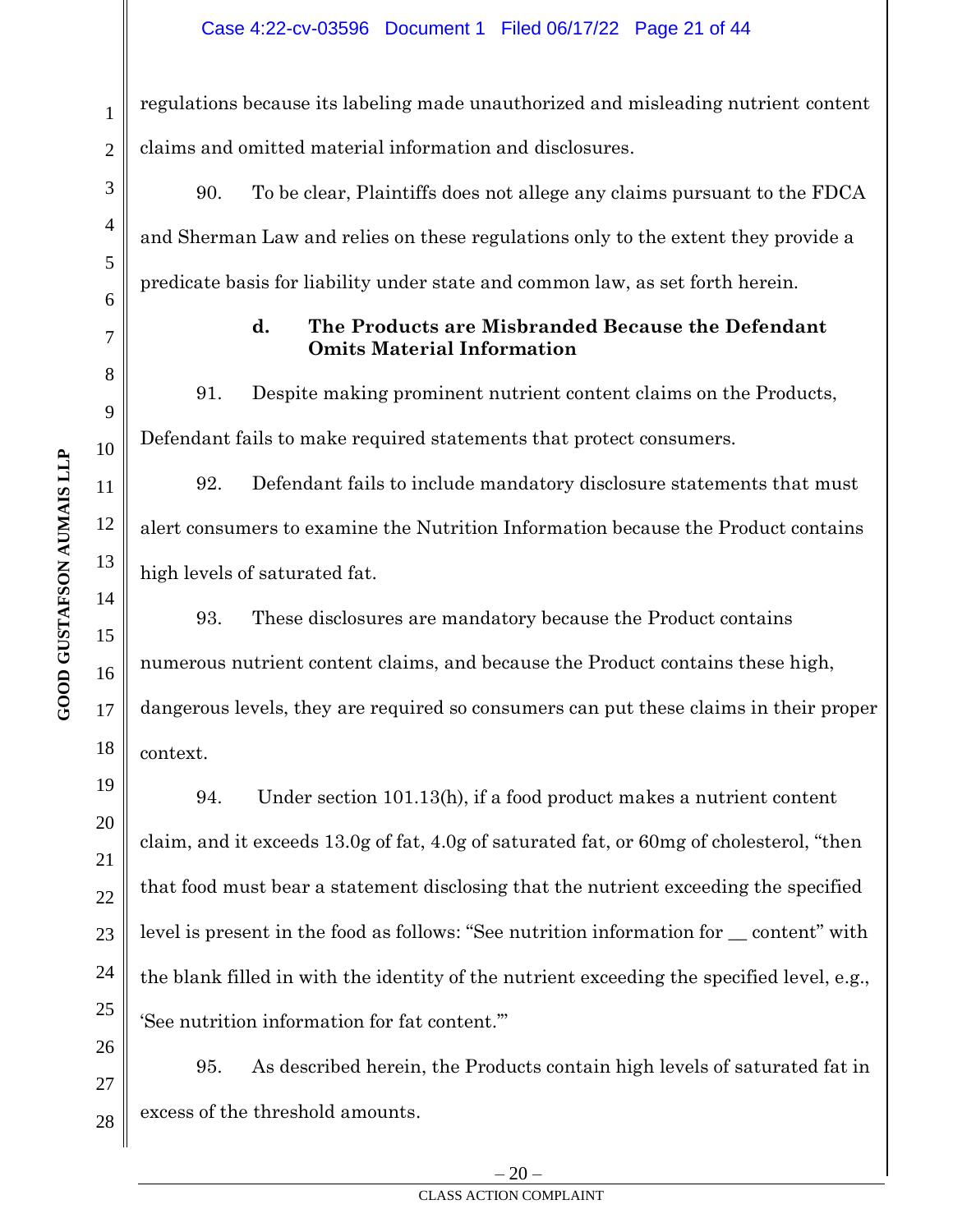96. This language fails to appear on all the Products.

#### **E. The Products are misbranded.**

97. Under FDCA section 403, a food is "misbranded" if "its labeling is false or misleading in any particular." *See* 21 U.S.C. §§ 343(a).

98. The perceived healthiness of the Products has a material bearing on price and consumer acceptance.

99. Defendant's Products are high in saturated fat at dangerous levels.

100. Thus, Defendant is not permitted to make claims that the Product contains healthy "good" fats.

101. Because the Defendant fails to reveal the basic nature and characterizing properties of the Products, Defendant's Products are not only sold with misleading labeling but also misbranded under Sections 403(a) of the Food Drug & Cosmetic Act ("FDCA"), 21 U.S.C. §§ 343(a), and cannot be legally manufactured, advertised, distributed, or sold in the U.S. as it is currently labeled. *See* 21 U.S.C. § 331.

102. Moreover, California law forbids the misbranding of food in language largely identical to that found in the FDCA.

103. The Products are misbranded under California's Sherman Law, Cal. Health & Safety Code §§ 109875-111915. The Sherman Law expressly incorporates the food labeling requirements set forth in the FDCA, *see* Cal. Health & Safety Code § 110100(a), and provides that any food is misbranded if its nutritional labeling does not conform to FDCA requirements. *See id.* § 110665; *see also id.* § 110670.

1

2

3

4

5

6

7

8

9

10

11

12

13

14

15

16

17

18

19

20

21

22

23

24

25

26

27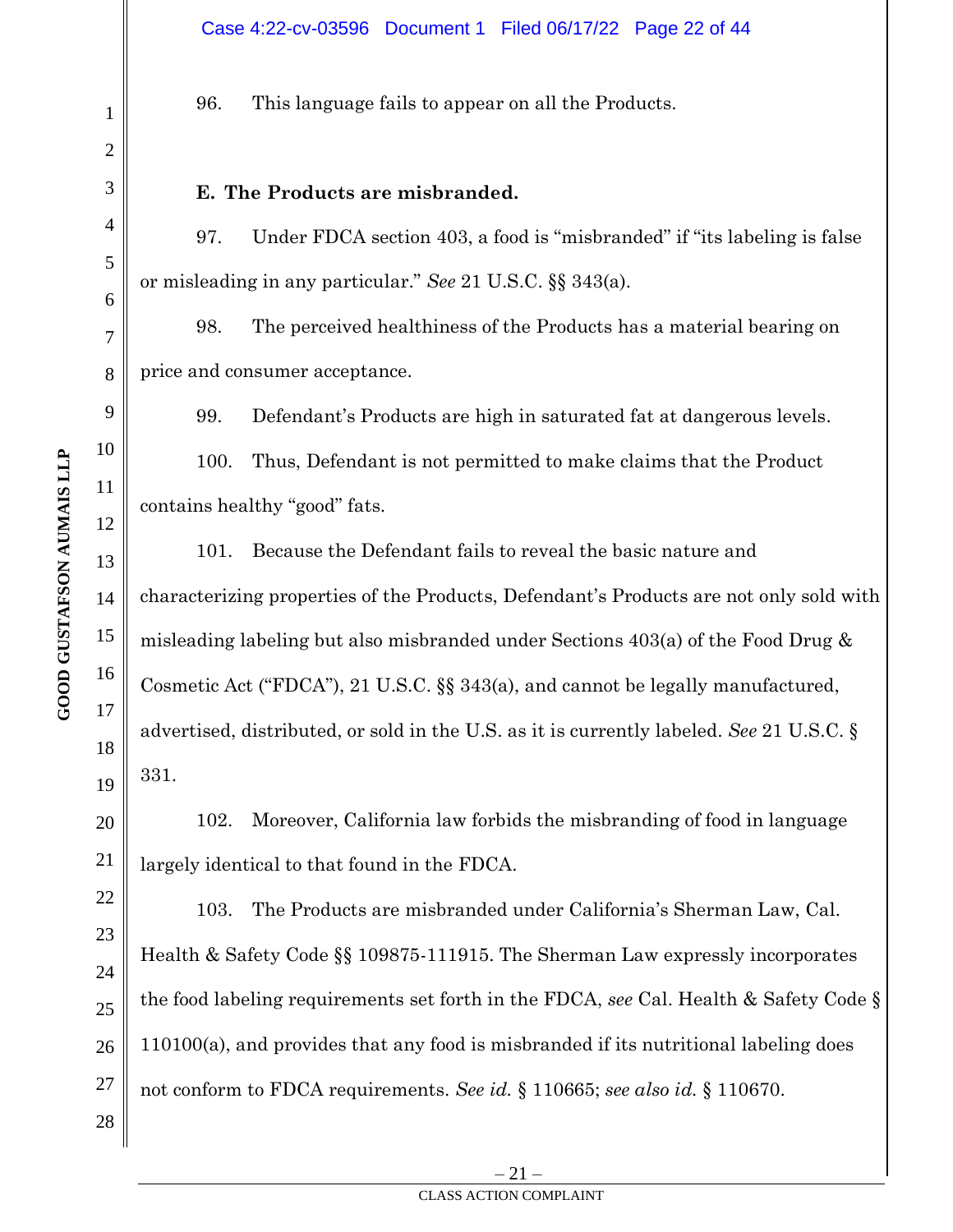104. The Sherman Law further provides that a product is misbranded if its labeling is "false or misleading." *Id.* § 110660. It is a violation of the Sherman Law to advertise any misbranded food, *id.* § 110398; to manufacture, sell, deliver, hold, or offer for sale any food that is misbranded, *id.* § 110760; to misbrand any food, *id.* § 110765: or to receive in commerce any food that is misbranded or deliver or proffer it for delivery, *id.* § 110770.

105. By misrepresenting the basic nature and characterizing properties of the Products, Defendant violates these federal and state regulations and misleads Plaintiffs and other reasonable consumers.

# **F. Reasonable consumers relied on Defendant's misrepresentations to their detriment.**

106. Defendant's deceptive representations and omissions are material in that a reasonable person would attach importance to such information and would be induced to act upon such information in making purchase decisions.

107. Plaintiffs and the Class Members reasonably relied to their detriment on Defendant's misleading representations and omissions.

108. Defendant's illegal, deceptive conduct leads reasonable consumers to believe that the Products contain "healthy fat,"<sup>23</sup> and are better, healthier, and more nutritious than competing products.

109. Defendant's false, misleading, and deceptive misrepresentations and omissions are likely to continue to deceive and mislead reasonable consumers and the

<sup>23</sup> Discovered in Berkeley Blog, *supra* note 4.

1

2

3

4

5

6

7

8

9

10

11

12

13

14

15

16

17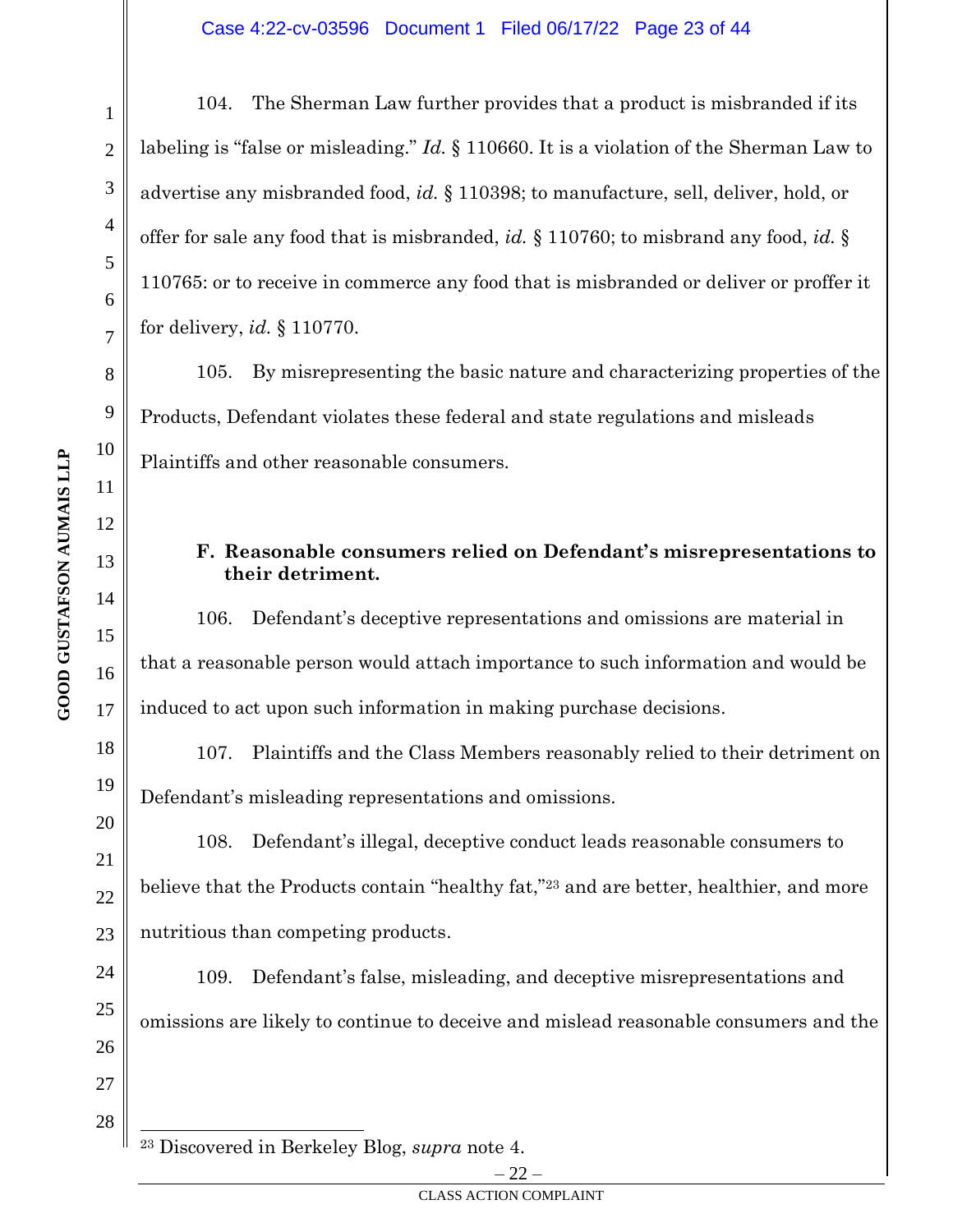general public, as they have already deceived and misled the Plaintiffs and the Class Members.

# **G. Defendant's wrongful conduct caused Plaintiffs' and the Class Members' injuries.**

110. Defendant knows that consumers are willing to pay more for food products that are represented as healthy, healthful, better for them, and a healthier alternative to the competition.

111. As a result of these unfair and deceptive practices, Defendant has likely collected millions of dollars from the sale of the Products that they would not have otherwise earned. Plaintiffs and Class Members paid money for food items that are not what they purported to be or what they bargained for. They paid a premium for the Products when they could have instead bought other, less expensive products that do not purport to contain the health benefits of Defendant's Products or include the mandatory disclosure language which puts the nutrient content claims in the proper context for consumers.

112. In making the false and misleading representations described herein, Defendant knew and intended that consumers would pay for, and/or pay a premium for, a product labeled and advertised as healthy, healthful, better for them, and a healthier alternative to the competition.

113. As an immediate, direct, and proximate result of Defendant's false and misleading representations, Defendant injured the Plaintiffs and the Class Members in that they:

> a. Paid a sum of money for Products that were not what Defendant represented;

1

2

3

4

5

6

7

8

9

10

11

12

13

14

15

16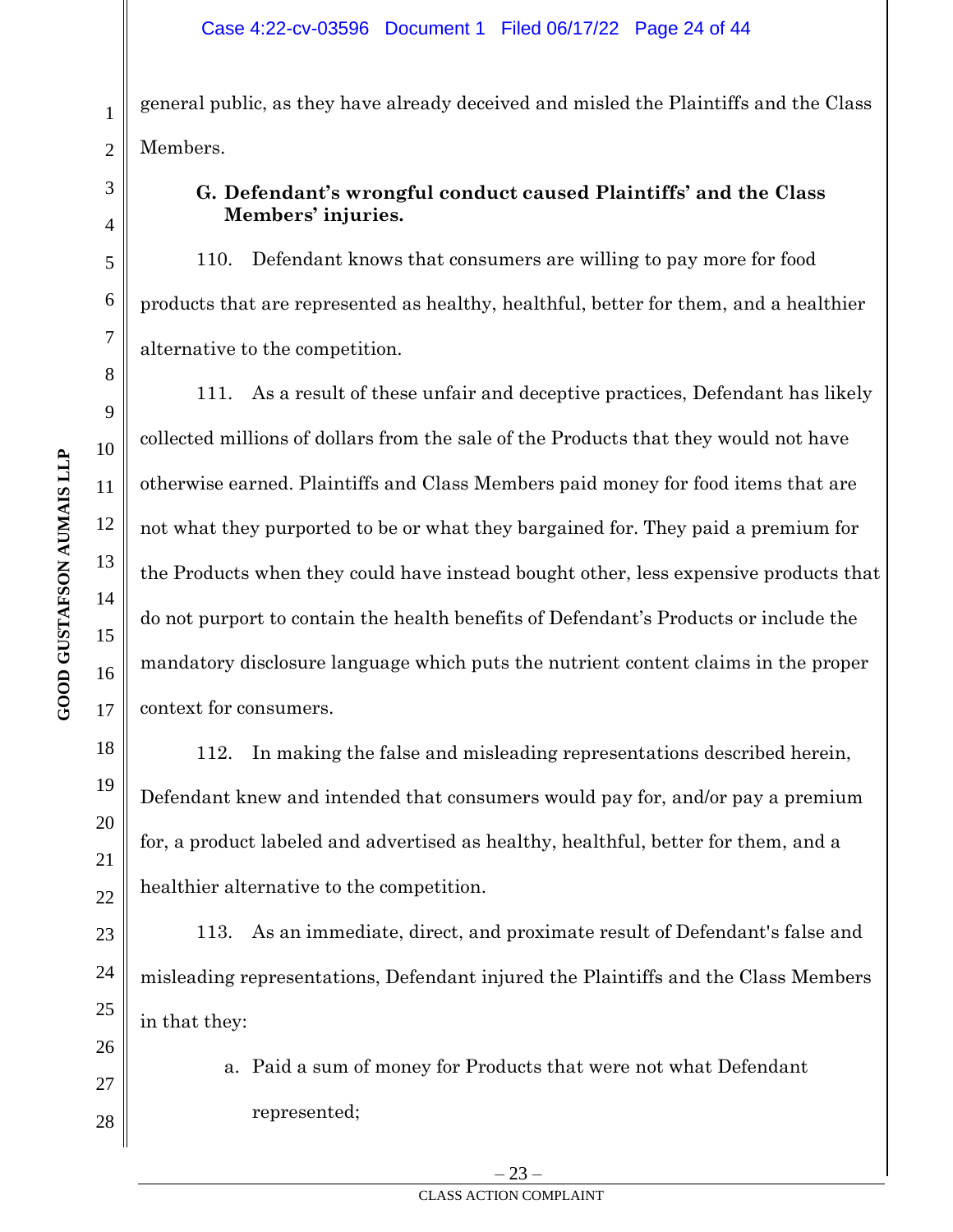- b. Paid a premium price for Products that were not what Defendant represented;
- c. Were deprived of the benefit of the bargain because the Products they purchased were different from what Defendant warranted;
- d. Were deprived of the benefit of the bargain because the Products they purchased had less value than what Defendant represented;
- e. Could not be used for the purpose for which they were purchased; and
- f. Were of a different quality than what Defendant promised.

114. Had Defendant not made the false, misleading, and deceptive representations, Plaintiffs and the Class Members would not have been willing to pay the same amount for the Products they purchased, and, consequently, Plaintiffs and the Class Members would not have been willing to purchase the Products.

115. Plaintiffs and the Class Members paid for Products that were purported to consist of healthy "good" fats but received Products that consisted of dangerously high levels of saturated fat. The products Plaintiffs and the Class Members received were worth less than the products for which they paid.

116. Based on Defendant's misleading and deceptive representations, Defendant was able to, and did, charge a premium price for the Products over the cost of competitive products not bearing the representations.

24 25 26 27 28 117. Plaintiffs and the Class Members all paid money for the Products. However, Plaintiffs and the Class Members did not obtain the full value of the advertised Products due to Defendant's misrepresentations and omissions. Plaintiffs and the Class Members purchased, purchased more of, and/or paid more for, the Products than they would have had they known the truth about the Products.

1

2

3

4

5

6

7

8

9

10

11

12

13

14

15

16

17

18

19

20

21

22

23

 $24 -$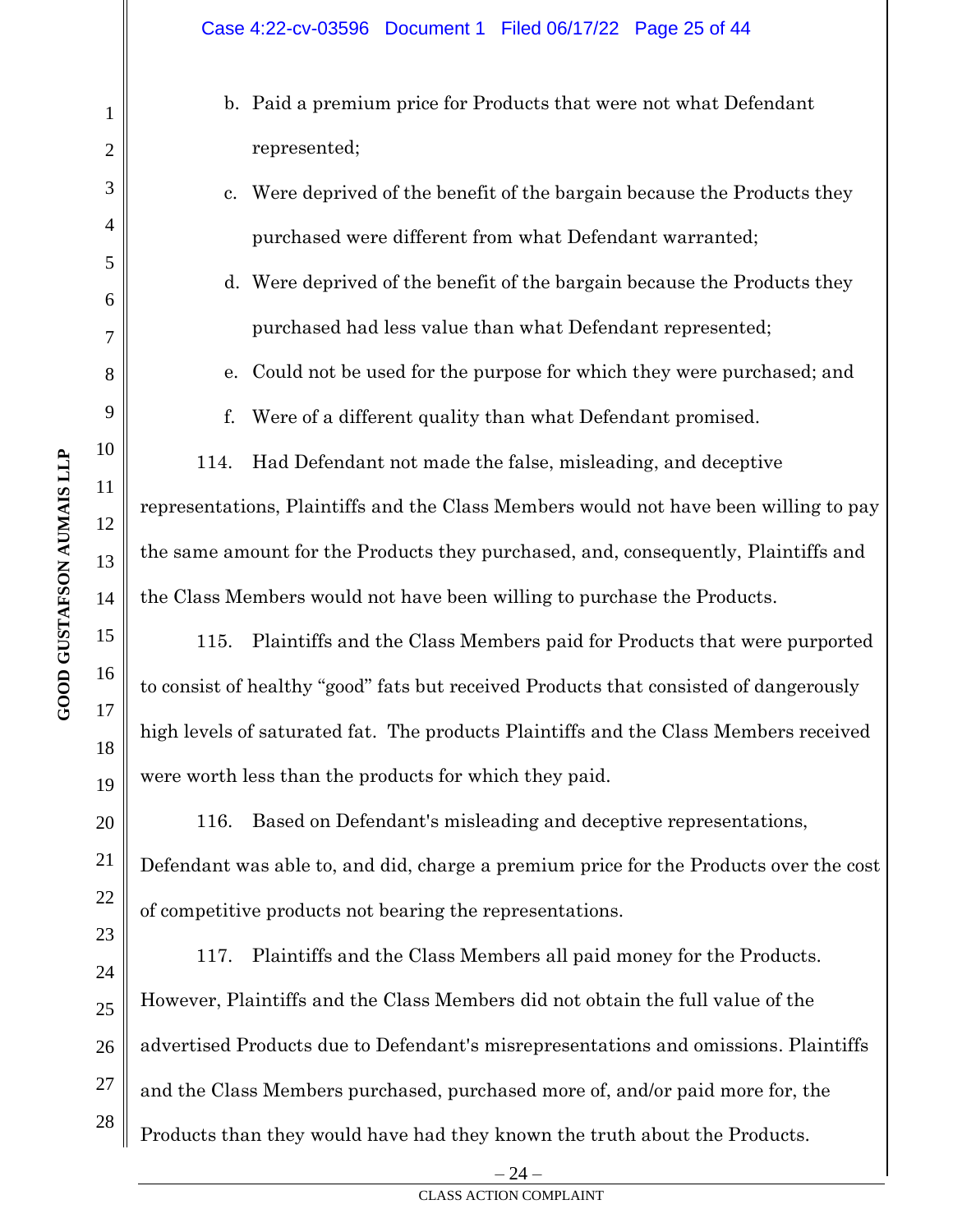Consequently, Plaintiffs and the Class Members have suffered injury in fact and lost money as a result of Defendant's wrongful conduct.

# **H. Defendant Has Knowledge of These Regulations and Acts with Reckless Disregard**

118. Defendant is aware of these regulations and established guidelines yet

refuses to comply.

119. Throughout its website, it makes numerous statements, references, and

representations concerning "healthy" fats and its interpretations and research.

a. In an article entitled "7 Reasons to Eat More Saturated Fat," Defendant includes the following:<sup>24</sup>

It seems that no matter how the story spins from the denizens of the anti-fat camp, one piece of their advice remains staunchly constant: "You should sharply limit your intake of saturated fats." The next admonition will invariably be, "which have been proven to raise cholesterol and cause heart disease." Their over-arching belief is that saturated fat is bad, bad, bad.

You see with just a glance at [our suggested meal plans] that we've included fatty cuts of meat, chicken with the skin, bacon, eggs, butter, coconut oil, organic lard, and heavy cream in the plan. **Aren't we worried that these foods will increase your risk of heart disease and raise your cholesterol? In a word, nope.** In fact, we encourage you to make these important fats a regular part of your healthy diet. Why? Because humans need them and here are just a few reasons why.

b. In an article entitled "Pass the Ghee, Please," Defendant includes

the following:<sup>25</sup>

It is difficult for most Americans to believe that a little fat in their

1

2

3

4

5

6

7

8

9

10

11

12

13

14

15

16

17

18

19

20

21

22

23

24

<sup>26</sup> 27 <sup>24</sup> *7 Reasons To Eat More Saturated Fat*, Ancient Organics Official Website (Sep. 6, 2009),<https://www.ancientorganics.com/7-reasons-to-eat-more-saturated-fat/> (emphasis added).

<sup>28</sup> <sup>25</sup> *Pass the Ghee, Please*, Ancient Organics Official Website (Nov. 1, 2003), [https://www.ancientorganics.com/pass-the-ghee-please/.](https://www.ancientorganics.com/pass-the-ghee-please/)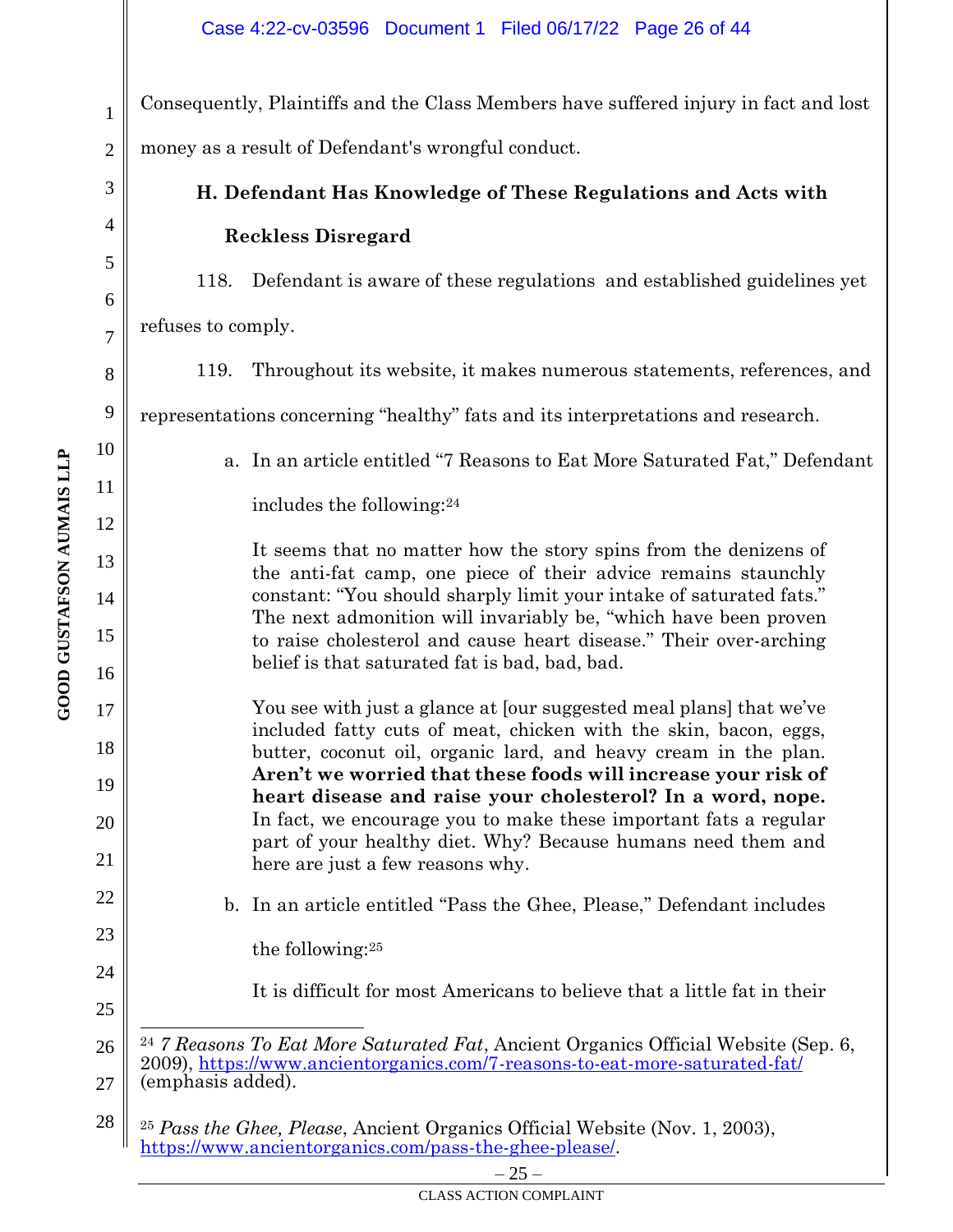|          |                                                                                     | Case 4:22-cv-03596  Document 1  Filed 06/17/22  Page 27 of 44                                                                                                                                                                                                         |
|----------|-------------------------------------------------------------------------------------|-----------------------------------------------------------------------------------------------------------------------------------------------------------------------------------------------------------------------------------------------------------------------|
| 1<br>2   |                                                                                     | diets can be healthy, let alone be considered good medicine. In<br>Ayurveda, however, pure clarified butter, known as ghee, is one of<br>the most powerful tonics. It is used to heal wounds, improve<br>digestion, fight free radicals, and boost the immune system. |
| 3        |                                                                                     | c. In an article entitled "Rethinking Saturated Fat," Defendant                                                                                                                                                                                                       |
| 4        |                                                                                     | includes the following: <sup>26</sup>                                                                                                                                                                                                                                 |
| 5        |                                                                                     |                                                                                                                                                                                                                                                                       |
| 6<br>7   |                                                                                     | Looking back at the dietary information collected from these<br>thousands of participants, the investigators found no difference in                                                                                                                                   |
| 8        |                                                                                     | the risk of coronary heart disease, stroke, or coronary vascular<br>disease between those individuals with the lowest and highest                                                                                                                                     |
| 9        |                                                                                     | intakes of saturated fat. This goes completely against the<br>conventional medical wisdom of the past 40 years.                                                                                                                                                       |
| 10       |                                                                                     |                                                                                                                                                                                                                                                                       |
| 11       | 120.                                                                                | Defendant knows the rules, the regulations, and the reasonable                                                                                                                                                                                                        |
| 12       | consumers' interpretation of the Products' representations yet continues to mislead |                                                                                                                                                                                                                                                                       |
| 13       | and deceive.                                                                        |                                                                                                                                                                                                                                                                       |
| 14       |                                                                                     |                                                                                                                                                                                                                                                                       |
| 15       |                                                                                     | <b>CLASS DEFINITIONS AND ALLEGATIONS</b>                                                                                                                                                                                                                              |
| 16       |                                                                                     |                                                                                                                                                                                                                                                                       |
| 17       | 121.                                                                                | Plaintiffs, pursuant to Federal Rule of Civil Procedure 23, bring this                                                                                                                                                                                                |
| 18       |                                                                                     | action on behalf of the following classes:                                                                                                                                                                                                                            |
| 19       | a.                                                                                  | California Class: All persons who purchased Defendant's Products                                                                                                                                                                                                      |
| 20       |                                                                                     | within the State of California and within the applicable statute of                                                                                                                                                                                                   |
| 21<br>22 |                                                                                     | limitations;                                                                                                                                                                                                                                                          |
| 23       |                                                                                     | b. Multi-State Consumer Class: All persons in the States of California,                                                                                                                                                                                               |
| 24       |                                                                                     |                                                                                                                                                                                                                                                                       |
| 25       |                                                                                     | Florida, Illinois, Massachusetts, Minnesota, Missouri, New Jersey, New                                                                                                                                                                                                |
| 26       |                                                                                     |                                                                                                                                                                                                                                                                       |
| 27       |                                                                                     |                                                                                                                                                                                                                                                                       |
|          |                                                                                     |                                                                                                                                                                                                                                                                       |
| 28       |                                                                                     | <sup>26</sup> Rethinking Saturated Fat, Ancient Organics Official Website (May 6, 2011),                                                                                                                                                                              |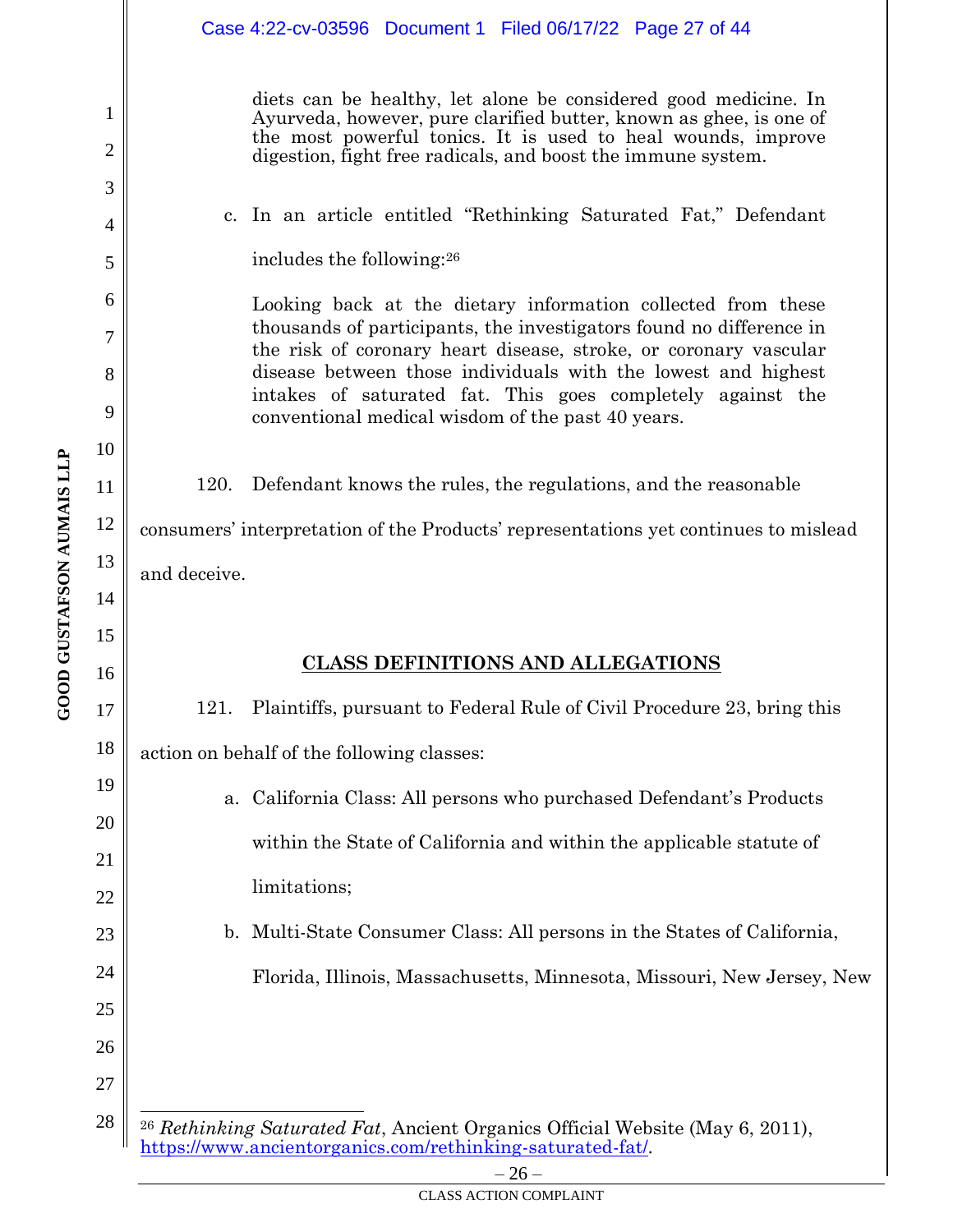York, Pennsylvania, Oregon, and Washington who purchased the Products.<sup>27</sup>

c. Nationwide Class: All persons who purchased Defendant's Products within the United States and within the applicable statute of limitations period (collectively, the "Class," "Classes," and "Class Members").

122. Excluded from the Classes are Defendant, its parents, subsidiaries, affiliates, officers, and directors, those who purchased the Products for resale, all persons who make a timely election to be excluded from the Classes, the judge to whom the case is assigned and any immediate family members thereof, and those who assert claims for personal injury.

123. The members of the Classes are so numerous that joinder of all Class Members is impracticable. Defendant has sold, at a minimum, hundreds of thousands of units of the Products to Class Members.

124. There is a well-defined community of interest in the questions of law and fact involved in this case. Questions of law and fact common to the members of the putative classes that predominate over questions that may affect individual Class Members include, but are not limited to the following:

1

2

3

4

5

6

7

8

9

10

11

12

13

14

15

16

17

18

19

20

21

22

<sup>24</sup> 25 26 27 28 <sup>27</sup> The States in the Multi-State Consumer Class are limited to those States with similar consumer protection laws under the facts of this case: California (Cal. Bus. & Prof. Code § 17200, et seq.); Florida (Fla. Stat. § 501.201, et seq.); Illinois (815 ILCS 505/1, et seq.); Massachusetts (Mass. Gen. Laws Ch. 93A, et seq.); Michigan (Mich. Comp. Laws § 445.901, et seq.); Minnesota (Minn. Stat. § 325F.67, et seq.); Missouri (Mo. Rev. Stat. 407.010, et seq.); New Jersey (N.J. Stat. § 56:8-1, et seq.); New York (N.Y. Gen. Bus. Law § 349, et seq.); Pennsylvania (73 Pa. Stat. Ann. §§ 201-1 et seq.); Oregon (Or. Rev. Stat. §§ 646.605, et seq.); and Washington (Wash Rev. Code § 19.86.010, et seq.).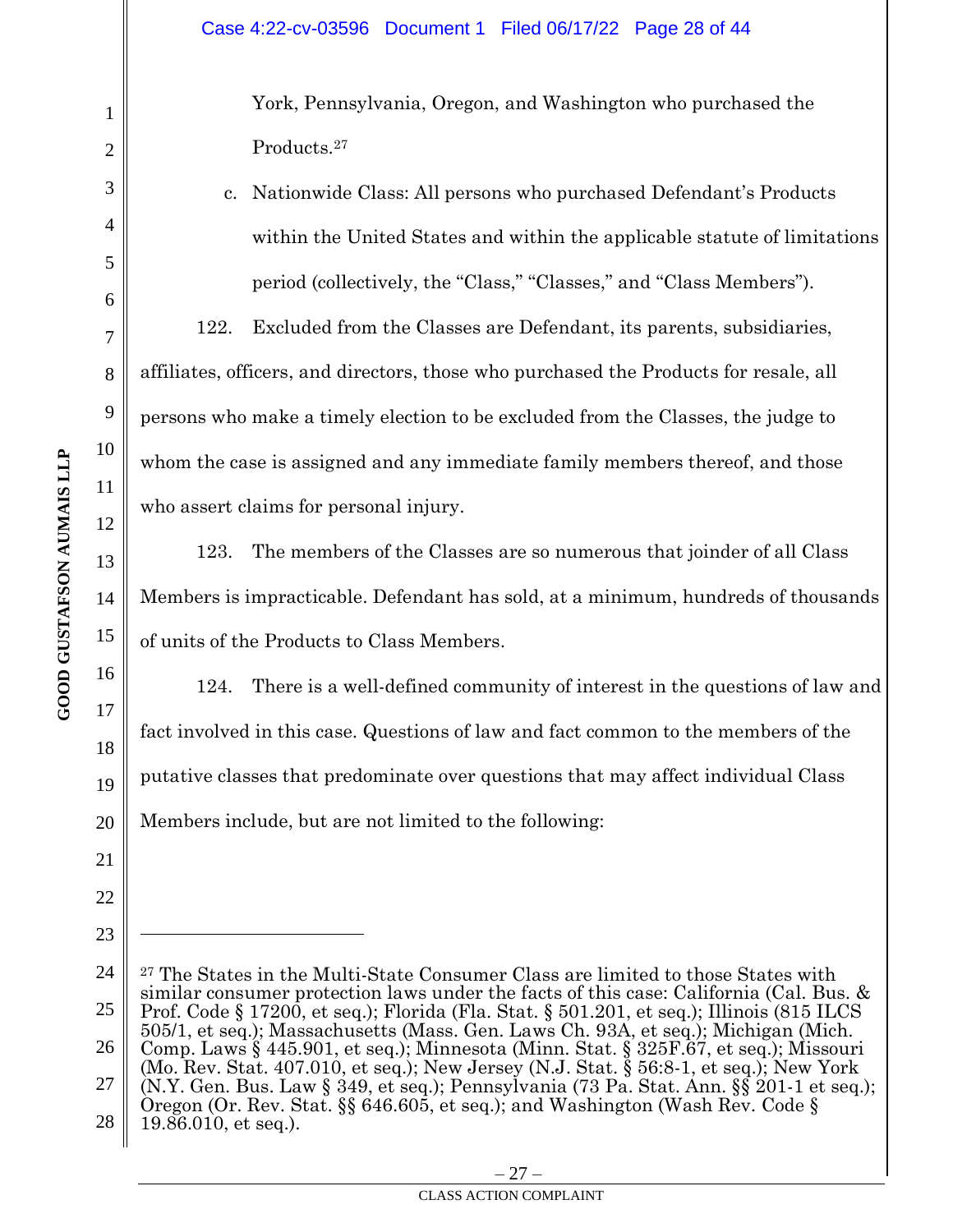| $\mathbf{1}$   |                                                                                      | a. whether Defendant misrepresented material facts concerning the                        |  |
|----------------|--------------------------------------------------------------------------------------|------------------------------------------------------------------------------------------|--|
| $\overline{2}$ |                                                                                      | Products on the packaging of every product;                                              |  |
| 3              |                                                                                      | b. whether Defendant misrepresented material facts concerning the                        |  |
| 4              |                                                                                      | Products in print and digital marketing of every product;                                |  |
| 5              | c.                                                                                   | whether Defendant's conduct was unfair and/or deceptive;                                 |  |
| 6              |                                                                                      | d. whether Defendant has been unjustly enriched as a result of the                       |  |
| 7<br>8         |                                                                                      | unlawful, fraudulent, and unfair conduct alleged in this Complaint such                  |  |
| 9              |                                                                                      | that it would be inequitable for Defendant to retain the benefits                        |  |
| 10             |                                                                                      |                                                                                          |  |
| 11             |                                                                                      | conferred upon it by Plaintiffs and the Class;                                           |  |
| 12             | e.                                                                                   | whether Plaintiffs and the Class are entitled to equitable and/or                        |  |
| 13             |                                                                                      | injunctive relief;                                                                       |  |
| 14             | f.                                                                                   | whether Defendant breached implied and express warranties to                             |  |
| 15             |                                                                                      | Plaintiffs and the Class; and                                                            |  |
| 16             | g.                                                                                   | whether Plaintiffs and the Class have sustained damages with respect to                  |  |
| 17<br>18       |                                                                                      | the claims asserted, and if so, the proper measure of their damages.                     |  |
| 19             | 125.                                                                                 | Plaintiffs' claims are typical of those of other Class Members because                   |  |
| 20             |                                                                                      | Plaintiff, like all members of the classes, purchased Defendant's Products bearing the   |  |
| 21             | healthy "good" fat representations and Plaintiffs sustained damages from Defendant's |                                                                                          |  |
| 22             | wrongful conduct.                                                                    |                                                                                          |  |
| 23             | 126.                                                                                 | Plaintiffs will fairly and adequately protect the interests of the Classes               |  |
| 24             |                                                                                      | and has retained counsel that is experienced in litigating complex class actions.        |  |
| 25             |                                                                                      |                                                                                          |  |
| 26             | 127.                                                                                 | Plaintiffs have no interests which conflict with those of the Classes.                   |  |
| 27<br>28       | 128.                                                                                 | A class action is superior to any other available means for the fair and                 |  |
|                |                                                                                      | efficient adjudication of this controversy, and no unusual difficulties are likely to be |  |

 $-28-$ CLASS ACTION COMPLAINT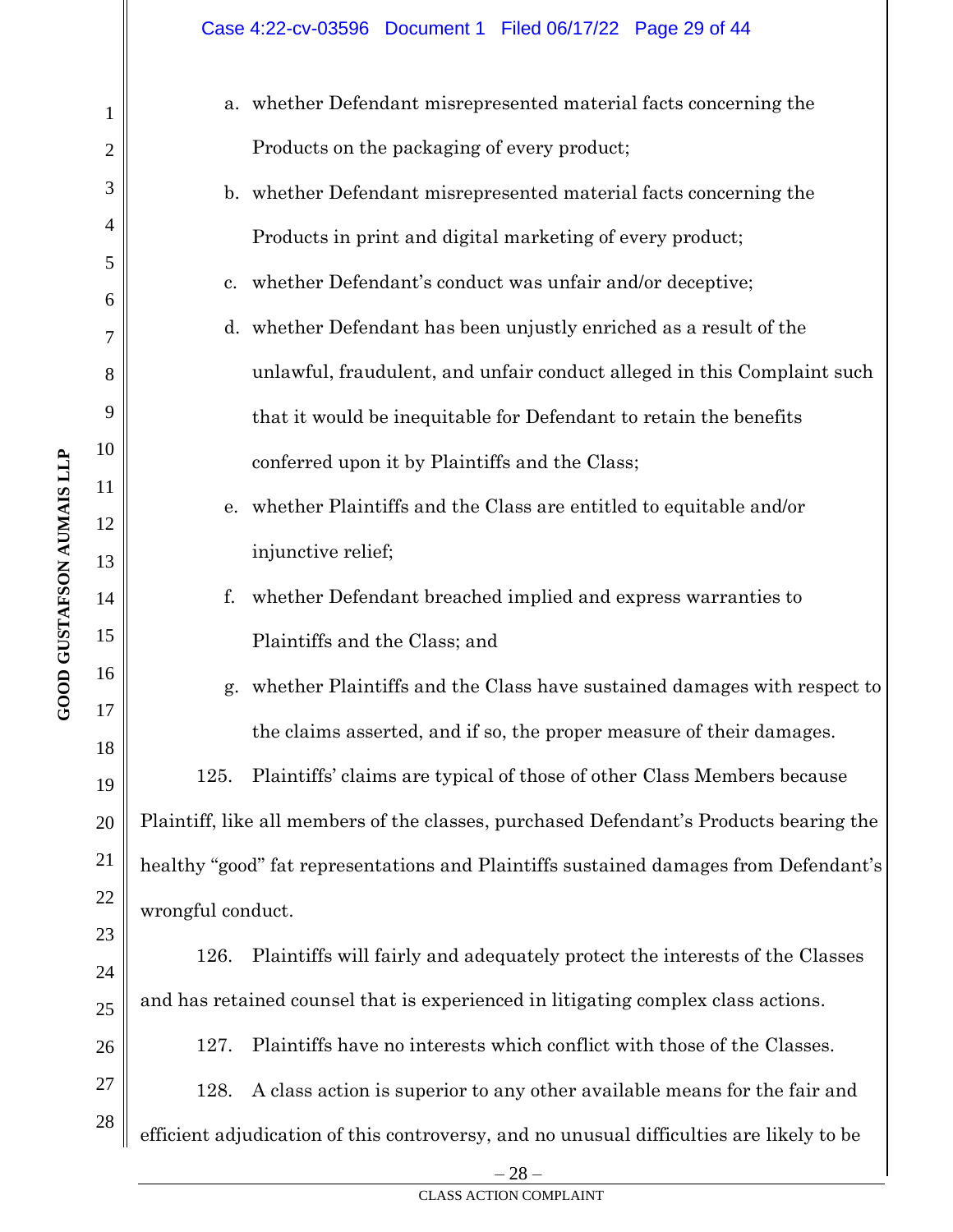#### Case 4:22-cv-03596 Document 1 Filed 06/17/22 Page 30 of 44

encountered in the management of this class action. The damages or other financial detriment suffered by Plaintiffs and the other Class Members are relatively small compared to the burden and expense that would be required to individually litigate their claims against Defendant, making it impracticable for Class Members to individually seek redress for Defendant's wrongful conduct. Even if Class Members could afford individual litigation, the court system could not. Individualized litigation creates a potential for inconsistent or contradictory judgments, and increases the delay and expense to all parties and the court system. By contrast, the class action device presents far fewer management difficulties, and provides the benefits of single adjudication, economies of scale, and comprehensive supervision by a single court.

129. The prerequisites to maintaining a class action for equitable relief are met as Defendant has acted or refused to act on grounds generally applicable to the classes, thereby making appropriate equitable relief with respect to the classes as a whole.

130. The prosecution of separate actions by members of the Classes would create a risk of establishing inconsistent rulings and/or incompatible standards of conduct for Defendant. For example, one court might enjoin Defendant from performing the challenged acts, whereas another might not. Additionally, individual actions could be dispositive of the interests of the classes even where certain Class Members are not parties to such actions.

1

2

3

4

5

6

7

8

9

10

11

12

13

14

15

16

17

18

19

20

21

22

23

24

25

26

27

28

– 29 – CLASS ACTION COMPLAINT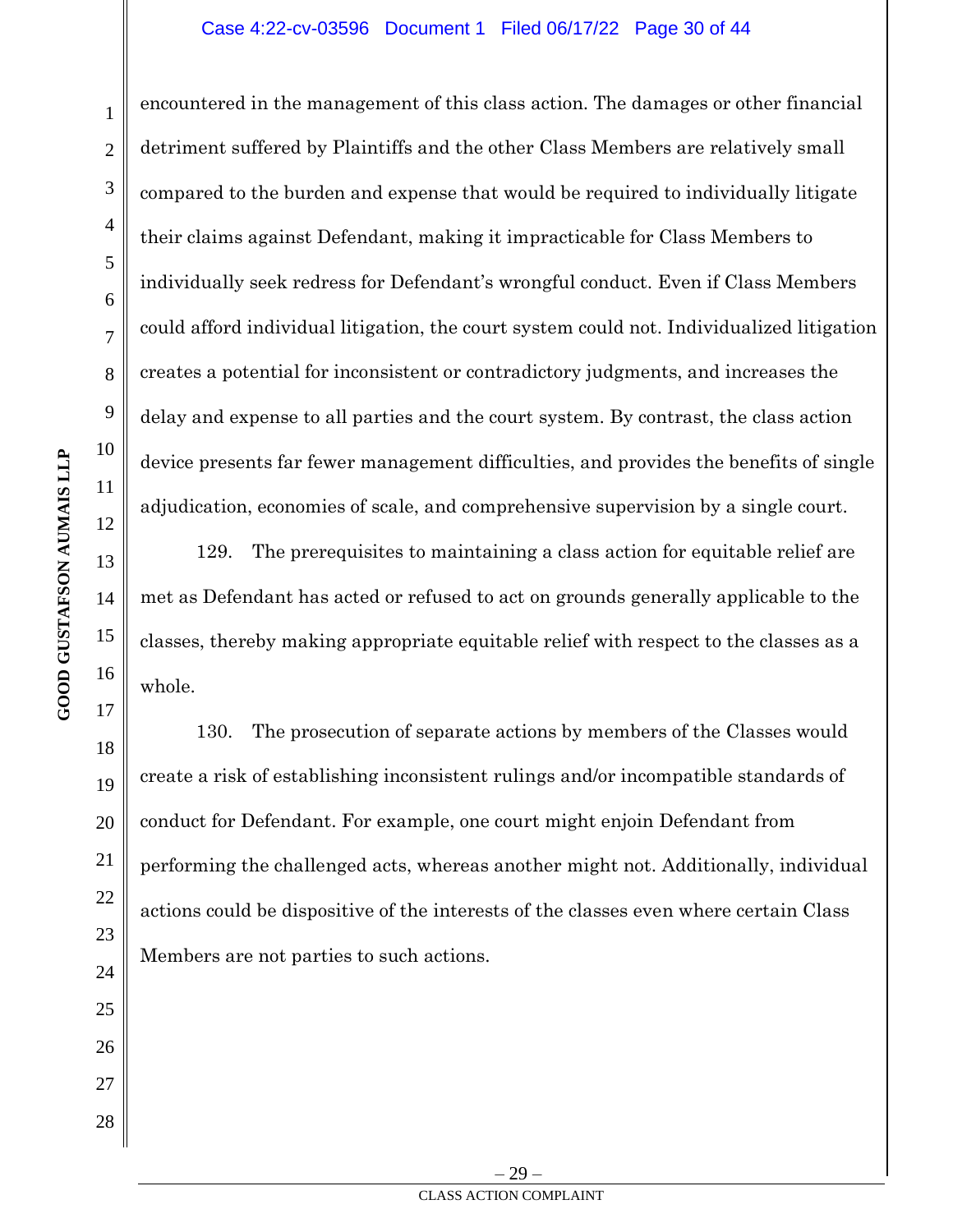1

**GOOD GUSTAFSON AUMAIS LLP**

**GOOD GUSTAFSON AUMAIS LLP** 

Case 4:22-cv-03596 Document 1 Filed 06/17/22 Page 31 of 44

# **CAUSES OF ACTION**

#### **COUNT I Violation of California's Unfair Competition Law ("UCL") Business and Professions Code § 17200 et seq. (On Behalf of the Nationwide Class)**

131. Plaintiffs repeat and reallege each and every allegation contained in the foregoing paragraphs as if fully set forth herein.

132. Plaintiffs bring this cause of action pursuant to the UCL on their own behalf and on behalf of all other persons similarly situated.

133. The UCL prohibits "any unlawful, unfair... or fraudulent business act or practice." Cal. Bus & Prof. Code § 17200.

# **A. Unlawful Prong**

134. The UCL identifies violations of other laws as "unlawful practices that the unfair competition law makes independently actionable." *Velazquez v. GMAC Mortg. Corp.*, 605 F. Supp. 2d 1049, 1068 (C.D. Cal. 2008).

135. Defendant's labeling and advertising of the Products, as alleged in the preceding paragraphs, violates California Civil Code Section 1750, et seq. (Consumer Legal Remedies Act), California Business and Professions Code Section 17500, et seq. (False Advertising Law), Cal. Heath & Saf. Code § 110765 et seq. (the "Sherman Law"), and the common law as described herein.

136. Defendant's packaging, labeling, and advertising of the Products, as alleged in the preceding paragraphs, is false, deceptive, misleading, and unreasonable, and constitutes unlawful conduct.

137. Defendant knew or should have known of their unlawful conduct.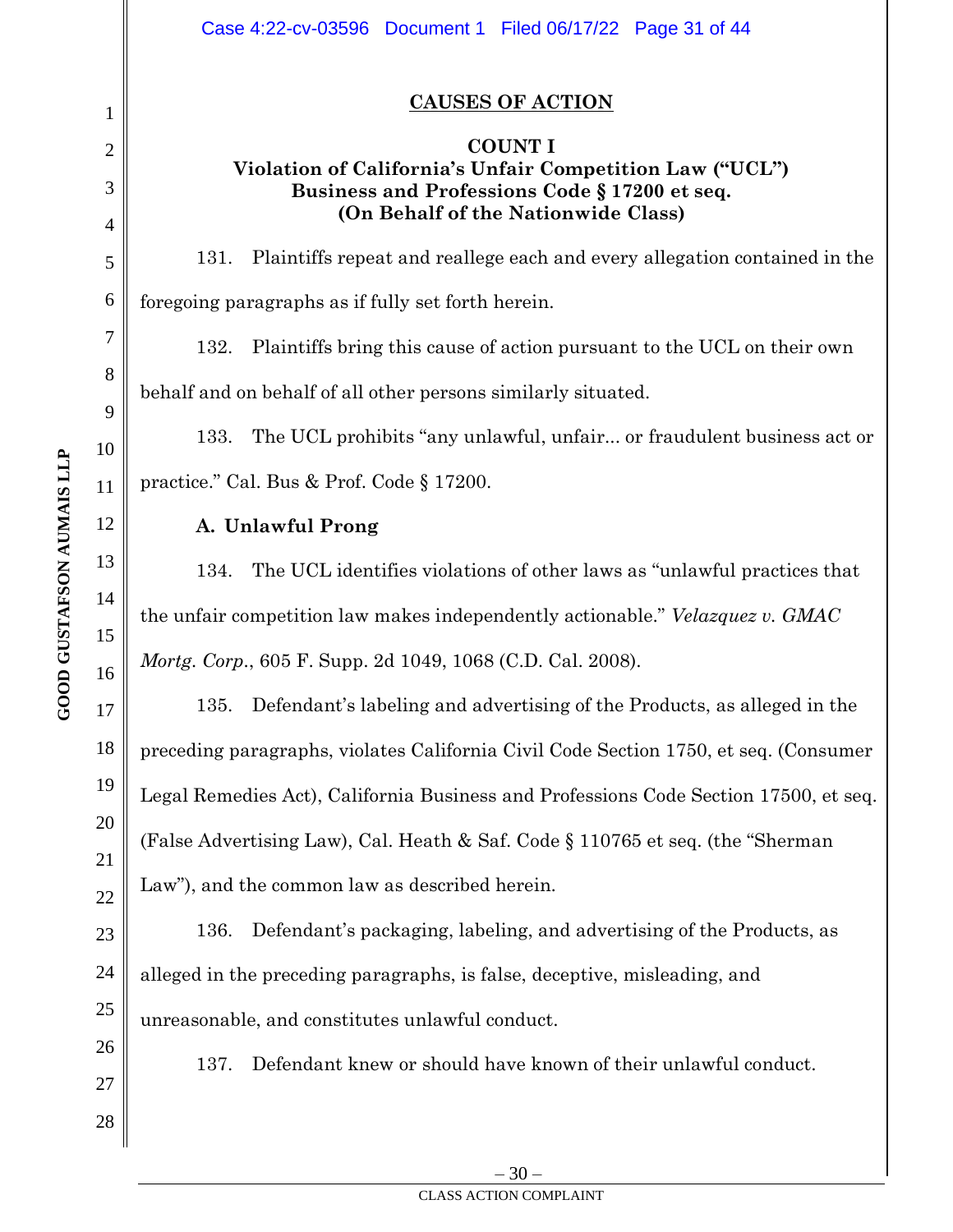138. As alleged in the preceding paragraphs, the misrepresentations by Defendant detailed above constitute an unlawful business practice within the meaning of the UCL.

139. There were reasonably available alternatives to further Defendant's legitimate business interests other than the conduct described herein. Defendant could have refrained from misrepresenting the true characteristics of the Products.

140. All of the conduct alleged herein occurred and continues to occur in Defendant's business. Defendant's wrongful conduct is part of a pattern or generalized course of conduct repeated on thousands of occasions daily.

141. Pursuant to California Business and Professions Code Section 17203, Plaintiffs and the Class seek an order of this Court enjoining Defendant from continuing to engage, use, or employ its practice of false and deceptive advertising of the Products. Likewise, Plaintiffs and the Class seek an order requiring Defendant to disclose such misrepresentations, and additionally request an order awarding Plaintiffs restitution of the money wrongfully acquired by Defendant by means of responsibility attached to Defendant's failure to disclose the existence and significance of said misrepresentations in an amount to be determined at trial.

142. Plaintiffs and the Class have suffered injury in fact and have lost money as a result of Defendant's unlawful conduct. Plaintiffs paid an unwarranted premium for the Product. Plaintiffs would not have purchased the Products if they had known that Defendant purposely deceived consumers into believing that the Products were healthy, healthful, better for them, and a healthier alternative to the competition.

143. As a result of the business acts and practices described above, Plaintiffs and members of the Class, pursuant to  $\S 17203$ , are entitled to an order enjoining

1

2

3

4

5

6

7

8

9

10

11

12

13

14

15

16

17

18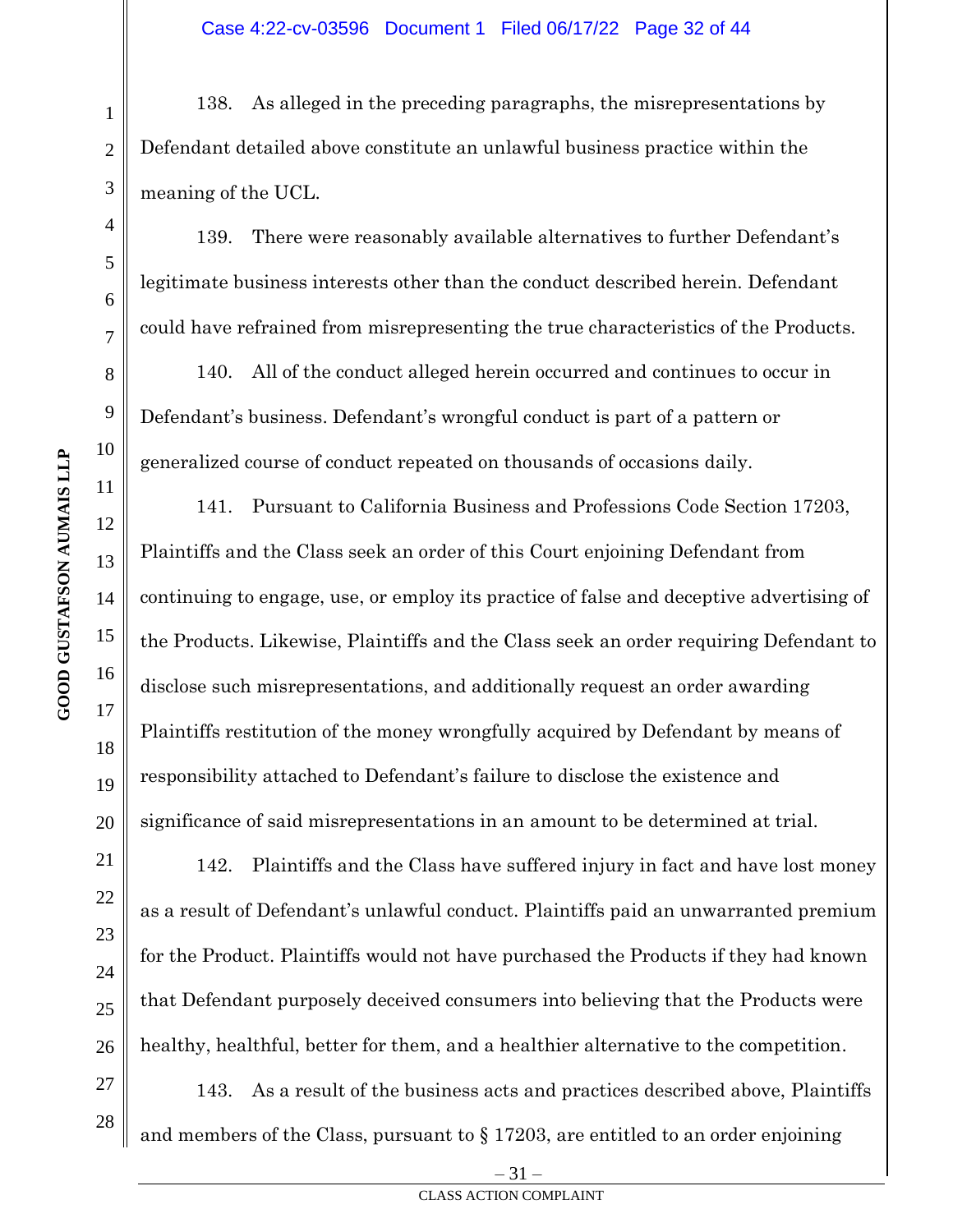#### Case 4:22-cv-03596 Document 1 Filed 06/17/22 Page 33 of 44

such future wrongful conduct on the part of Defendant and such other orders and judgments that may be necessary to disgorge Defendant's ill-gotten gains and to restore to any person in interest any money paid for the Products as a result of the wrongful conduct of Defendant.

144. Pursuant to Civil Code § 3287(a), Plaintiffs and the Class are further entitled to prejudgment interest as a direct and proximate result of Defendant's unfair and fraudulent business conduct. The amount on which interest is to be calculated is a sum certain and capable of calculation, and Plaintiffs and the California Class are entitled to interest in an amount according to proof.

# **B. Unfair Prong**

145. Under the UCL a challenged activity is "unfair" when "any injury it causes outweighs any benefits provided to consumers and the injury is one that the consumers themselves could not reasonably avoid." *Camacho v. Auto Club of Southern California*, 142 Cal. App. 4th 1394, 1403 (2006).

146. Defendant's advertising and labeling of the Products as being healthy, healthful, better for them, and a healthier alternative to the competition, when the Products contain dangerously high levels of saturated fat, is false, misleading, and deceptive.

147. Defendant's false advertising of the Products causes injuries to consumers, who do not receive the promised benefits from the Products in proportion to their reasonable expectations.

148. Through false, misleading, and deceptive labeling of the Products, Defendant seeks to take advantage of consumers' desire for healthy food products,

1

2

3

4

5

6

7

8

9

10

11

12

13

14

15

16

17

18

19

20

21

22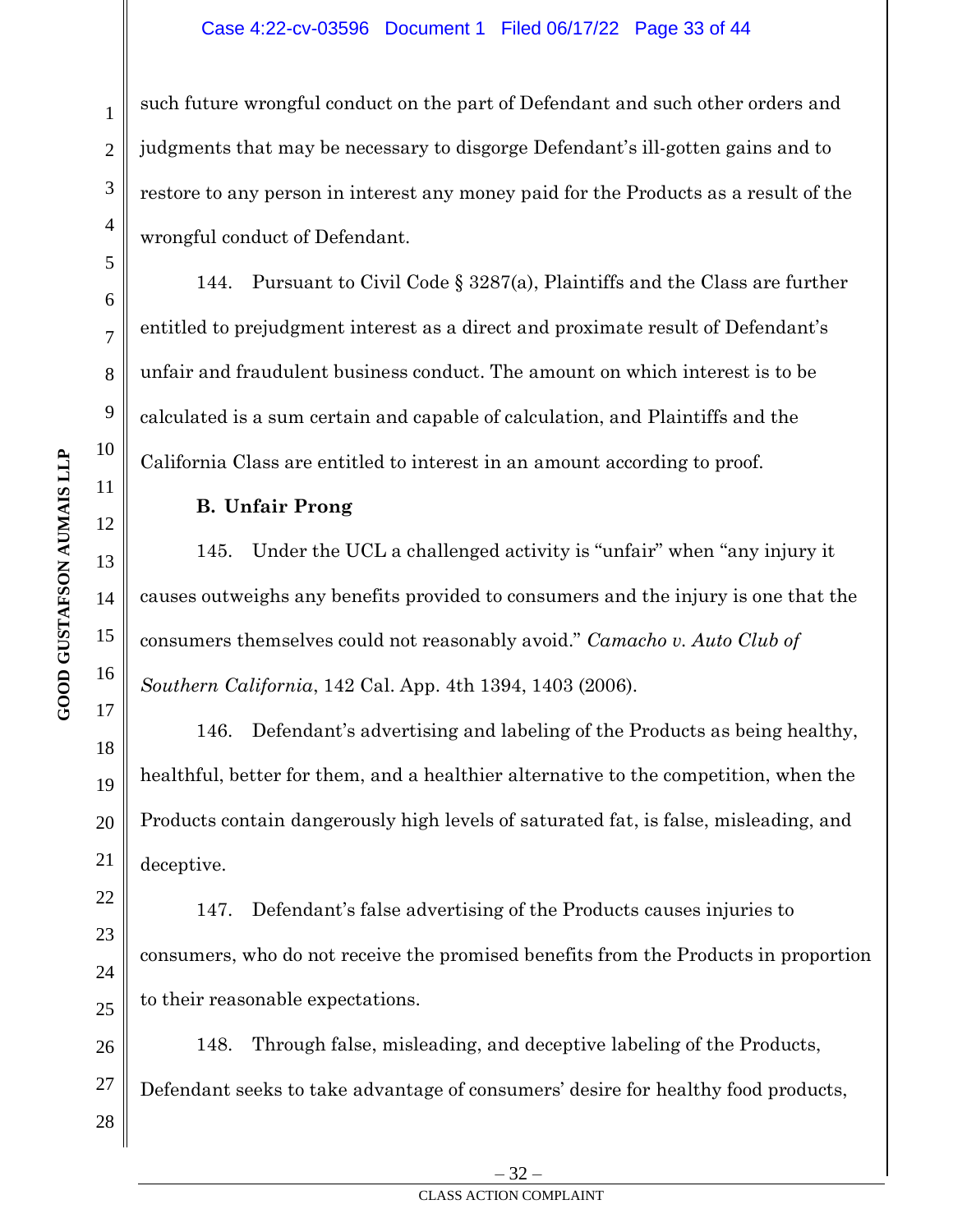while reaping the financial benefits of manufacturing Products that are not as healthy as represented.

149. When Defendant labels and markets the Products as being healthy, healthful, better for them, and a healthier alternative to the competition, it provides false promises to consumers and stifles competition in the marketplace.

150. Consumers cannot avoid any of the injuries caused by Defendant's false and misleading advertising of the Products.

151. Some courts conduct a balancing test to decide if a challenged activity amounts to unfair conduct under the UCL. The courts "weigh the utility of the defendant's conduct against the gravity of the harm alleged to the victim." *Davis v. HSBC Bank Nevada, N.A.*, 691 F. 3d 1152, 1169 (9th Cir. 2012).

152. Defendant's material misrepresentations and omissions result in financial harm to consumers. Thus, the utility of Defendant's conduct is vastly outweighed by the gravity of its harm.

153. Some courts require the "unfairness must be tethered to some legislative declared policy or proof of some actual or threatened impact on competition." *Lozano v. AT&T Wireless Servs. Inc.*, 504 F. 3d 718, 735 (9th Cir. 2007).

154. As described herein, Defendant's conduct impacts the public health of Americans and the competitive landscape for Defendant's competitors that act as good faith market participants.

25 26 27 155. Defendant's advertising and labeling of the Products, as alleged in the preceding paragraphs, is false, deceptive, misleading, and unreasonable, and constitutes unfair conduct.

156. Defendant knew or should have known of its unfair conduct.

1

2

3

4

5

6

7

8

9

10

11

12

13

14

15

16

17

18

19

20

21

22

23

24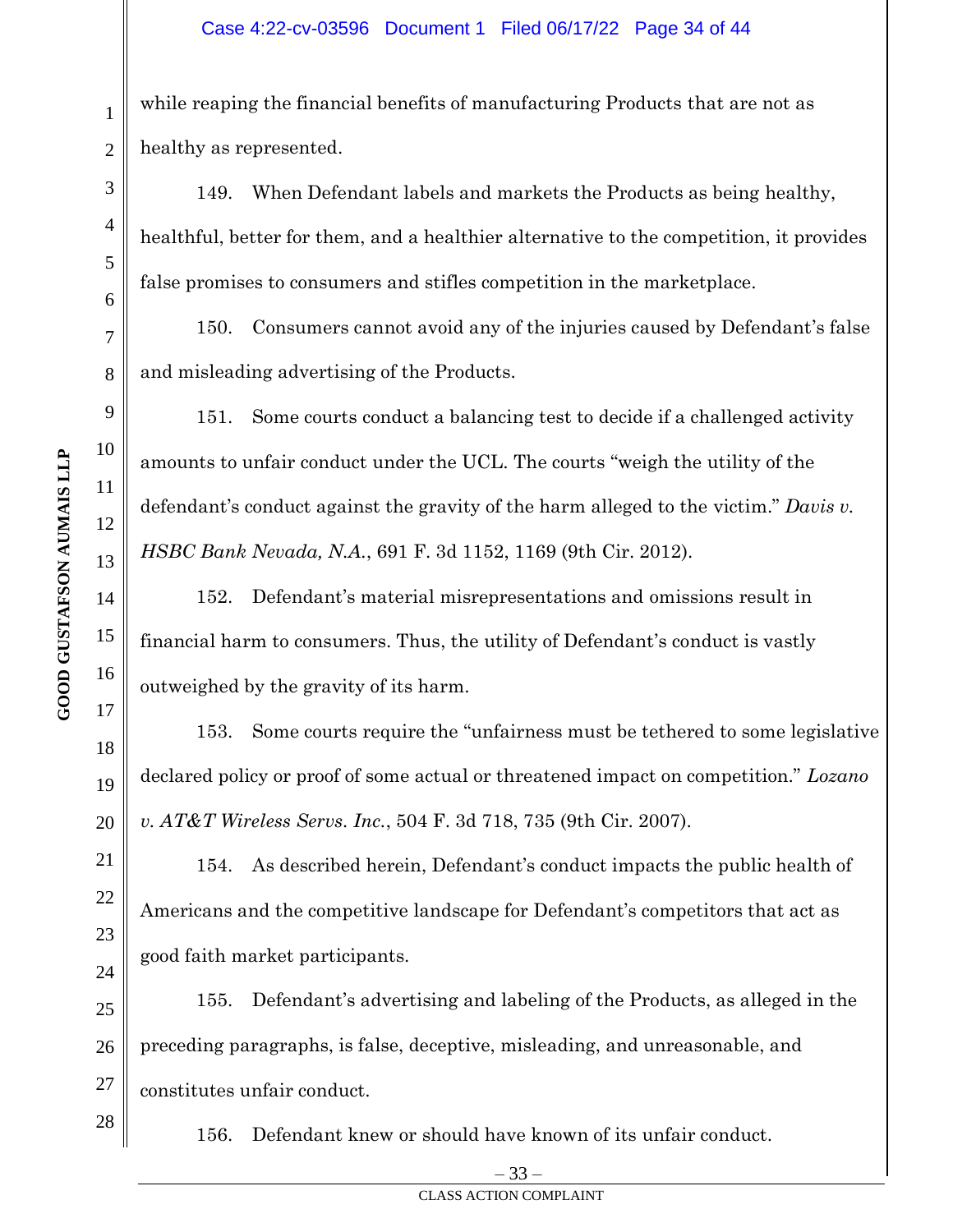157. As alleged in the preceding paragraphs, the material misrepresentations by Defendant detailed above constitute an unfair business practice within the meaning of the UCL.

158. There were reasonably available alternatives to further Defendant's legitimate business interests other than the conduct described herein. Defendant could have marketed the Products without making any false and deceptive statements about the Products' ingredients.

159. All of the conduct alleged herein occurs and continues to occur in Defendant's business. Defendant's wrongful conduct is part of a pattern or generalized course of conduct repeated on hundreds of occasions daily.

160. Pursuant to Business & Professions Code Section 17203, Plaintiffs and the Class seek an order of this Court enjoining Defendant from continuing to engage, use, or employ its practice of false and deceptive advertising and labeling of the Products. Plaintiffs and Class Members additionally request an order awarding Plaintiffs and Class Members restitution of the money wrongfully acquired by Defendant by means of responsibility attached to Defendant's failure to disclose the existence and significance of said misrepresentations in an amount to be determined at trial.

161. Plaintiffs and the Class have suffered injury in fact and have lost money as a result of Defendant's unfair conduct. Plaintiffs paid an unwarranted premium for the Products.

1

2

3

4

5

6

7

8

9

10

11

12

13

14

15

16

17

18

19

20

21

22

23

24

25

26

27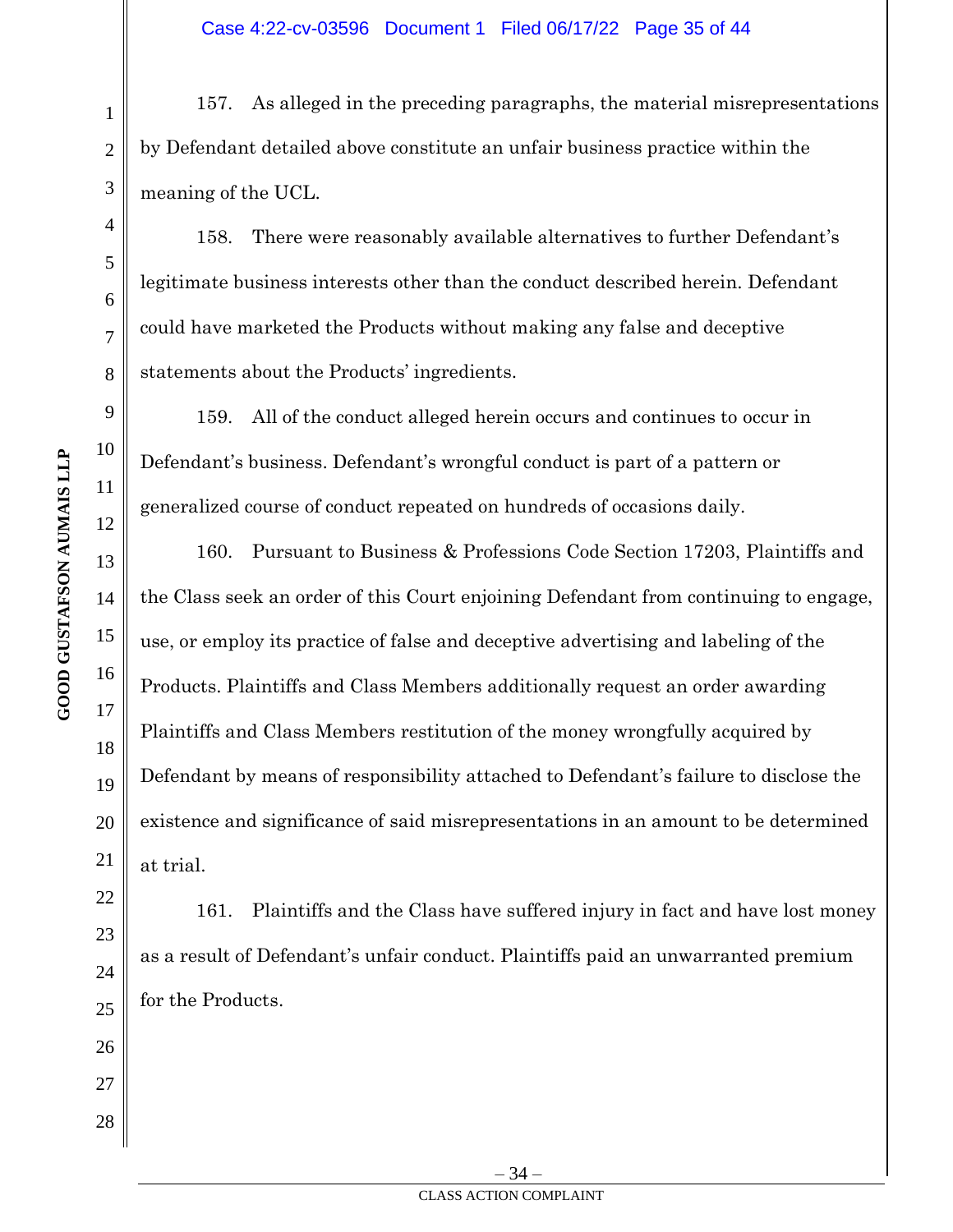# **C. Fraudulent Prong**

162. The UCL considers conduct fraudulent and prohibits said conduct if it is likely to deceive members of the public. *Bank of the West v. Superior Court*, 2 Cal. 4th 1254, 1267 (1992).

163. Defendant's labeling and advertising of the Products as being healthy, healthful, better for them, and a healthier alternative to the competition is likely to deceive members of the public into believing that the Products are healthier and better for consumers that they are in reality.

164. Defendant's advertising of the Products, as alleged in the preceding paragraphs, is false, deceptive, misleading, and unreasonable and constitutes fraudulent conduct.

165. Defendant knew or should have known of its fraudulent conduct.

166. As alleged in the preceding paragraphs, the material misrepresentations and omissions by Defendant detailed above constitute a fraudulent business practice in violation of the UCL.

167. There were reasonably available alternatives to further Defendant's legitimate business interests, other than the conduct described herein. Defendant could have refrained from marketing and labeling the Products as being healthy, healthful, better for them, and a healthier alternative to the competition.

168. All of the conduct alleged herein occurs and continues to occur in Defendant's business. Defendant's wrongful conduct is part of a pattern or generalized course of conduct repeated on hundreds of occasions daily.

27 28 169. Pursuant to Business & Professions Code Section 17203, Plaintiffs and the Class seek an order of this Court enjoining Defendant from continuing to engage,

1

2

3

4

5

6

7

8

9

10

11

12

13

14

15

16

17

18

19

20

21

22

23

24

25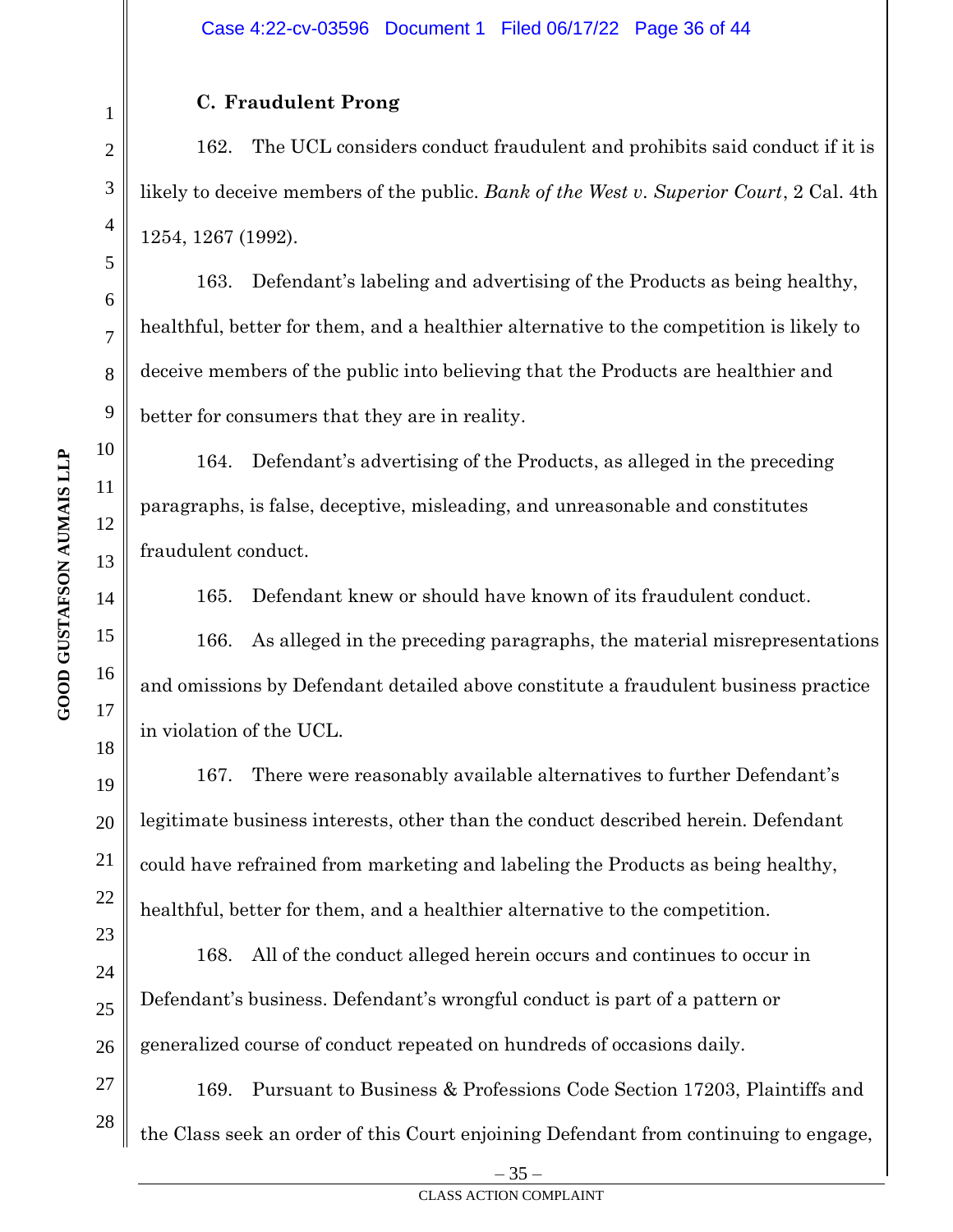#### Case 4:22-cv-03596 Document 1 Filed 06/17/22 Page 37 of 44

use, or employ its practice of false and deceptive advertising of the Products.

Likewise, Plaintiffs and the Class seek an order requiring Defendant to disclose such misrepresentations, and additionally request an order awarding Plaintiffs restitution of the money wrongfully acquired by Defendant by means of responsibility attached to Defendant's failure to disclose the existence and significance of said misrepresentations in an amount to be determined at trial.

170. Plaintiffs and the Class have suffered injury in fact and have lost money as a result of Defendant's fraudulent conduct. Plaintiffs and the Class paid an unwarranted premium for the Products. Plaintiffs and the Class would not have purchased the Products if they had known that the Products were not healthy, healthful, better for them, and a healthier alternative to the competition as represented by Defendant.

## **COUNT II Violation of California's False Advertising Law ("FAL") Business and Professions Code § 17500 et seq. (On Behalf of the Nationwide Class)**

171. Plaintiffs repeat and reallege each and every allegation contained in the foregoing paragraphs as if fully set forth herein.

172. Plaintiffs bring this cause of action pursuant to the FAL on their own behalf and on behalf of all other persons similarly situated.

173. The FAL makes it "unlawful for any person to make or disseminate or cause to be made or disseminated before the public in this state, in any advertising device or in any other manner or means whatever, including over the Internet, any statement, concerning personal property or services, professional or otherwise, or performance or disposition thereof, which is untrue or misleading and which is

1

2

3

4

5

6

7

8

9

10

11

12

13

14

15

16

17

18

19

20

21

22

23

24

25

26

27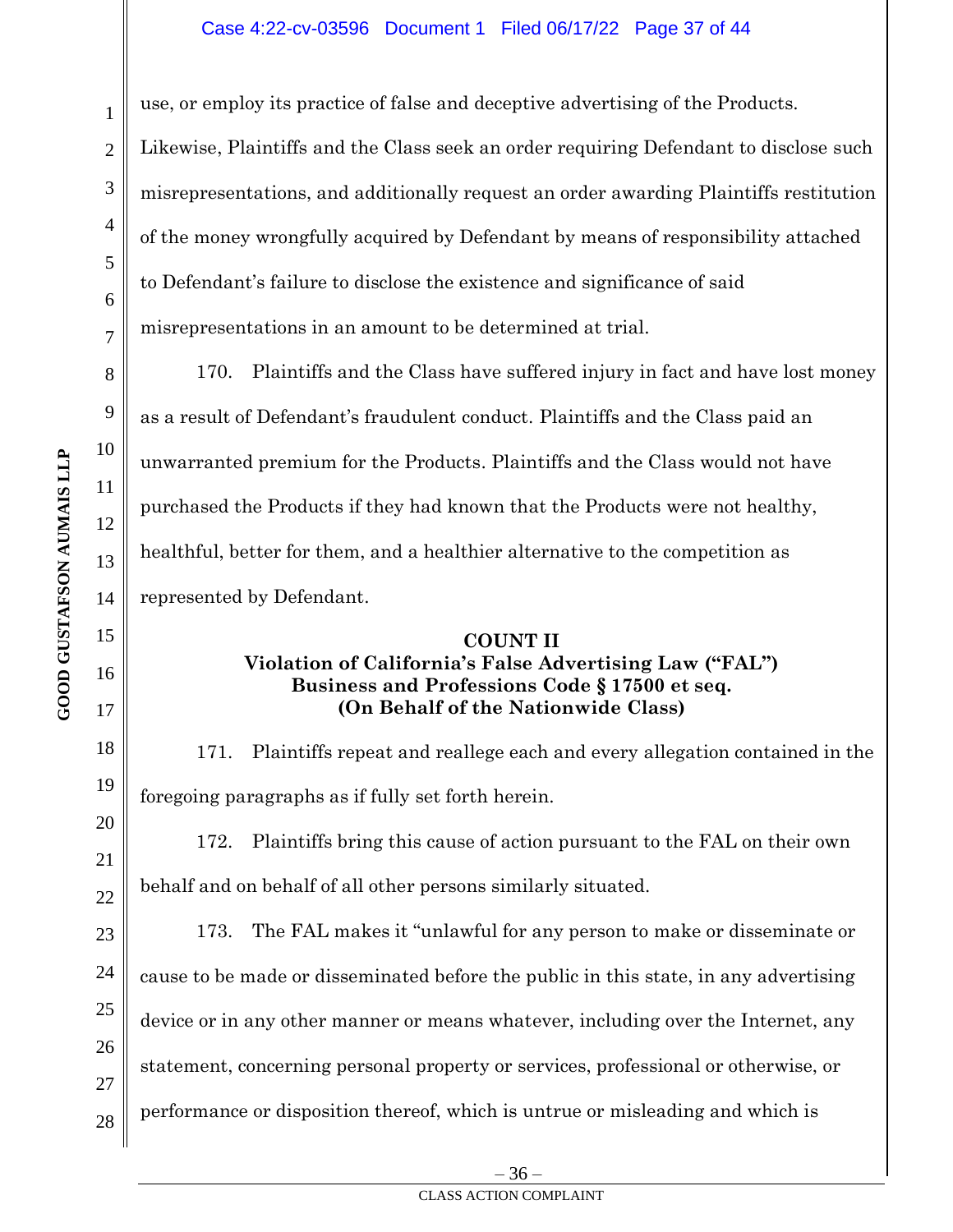known, or which by the exercise of reasonable care should be known, to be untrue or misleading."

174. Defendant knowingly disseminated misleading claims regarding the Products in order to mislead the public about the health benefits of the Products.

175. Defendant controlled the labeling, packaging, production and advertising of the Products. Defendant knew or should have known, through the exercise of reasonable care, that its representations and omissions about the characteristics and ingredients of the Products were untrue, deceptive, and misleading.

176. Defendant understands that the public values "healthy" representations, and this is shown by the numerous statements that are prominently featured throughout the Products' packaging.

177. Defendant's actions in violation of the FAL were false and misleading such that the general public is and was likely to be deceived.

178. As a direct and proximate result of Defendant's conduct alleged herein in violation of the FAL, Plaintiffs and members of the Class, pursuant to § 17535, are entitled to an order of this Court enjoining such future wrongful conduct on the part of Defendant, and requiring Defendant to disclose the true nature of its misrepresentations.

179. Plaintiffs and the Class have suffered injury in fact and have lost money as a result of Defendant's false representations. Plaintiffs purchased the Products in reliance upon the claims and omissions by Defendant that the Products are healthy, healthful, better for them, and a healthier alternative to the competition, as represented by Defendant's labeling and advertising. Plaintiffs would not have

**GOOD GUSTAFSON AUMAIS LLP** 

1

2

3

4

5

6

7

8

9

– 37 –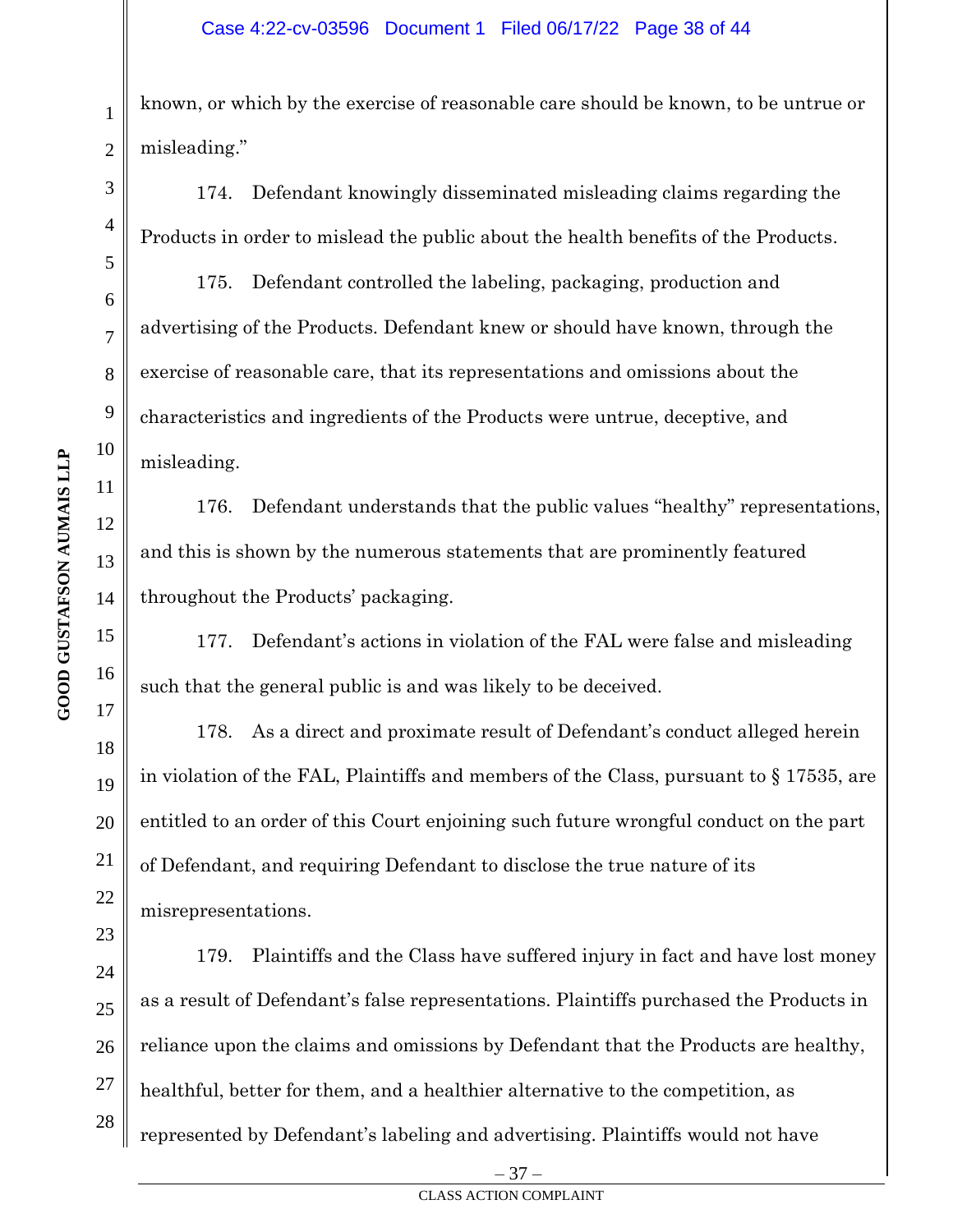purchased the Products if she had known that the claims and advertising as

described herein were false and misleading.

180. Plaintiffs and members of the Class also request an order requiring Defendant to disgorge its ill-gotten gains and/or award full restitution of all monies wrongfully acquired by Defendant by means of such acts of false advertising, plus interests and attorneys' fees.

# **COUNT III Violation of California's Consumer Legal Remedies Act ("CLRA") Business and Professions Code § 1750 et seq. (Injunctive Relief Only) (On Behalf of the California Class)**

181. Plaintiffs repeat and reallege each and every allegation contained in the foregoing paragraphs as if fully set forth herein.

182. Plaintiffs bring this claim individually and on behalf of the members of

the proposed California Class against the Defendant.

183. At all times relevant hereto, Plaintiffs and members of the California

Class were "consumer[s]," as defined in Civil Code section 1761(d).

20 184. At all times relevant hereto, Defendant is a "person," as defined in Civil Code section 1761(c).

185. At all times relevant hereto, the Products manufactured, marketed,

advertised, and sold by Defendant constituted "goods," as defined in Civil Code section  $1761(a)$ .

26 27 28 186. The purchases of the Products by Plaintiffs and members of the California Class were and are "transactions" within the meaning of Civil Code section 1761(e).

1

2

3

4

5

6

7

8

9

10

11

12

13

14

15

16

17

18

19

21

22

23

24

25

#### CLASS ACTION COMPLAINT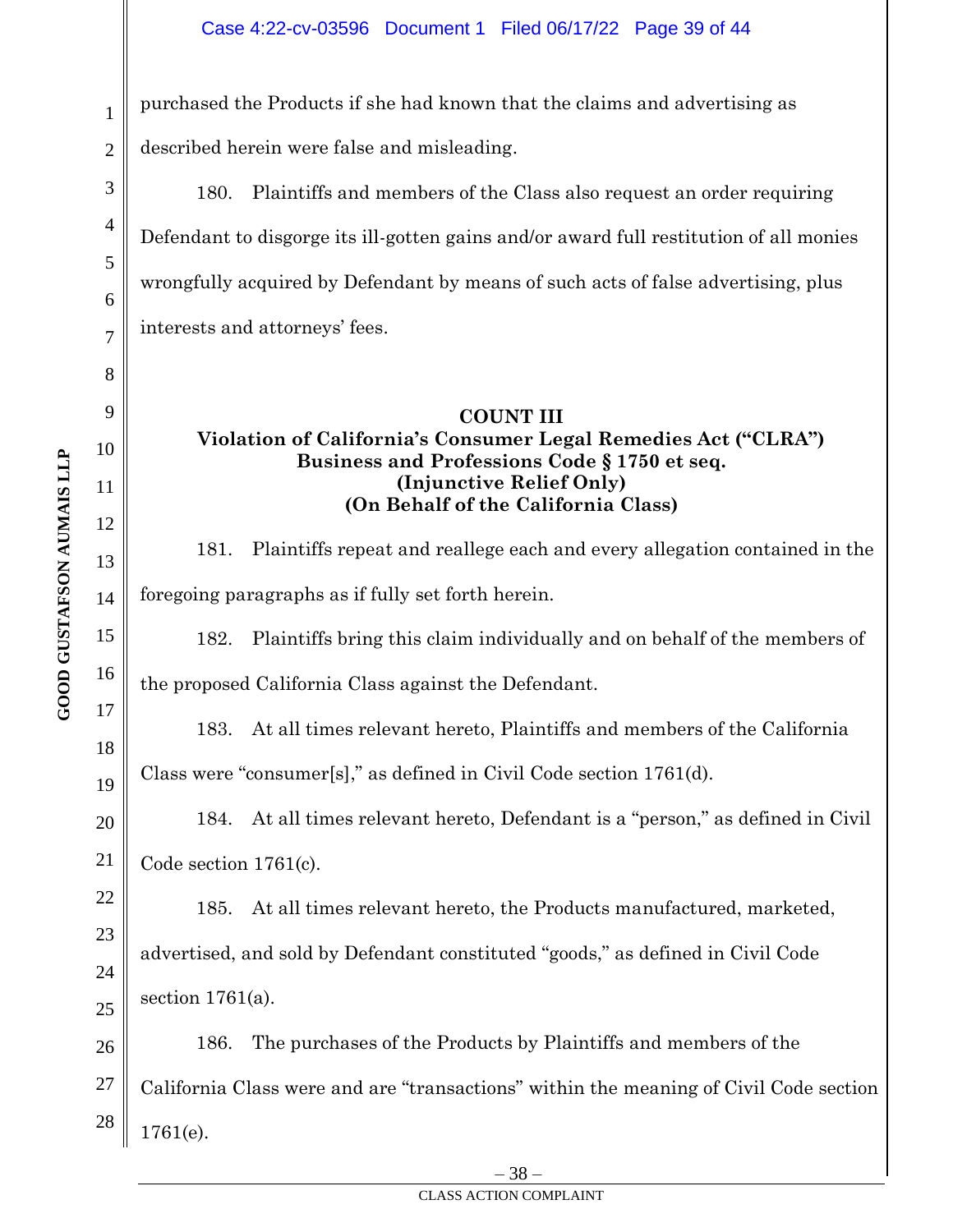187. Defendant disseminated, or caused to be disseminated, through its packaging, labeling, marketing and advertising misrepresentations that the Products were healthy and healthful by the large representations that the fats contained therein are good for the public's health.

188. Defendant's representations violate the CLRA in at least the following respects:

- a. In violation of Civil Code  $\S 1770(a)(5)$ , Defendant represented that the Products have characteristics, ingredients, uses, benefits, and quantities which they do not have;
- b. In violation of Civil Code  $\S 1770(a)(7)$ , Defendant represented that the Products are of a particular standard, quality, or grade, which they are not; and
- c. In violation of Civil Code § 1770(a)(9), Defendant advertised the Products with an intent not to sell the products as advertised.

189. Pursuant to the provisions of Cal. Civ. Code § 1782(a), Plaintiffs provided notice to Defendant of the alleged violations of the CLRA, demanding that Defendant correct such violations, and providing it with the opportunity to correct its business practices. Notice was sent via certified mail, return receipt requested on May 12, 2022. As of the date of filing this complaint, Defendant has not responded. Accordingly, if after 30 days no satisfactory response to resolve this litigation on a class-wide basis has been received, Plaintiffs will seek leave to amend this request to seek restitution and actual damages as provided by the CLRA.

190. Pursuant to California Civil Code § 1780, Plaintiffs seeks injunctive relief, reasonable attorneys' fees and costs, and any other relief that the Court deems proper.

27 28 191. Defendant knew or should have known that the Products did not contain the claimed characteristics because Defendant manufactured, marketed and sold the

**GOOD GUSTAFSON AUMAIS LLP** 

22

23

24

25

26

1

2

3

4

5

6

7

8

9

– 39 –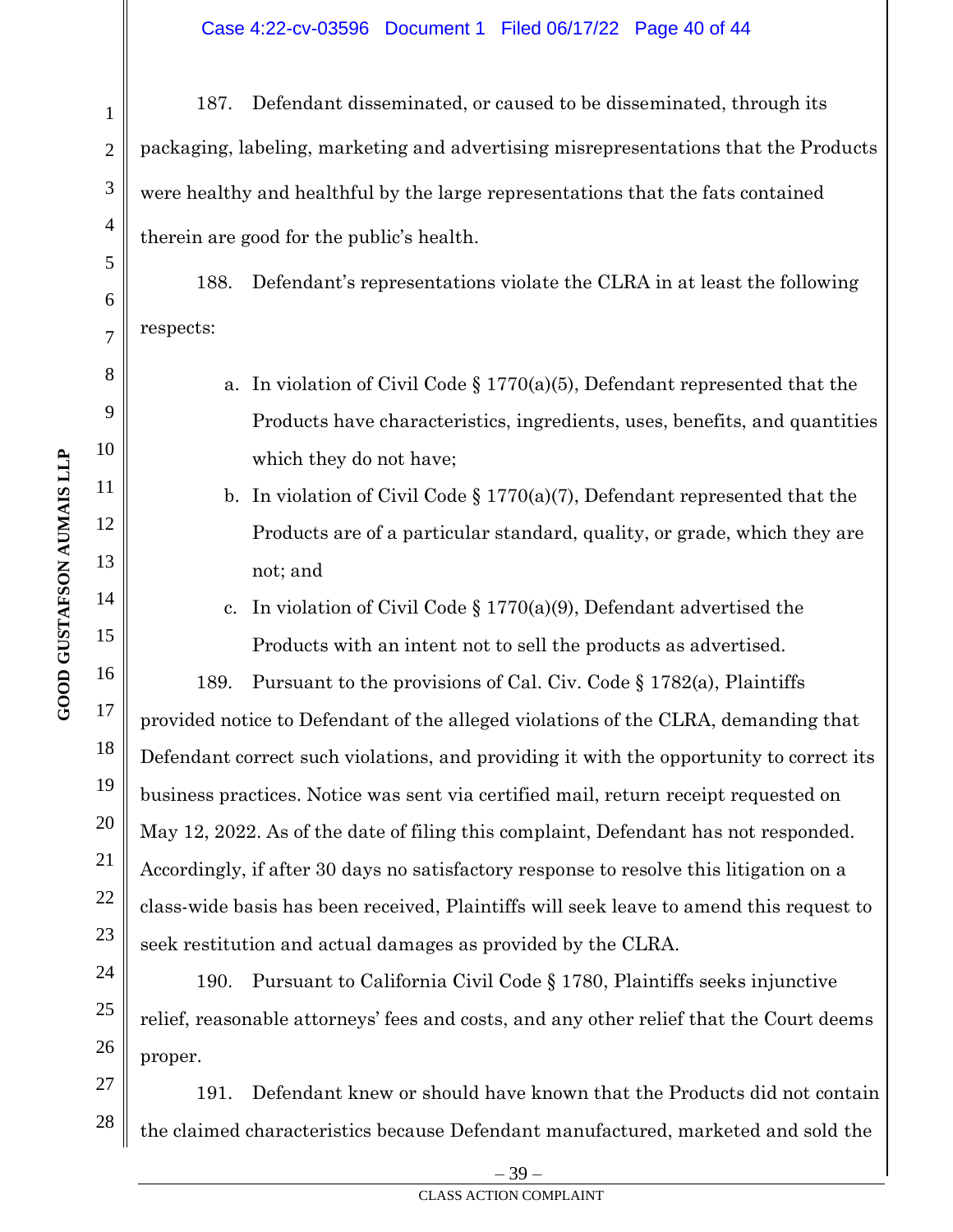1 2 3 4 Products without those characteristics that they claimed. Defendant knew or should have known that the representations about The Products as described herein violated consumer protection laws, and that these statements would be relied upon by Plaintiffs and members of the California Class.

192. Defendant's actions as described herein were done with conscious disregard of Plaintiff's and California Class Members' rights and was wanton and malicious.

193. Defendant's wrongful business practices constituted, and constitute, a continuing course of conduct in violation of the CLRA since Defendant is still representing that their Products have characteristics which they do not have.

## **COUNT IV Unjust Enrichment (On Behalf of the Nationwide Class)**

194. Plaintiffs repeat and reallege each and every allegation contained in the foregoing paragraphs as if fully set forth herein.

195. By means of Defendant's wrongful conduct alleged herein, Defendant knowingly sold the Products to Plaintiffs and Class Members in a manner that was unfair, unconscionable, and oppressive.

196. Defendant knowingly received and retained wrongful benefits and funds from Plaintiffs and the Class Members. In so doing, Defendant acted with conscious disregard for the rights of Plaintiffs and members of the Class.

197. As a result of Defendant's wrongful conduct as alleged herein, Defendant has been unjustly enriched at the expense of, and to the detriment of, Plaintiffs and members of the Class.

198. Defendant's unjust enrichment is traceable to, and resulted directly and proximately from, the conduct alleged herein.

5

6

7

8

9

10

11

12

13

14

15

16

17

18

19

20

21

22

23

24

25 26

27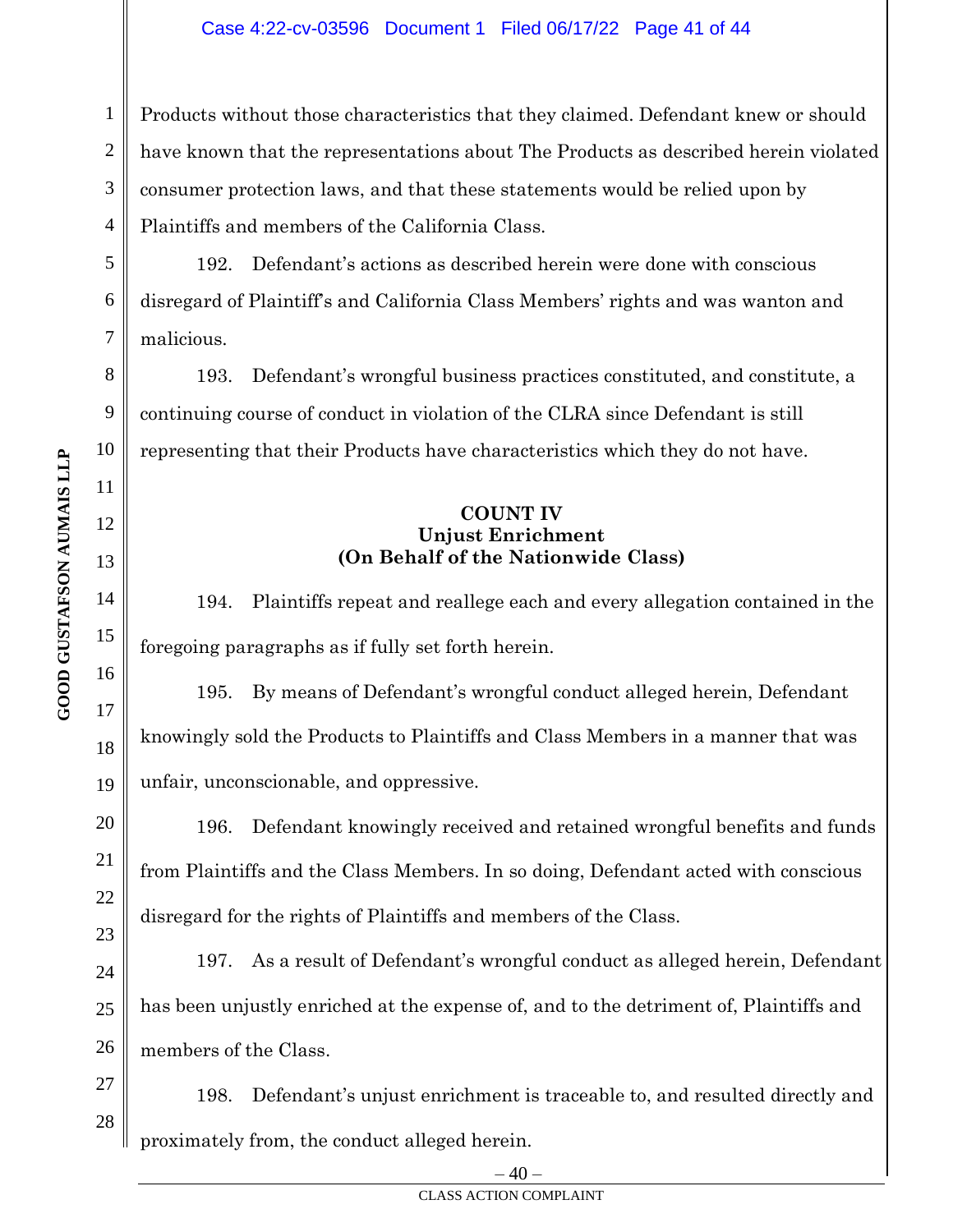1 2 3 4 5 6 7 8 9 10 11 12 13 14 15 16 17 18 19 20 21 22 23 24 25 26 27 199. Under the common law doctrine of unjust enrichment, it is inequitable for Defendant to be permitted to retain the benefits it received, without justification, from selling the Products to Plaintiffs and members of the Class in an unfair, unconscionable, and oppressive manner. Defendant's retention of such funds under such circumstances making it inequitable to do so constitutes unjust enrichment. 200. The financial benefits derived by Defendant rightfully belong to Plaintiffs and members of the Class. Defendant should be compelled to return in a common fund for the benefit of Plaintiffs and members of the Class all wrongful or inequitable proceeds received by Defendant. **COUNT V Violation of State Consumer Protection Statutes (On Behalf of the Multi-State Consumer Class)**  201. Plaintiffs repeat and reallege each and every allegation above as if set forth herein. 202. The Consumer Protection Acts of the States in the Multi-State Consumer Class prohibit the use of unfair or deceptive business practices in the conduct of trade or commerce. 203. Defendant intended that Plaintiffs and the other members of the Multi-State Consumer Class would rely upon their deceptive conduct, and a reasonable person would in fact be misled by its deceptive conduct. 204. As a result of the Defendant's use or employment of unfair or deceptive acts or business practices, Plaintiff, and other members of Multi-State Consumer Class, have sustained damages in an amount to be proven at trial.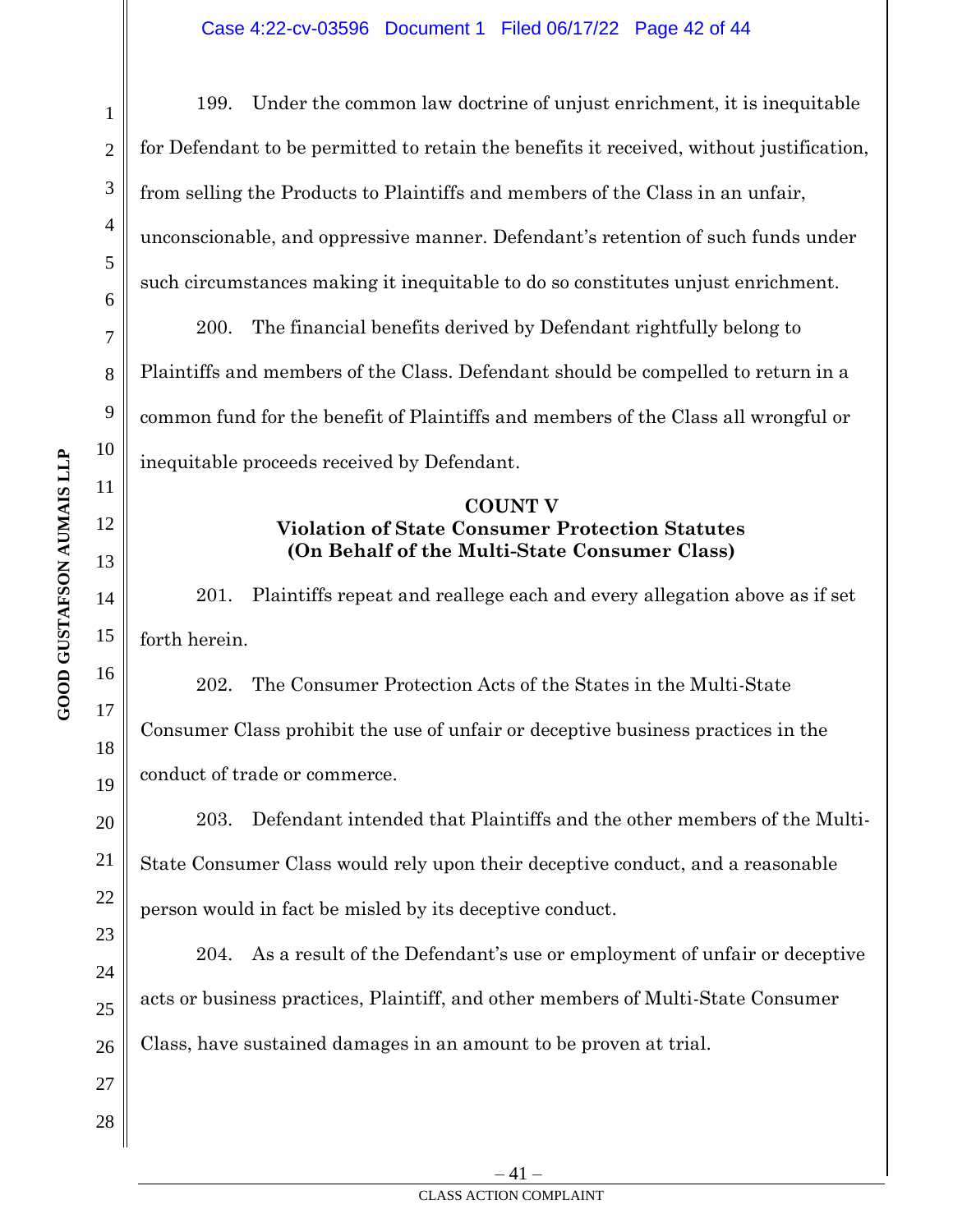# **RELIEF DEMANDED**

| 1              |      | <u> КЕПЕГ ДЕМАКДЕР</u>                                                       |
|----------------|------|------------------------------------------------------------------------------|
| $\overline{2}$ | 205. | WHEREFORE, Plaintiffs, individually and on behalf the Class                  |
| 3              |      | Members, seeks judgment and relief against Defendant, as follows:            |
| 4              |      | a) For an order declaring: (i) this is a class action pursuant to Rule 23 of |
| 5              |      | the Federal Rules of Civil Procedure on behalf of the proposed Classes       |
| 6<br>7         |      | described herein; and (ii) appointing Plaintiffs to serve as                 |
| 8              |      | representatives for the Classes and Plaintiffs' counsel to serve as Class    |
| 9              |      | Counsel;                                                                     |
| 10             | b)   | For an order enjoining Defendant from continuing to engage in the            |
| 11             |      | unlawful conduct set forth herein;                                           |
| 12<br>13       | C)   | For an order awarding restitution of the monies Defendant wrongfully         |
| 14             |      | acquired by its illegal and deceptive conduct;                               |
| 15             | d)   | For an order requiring disgorgement of the monies Defendant                  |
| 16             |      | wrongfully acquired by its illegal and deceptive conduct;                    |
| 17             | e)   | For compensatory and punitive damages, including actual and statutory        |
| 18             |      | damages, arising from Defendant's wrongful conduct and illegal conduct;      |
| 19<br>20       | f    | For an award of reasonable attorneys' fees and costs and expenses            |
| 21             |      | incurred in the course of prosecuting this action; and                       |
| 22             | g)   | For such other and further relief as the Court deems just and proper.        |
| 23             |      |                                                                              |
| 24             |      |                                                                              |
| 25             | 111  |                                                                              |
| 26<br>27       |      |                                                                              |
| 28             |      |                                                                              |
|                |      |                                                                              |